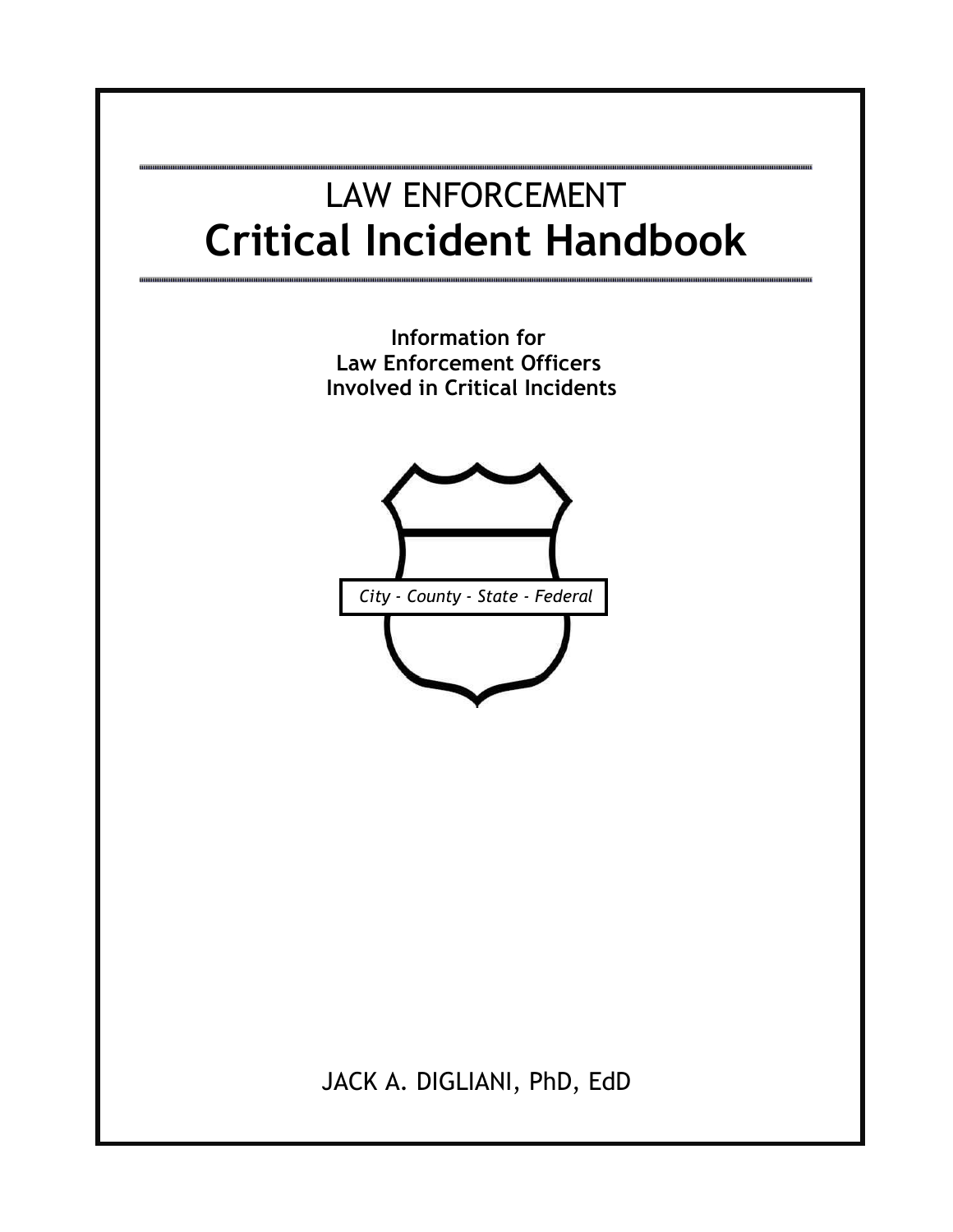# LAW ENFORCEMENT **Critical Incident Handbook**

Also by Jack A. Digliani:

*Stress Inoculation: The Police Reflections of a Police Psychologist Police and Sheriff Peer Support Team Manual Firefighter Peer Support Team Manual*

Copyright © 2012 by Jack A. Digliani, PhD, EdD

Permission is granted for the copying and distribution of this Handbook.

Printed in the United States of America

October 11, 2012

TaLkD25aEpS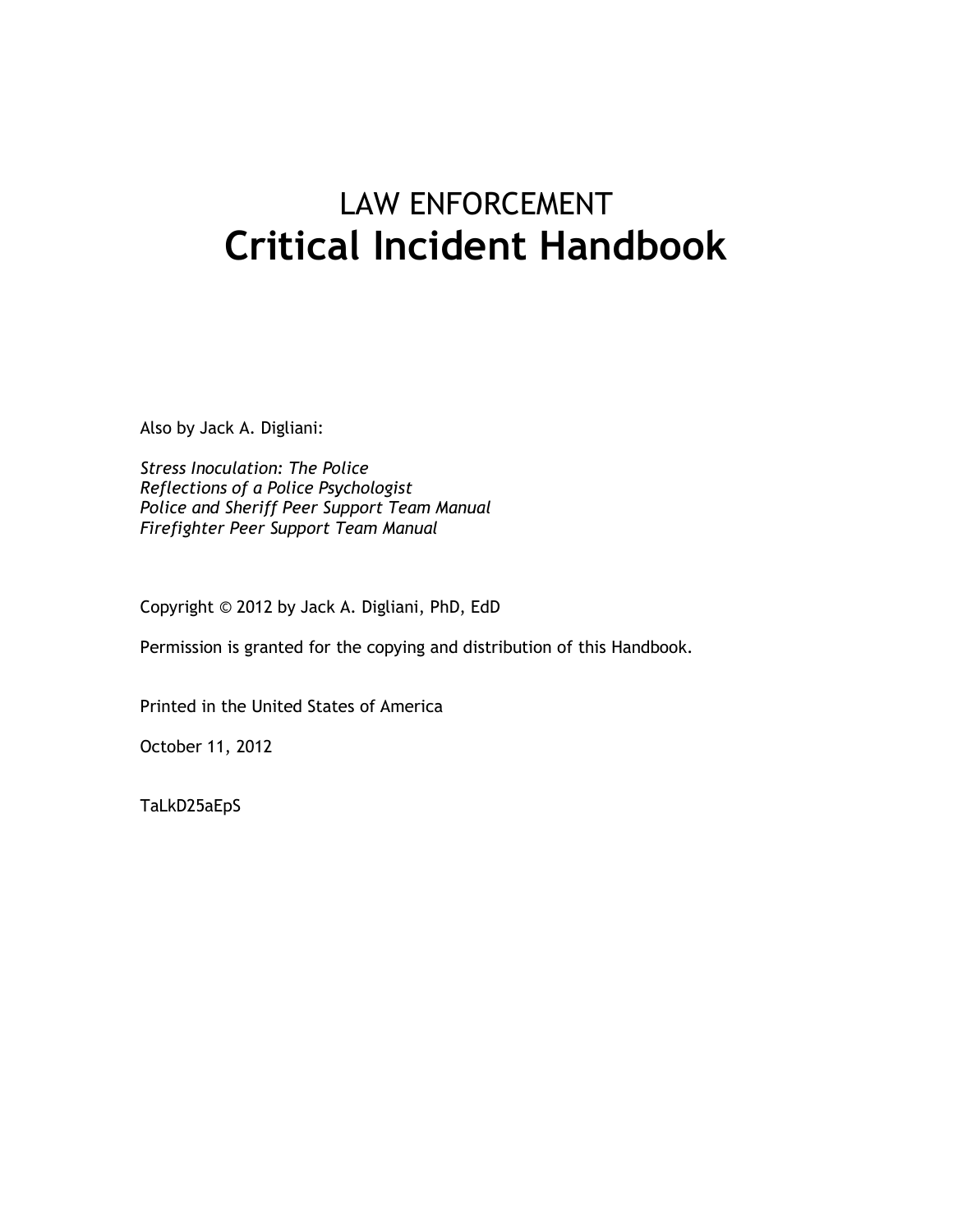## *Law Enforcement Critical Incident Handbook E-Version*

The *Law Enforcement Critical Incident Handbook* is designed to provide concise and practical information to officers that have recently experienced a critical incident. It also includes information useful to spouses and police agencies planning to develop critical incident protocols.

If you are a police officer reading this and your department does not have a support program for officers that have experienced a critical incident, I encourage you to contact your administrators and initiate a dialog about creating a professional and peer support critical incident protocol.

The Handbook includes information from the *Police and Sheriff Peer Support Team Manual* and *Reflections of a Police Psychologist*.

The topic items of the Handbook are designed so that they may be used independently of one another. Therefore, some information pertinent to the topic title may appear in more than one document.

The Handbook is intended to be a companion publication to *Reflections of a Police Psychologist.*

A two-sided print of the Handbook E-version is recommended.

To order *Reflections of a Police Psychologist* contact: bookstore.xlibris.com

For further information about police psychology and officer wellness, or to download a free copy of the *Police and Sheriff Peer Support Team Manual* visit the following websites: Copsalive.com or Badgeoflife.com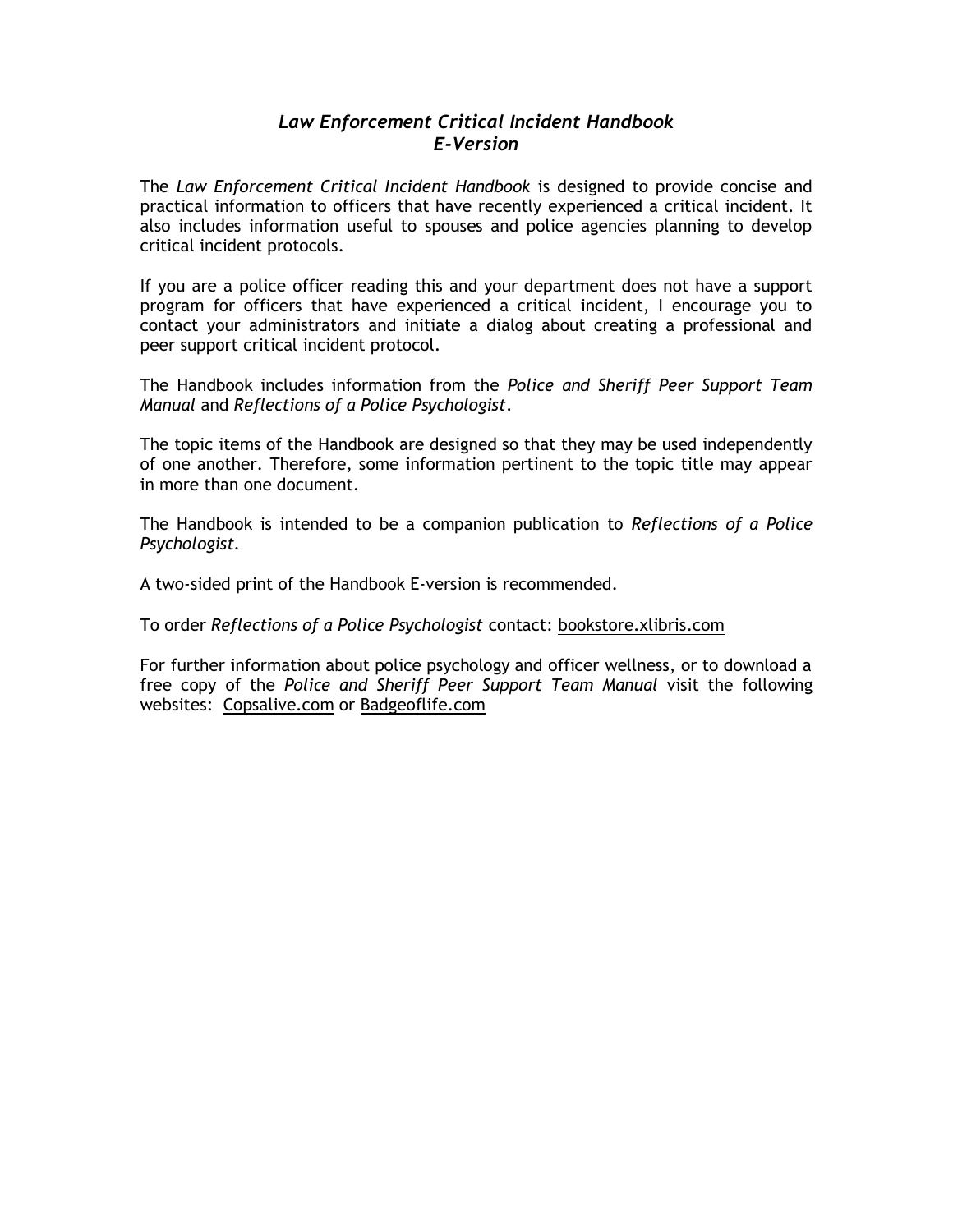## *Law Enforcement Critical Incident Handbook*

| Contents                                                                                                                                                                                                                            |                  |
|-------------------------------------------------------------------------------------------------------------------------------------------------------------------------------------------------------------------------------------|------------------|
|                                                                                                                                                                                                                                     | 1                |
|                                                                                                                                                                                                                                     |                  |
| Critical Incidents and Traumatic Stress                                                                                                                                                                                             |                  |
|                                                                                                                                                                                                                                     | 3                |
|                                                                                                                                                                                                                                     | $\overline{4}$   |
| Posttraumatic Stress, PTSD, and Acute Stress Disorder __________________________                                                                                                                                                    | 5                |
| Traumatic Stress: Shock, Impact, and Recovery - Stronger and Smarter                                                                                                                                                                | $\boldsymbol{6}$ |
|                                                                                                                                                                                                                                     | $\overline{7}$   |
| Critical Incident Issues, Strategies, and Concepts _____________________________                                                                                                                                                    | 8                |
|                                                                                                                                                                                                                                     | 9                |
|                                                                                                                                                                                                                                     |                  |
| Police Officer                                                                                                                                                                                                                      |                  |
| Danger, Unavoidable Stressors, and Confrontation _______________________________                                                                                                                                                    | 10               |
| 25 Suggestions and Considerations for Officers Involved in Critical Incidents_____                                                                                                                                                  | 11               |
|                                                                                                                                                                                                                                     |                  |
|                                                                                                                                                                                                                                     |                  |
| Exposure to Injury, Death, and Death Imprint ___________________________________ 16                                                                                                                                                 | 18               |
|                                                                                                                                                                                                                                     |                  |
| Police Department Protocol                                                                                                                                                                                                          |                  |
| Critical Incident Management and Return to Duty Protocol _______________________ 19                                                                                                                                                 |                  |
| Trauma Intervention Program (2008) 21                                                                                                                                                                                               |                  |
|                                                                                                                                                                                                                                     |                  |
| Officer-Involved Incident Protocol - The Police Officer Involved_______________                                                                                                                                                     | 24               |
|                                                                                                                                                                                                                                     |                  |
| Police Officer and Family Wellness                                                                                                                                                                                                  |                  |
|                                                                                                                                                                                                                                     | 26               |
|                                                                                                                                                                                                                                     |                  |
|                                                                                                                                                                                                                                     |                  |
| Police Spouse Anxiety and Critical Incidents ———————————————————— 29                                                                                                                                                                |                  |
| Foundation Building Blocks of Functional Relationships __________________________ 30                                                                                                                                                |                  |
| Life Management: Life by Default - Life by Design (2008) 2008 2014 2020 2021 2032                                                                                                                                                   |                  |
|                                                                                                                                                                                                                                     | 33               |
|                                                                                                                                                                                                                                     |                  |
| <b>Stress and Stress Management</b>                                                                                                                                                                                                 |                  |
| The Concept of Stress <u>experience</u> and the concentration of the concentration of the concentration of the concentration of the concentration of the concentration of the concentration of the concentration of the concentrati | 34               |
|                                                                                                                                                                                                                                     | 36               |
|                                                                                                                                                                                                                                     | 38               |
|                                                                                                                                                                                                                                     |                  |
| Information                                                                                                                                                                                                                         |                  |
|                                                                                                                                                                                                                                     | 39               |
|                                                                                                                                                                                                                                     | 41               |
|                                                                                                                                                                                                                                     | 42               |
| Comprehensive Model for Police Advanced Strategic Support (COMPASS) _________                                                                                                                                                       | 44               |
| Officer Notes ——————                                                                                                                                                                                                                | 46               |
| About the Author (2008) 2009 2010 2020 2021 2022 2023 2024 2022 2023 2024 2022 2023 2024 2022 2023 2024 2022 20                                                                                                                     | 47               |
|                                                                                                                                                                                                                                     |                  |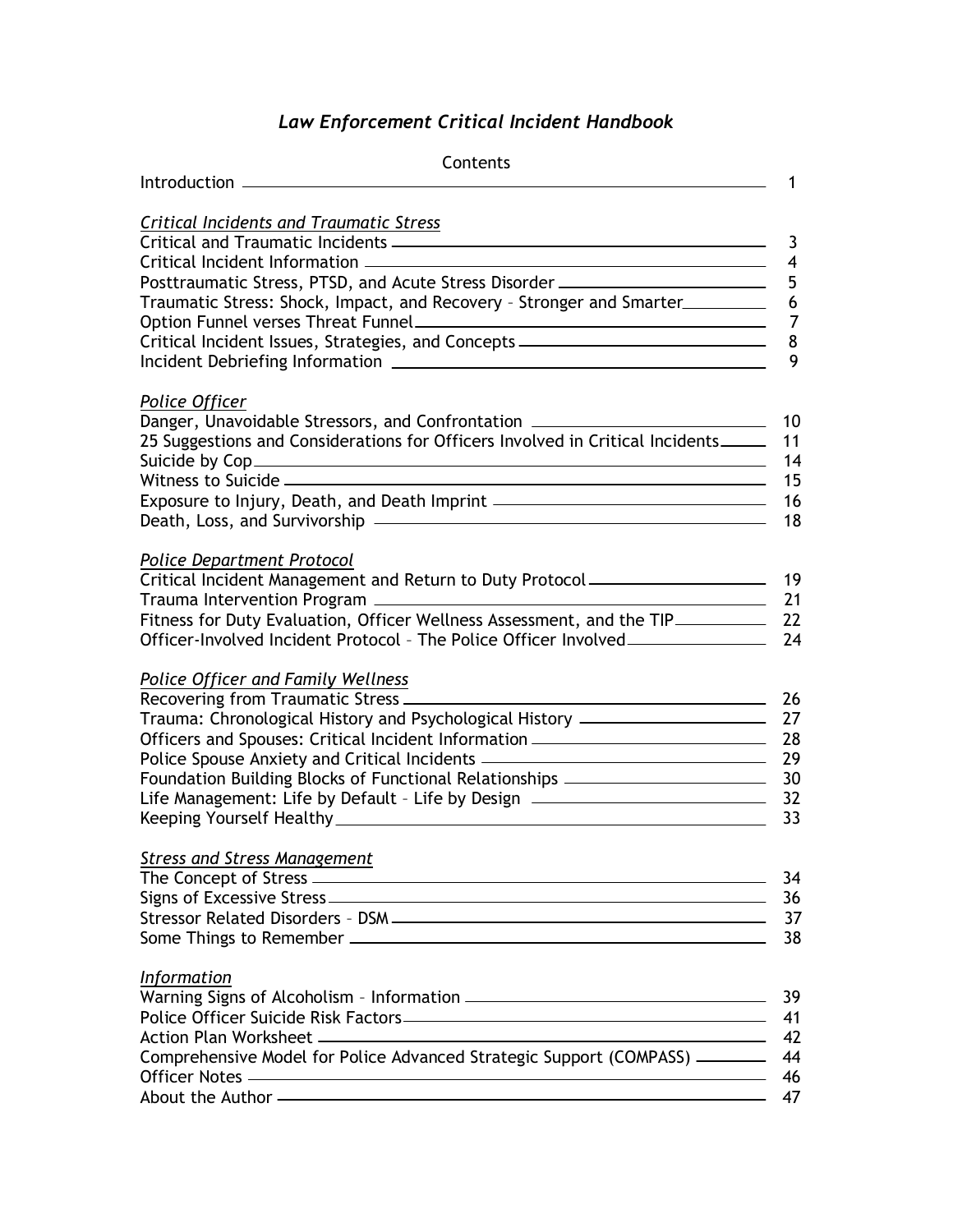#### *Introduction*

Law enforcement officers have much in common. Most are committed to the ideals of ―serve and protect‖ and will risk their lives in service to their community.

There is a proud history of law enforcement in America. It is a history of service and sacrifice. Every officer knows the dangers involved in policing. All too familiar to police officers is the fact that there are some persons that will intentionally act to harm or kill police officers. The dangers inherent in policing create the need for officer-safety procedures, self-defense weaponry, and self-defense tactics.

At times, police officers have no choice but to defend themselves. In self defense, many officers have had to utilize deadly force to keep from being seriously injured or killed. Although there are many kinds of police critical incidents, if you have had to use deadly force to defend yourself or someone else, you have experienced one of the most challenging types of police critical incidents. These can vary greatly in perceived intensity and can affect officers in a number of different ways.

For police officers there is an increased probability of exposure to critical incidents. This is because of the kind of work police officers do and the role that police officers play in our society. Police officers know and accept this unavoidable stressor of policing.

#### During and following a critical incident

A critical incident can produce out-of-the-ordinary perceptual phenomena. The experience of *vivid images* is one such phenomenon. Vivid imagery differs from hallucination in that there is an actual environmental stimulus involved in the perception. Consider the real-life case of Officer M. Officer M experienced vivid imagery during the incident and hallucination the following day:

 Officer M responded to a call of a disturbance and found himself in a backyard, face to face with a seventeen year old suspect armed with a butcher knife. Officer M drew his weapon and ordered the suspect to drop the knife. The suspect did not comply and began walking toward the officer. As he was walking, the suspect began shouting "shoot me, shoot me!" Officer M, hoping to bring about a non-lethal resolution, began backing away from the suspect. By backing away, he could keep himself safe without having to shoot the young man. As the suspect continued his advance, the suspect unexpectedly drew the knife across his forehead. This caused profuse bleeding. Officer M could barely see the suspect's face. Officer M retreated until he was backed into a corner, between a fence and a wood pile. He continued trying to reason with the young man. When he could not withdraw any further, he advised the suspect that if his advance continued, he would have to shoot him. The suspect was now approximately seven feet from the officer, still holding the knife. Officer M began to pull the trigger of his weapon. It was pointed directly at the suspect's chest. Officer M recounted, "My thoughts were at Mach I, but everything else was moving super slow." He remembered seeing the hammer of his weapon cocking back in preparation for firing. At this instant, several things happened. (1) Although the suspect was wearing a shirt, Officer M saw the suspect as bare-chested. He also observed two bullet holes in the suspect's bare chest. This was despite the fact that the suspect was still wearing a shirt and Officer M had not fired his weapon. (2) Thoughts began to run through Officer M's mind. The first thought was "Why is this weapon not firing?" (3) He thought of his children. They were close to the age of the suspect. What would they think of their father killing someone so close to their age? About this time, the suspect stopped and dropped the knife. He surrendered. To this day it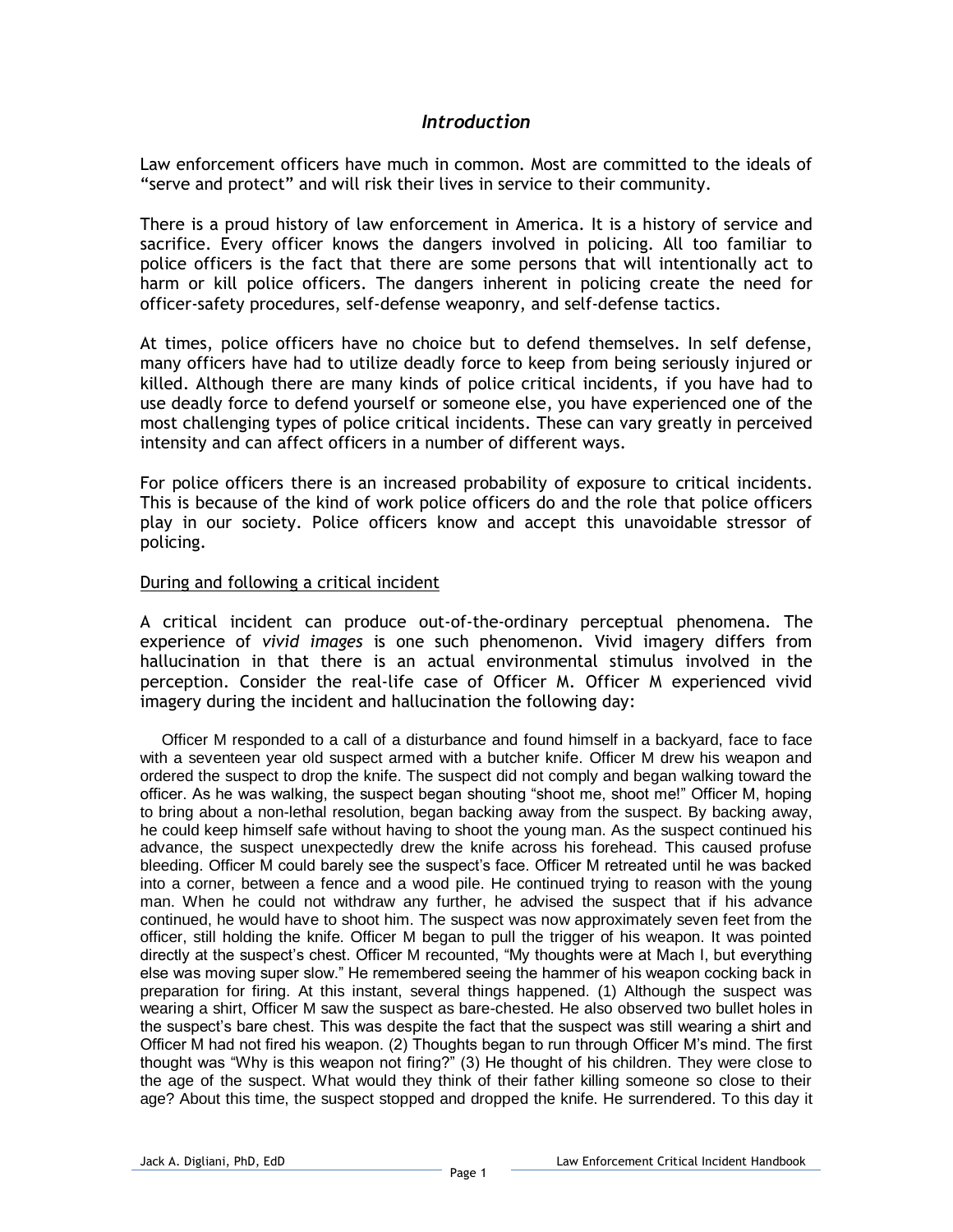remains unclear why. Maybe his anger and frustration had run its course. Maybe he realized that he did not want to die. Whatever the reason, the suspect had come very close to being killed by an officer who had literally run out of options.

 Once the suspect surrendered, Office M reported that everything snapped back to the present reality. His thoughts and perceptions returned to normal. The suspect was taken into custody, not shot and still wearing his shirt. The next day, Officer M was in the shower. He was thinking about the incident and the strange experiences of the day before. Suddenly and to his surprise, he again saw the image of the bare-chested suspect. Again, there were two bullet holes in the chest. The image was so clear that it was "like a photograph." He was instantly overcome by a "deep sadness." He remembered, "Feelings flooded my body like I killed him, like I had done a horrible, horrible thing." He thought "I'm a cop. I shouldn't be feeling this way." He wondered where this image and these feelings were coming from. How were they even possible? He could not get the image out of his mind. He recalled that he thought he was going crazy. He considered quitting policing.

 Visual hallucinations and vivid images are more common than believed in traumatic situations. Although the exact cause of such experiences is unknown, there is some speculation that it is related to increased levels of *cortisol*, a stress response hormone. Many persons are reluctant to report hallucinations and vivid images for fear of being perceived as mentally ill or psychotic. If fact, they are neither. Visual hallucinations and vivid images are part of the brain's reaction to traumatic events. In most cases, they are short lived. For Officer M, the image and associated feelings disappeared soon after seeking professional treatment. (From Digliani, J.A*.. Reflections of a Police Psychologist*, pages 71-72, 2010)

#### There are…

(1) There are many variables that determine how an officer is affected by involvement in a critical incident. Some of these are presented in *Critical and Traumatic Incident.*

(2) There are various possible responses to a critical incident. These are presented in *Critical Incident Information*.

(3) There are many things that police agencies can do to minimize the possible undesirable effects of a critical incident. Professional and peer support is important. Agency support should begin in the police recruit academy and continue throughout an officer's career. In addition to academy and periodic in-service stress inoculation support training, specialized critical incident support protocols should be established and written into policy. These policies must be in place before they are needed. Recommended agency protocols are presented in *Critical Incident Management and Return to Duty Protocol* and *Trauma Intervention Program*.

(4) There are many things that police officers can do for themselves. Most importantly, police officers can change the way they think about asking for psychological help. Associating "asking for help" with being defective or weak is dysfunctional and irrational. It makes little sense for police officers to physically survive a police career only to be psychologically undone by the stressors of a critical incident or the job itself. Some ideas about how officers can help themselves following a critical incident are presented in *25 Suggestions and Considerations for Officers Involved in a Critical Incident*.

Information other than that mentioned has been included because of its significance and possible individual-officer relevance. Best wishes for a *stronger and smarter* recovery…JAD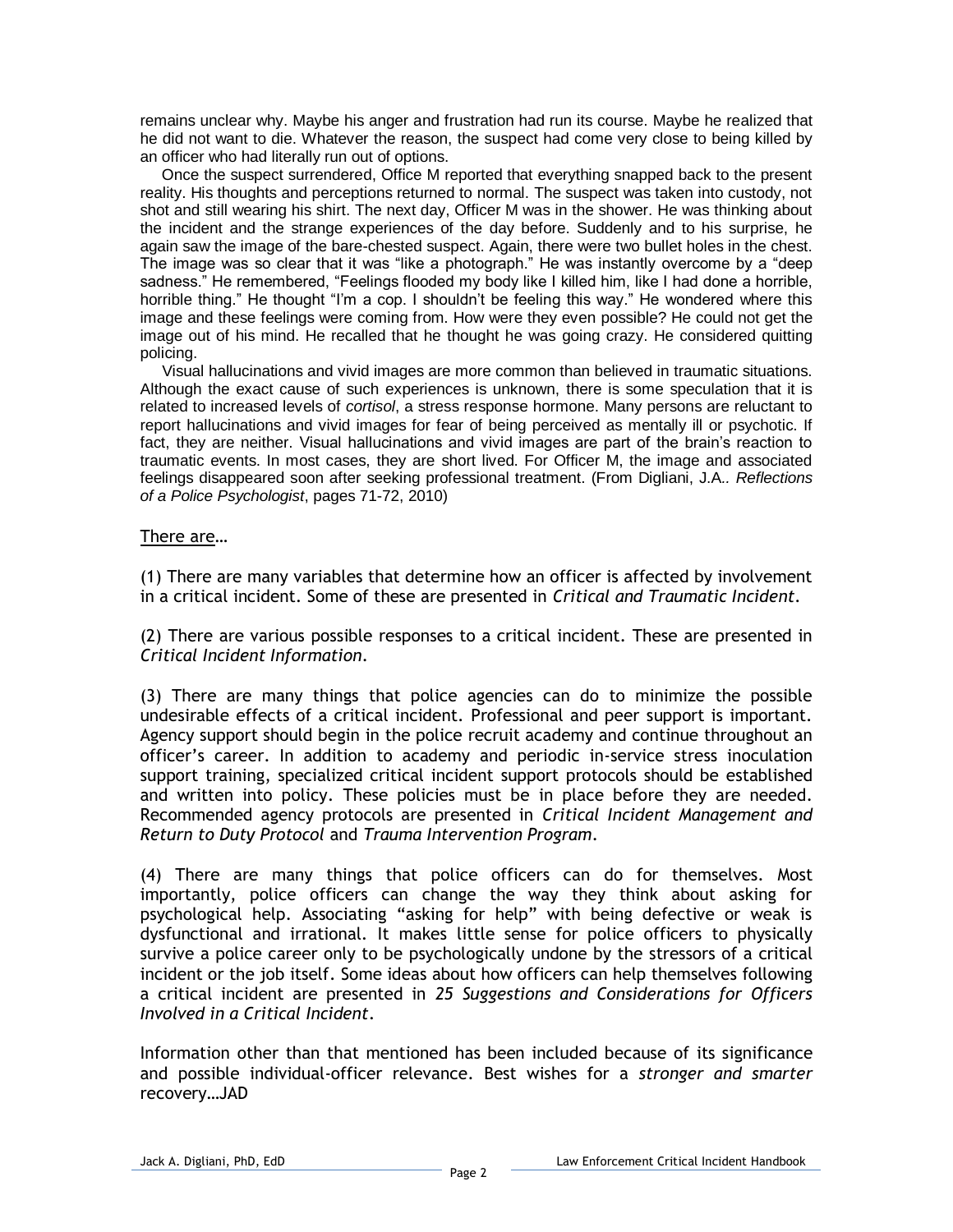## *Critical and Traumatic Incidents*

By their very nature *critical incidents* have the potential to overwhelm normal stress coping abilities. Simply stated, it is this potential that differentiates *everyday* incidents from *critical* incidents.

#### Critical versus Traumatic Incidents

When do incidents become critical? Incidents become critical when features of the incident lie outside the normal range of everyday policing and human experience.

When do critical incidents become traumatic? Critical incidents become traumatic when officers that have been involved in critical incidents experience some degree of cognitive, emotional, and psychological decompensation or discomfort associated with the incident.

Incidents can be "critical" - officers can be "traumatized". Another way of stating this is that *criticality* is a property of the event while being *traumatized* is a human experience.

#### The Transactional Nature of Critical Incidents

Whether an officer is traumatized by involvement in a critical incident depends upon many variables. These variables make a wide range of potential traumatization possible. This is why different officers can be affected differently during and following a critical incident. There are officer, incident, and environment variables.

#### Some Officer Variables

- 1. Personal history
- 2. Personality traits
- 3. World view and view of reality
- 4. Beliefs and aforethought
- 5. Assessment of threat
- 6. Assessment of performance
- 7. Assessment of options
- 8. Personal coping abilities
- 9. Stress inoculation training
- 10. Trauma management training

#### Some Environment Variables

- 1. Perceived treatment by department
- 2. Perceived treatment by the press
- 3. Perceived treatment by peers
- 4. Family support

#### Some Incident Variables

- 1. Proximity
- 2. Sudden or planned
- 3. Blood and gore
- 4. Age of others
- 5. Personal history of suspect
- 6. Suspect or others behavior
- 7. Alone or with other officers
- 8. Circumstances of the event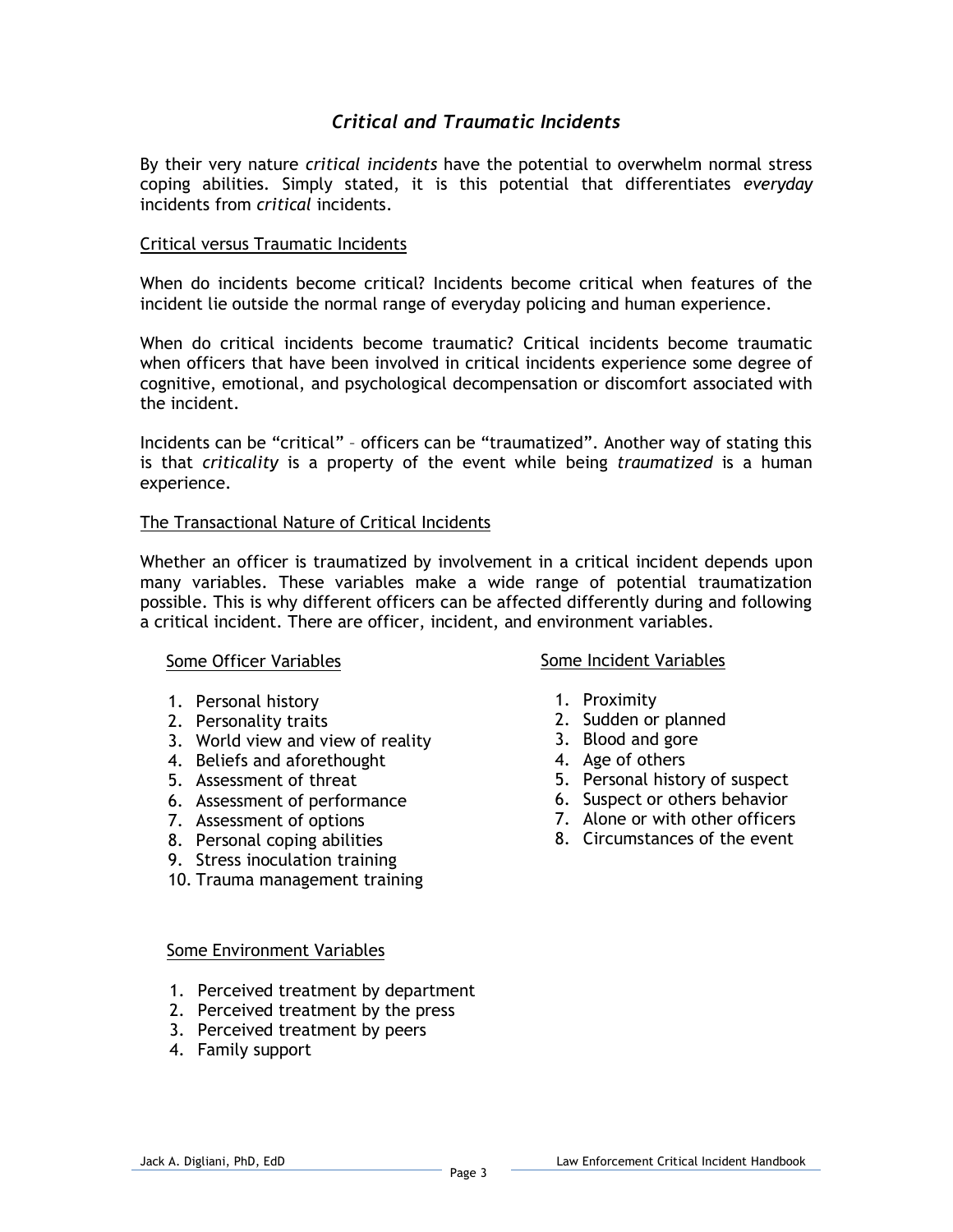## *Critical Incident Information*

Critical incidents:

are often sudden and unexpected disrupt ideas of control and how the world works (core beliefs) feel emotionally and psychologically overwhelming can strip psychological defenses frequently involve perceptions of death, threat to life, or involve bodily injury

It is not unusual for police officers to experience several out-of-the-ordinary perceptions and responses during and following a critical incident. These are normally of short duration and resolve over time without difficulty.

If you have experienced or are now experiencing distressing perceptions or responses following a critical incident you should contact an available professional resource.

#### Perceptual distortions possible during the incident:

| slow motion            |  |
|------------------------|--|
| fast motion            |  |
| muted/diminished sound |  |
| amplified sound        |  |
| slowing of time        |  |
| accelerated time       |  |
| dissociation           |  |
| tunnel vision          |  |
|                        |  |

visual illusion or hallucination heightened visual clarity vivid images memory loss for part of the event memory loss for part of your actions false memory temporary paralysis automatic pilot

#### Possible responses following a critical incident:

heightened sense of danger anger, frustration, and blaming isolation and withdrawal sleep difficulties intrusive thoughts emotional numbing depression and feelings of guilt no depression and feelings of having done well sexual or appetite changes second guessing and endless rethinking of the incident interpersonal difficulties increased family discord increased alcohol or drug use grief and mourning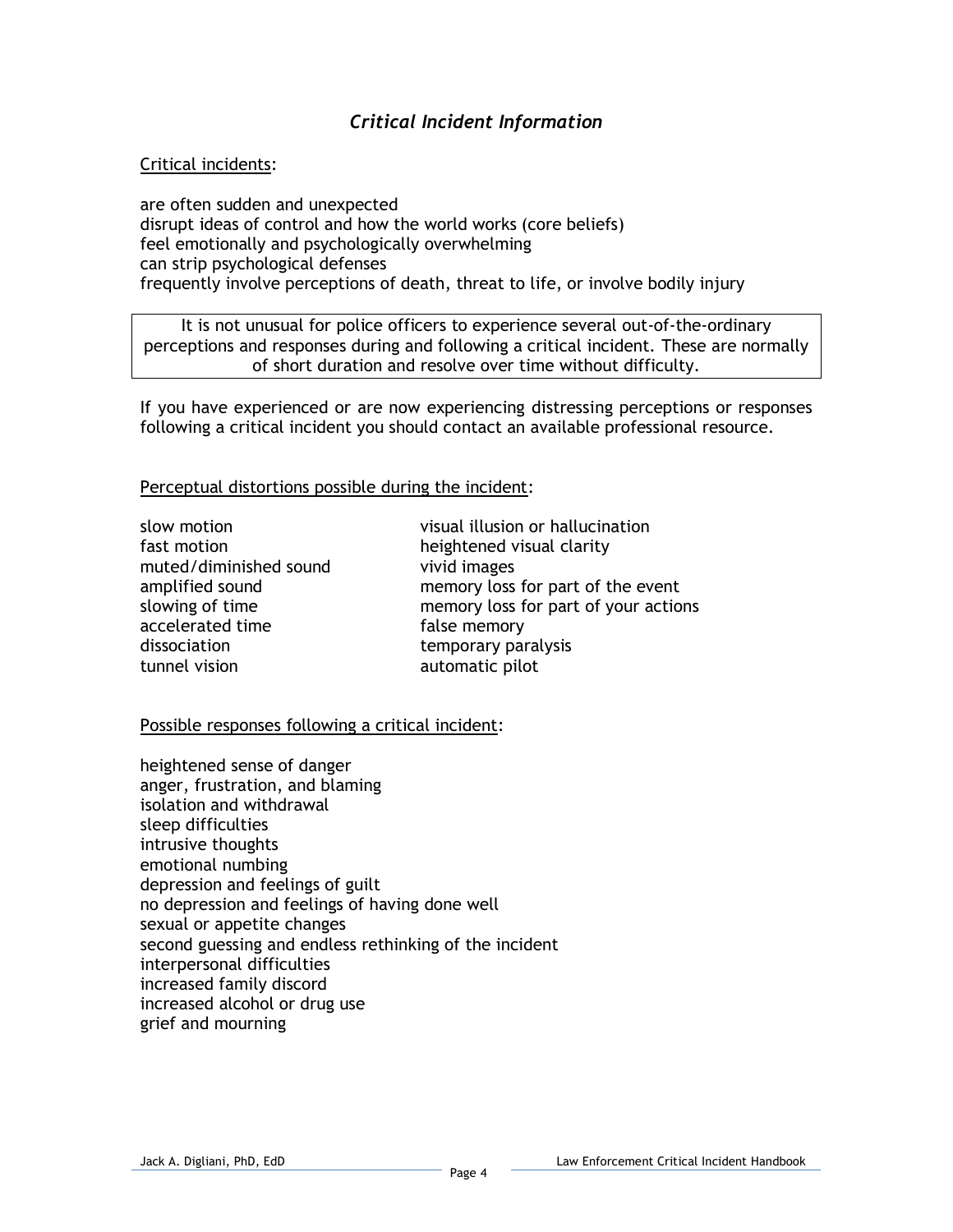## *Posttraumatic Stress, Posttraumatic Stress Disorder, and Acute Stress Disorder*

There are several stereotypical responses that follow exposure to a critical incident. These are common and include: (1) repetitive thinking or psychologically replaying of the incident, (2) disruption of normal sleep and dream patterns, (3) second guessing, (4) changes in appetite, (5) changes in sexual desire and function, and (6) temporary mood changes. Collectively, these responses are called *posttraumatic stress*.

Posttraumatic stress differs from *Posttraumatic Stress Disorder* and *Acute Stress Disorder:*

Posttraumatic Stress (PTS) – expected and predictable responses to a traumatic event. PTS normally resolves within one month of the incident. External psychological and emotional support systems are of great value for the timely resolution of PTS. Clinically significant impairment is absent in PTS.

Posttraumatic Stress Disorder (PTSD) - a constellation of clinical symptoms which meet the specific criteria for the PTSD diagnosis (including clinically significant impairment for at least one month). PTSD requires professional treatment to produce the most positive possible outcome. PTSD may be accompanied by some degree of depression or other mood disorder.

Acute Stress Disorder (ASD) – similar to PTSD however the clinical symptoms must be present for at least 3 days and last no longer than one month. An ASD diagnosis may be changed to PTSD after one month if warranted.

## **Following a Critical Incident**

- 1. It is possible to experience no or very little posttraumatic stress.
- 2. It is more likely that some degree of posttraumatic stress will be experienced.
- 3. Many officers will experience some degree of PTS and not develop PTSD.
- 4. It is possible that the criteria necessary for the diagnosis of Acute Stress Disorder or Posttraumatic Stress Disorder will be present.
- 5. It appears that police officers manage stress and recover from the normal effects of a critical incident much better if appropriate department and peer support protocols are in place and utilized.
- 6. Police agencies have a responsibility to assist involved officers with any postcritical incident difficulties that might arise.

#### **Posttraumatic Stress Disorder**

- 1. Has been a psychiatric diagnosis since 1980.
- 2. Is more likely to occur with increasing severity of trauma.
- 3. Changes the biology of the brain and the way in which the brain works.
- 4. May be mitigated by early administration of certain beta-blocking drugs.
- 5. Improves with appropriate psychological intervention.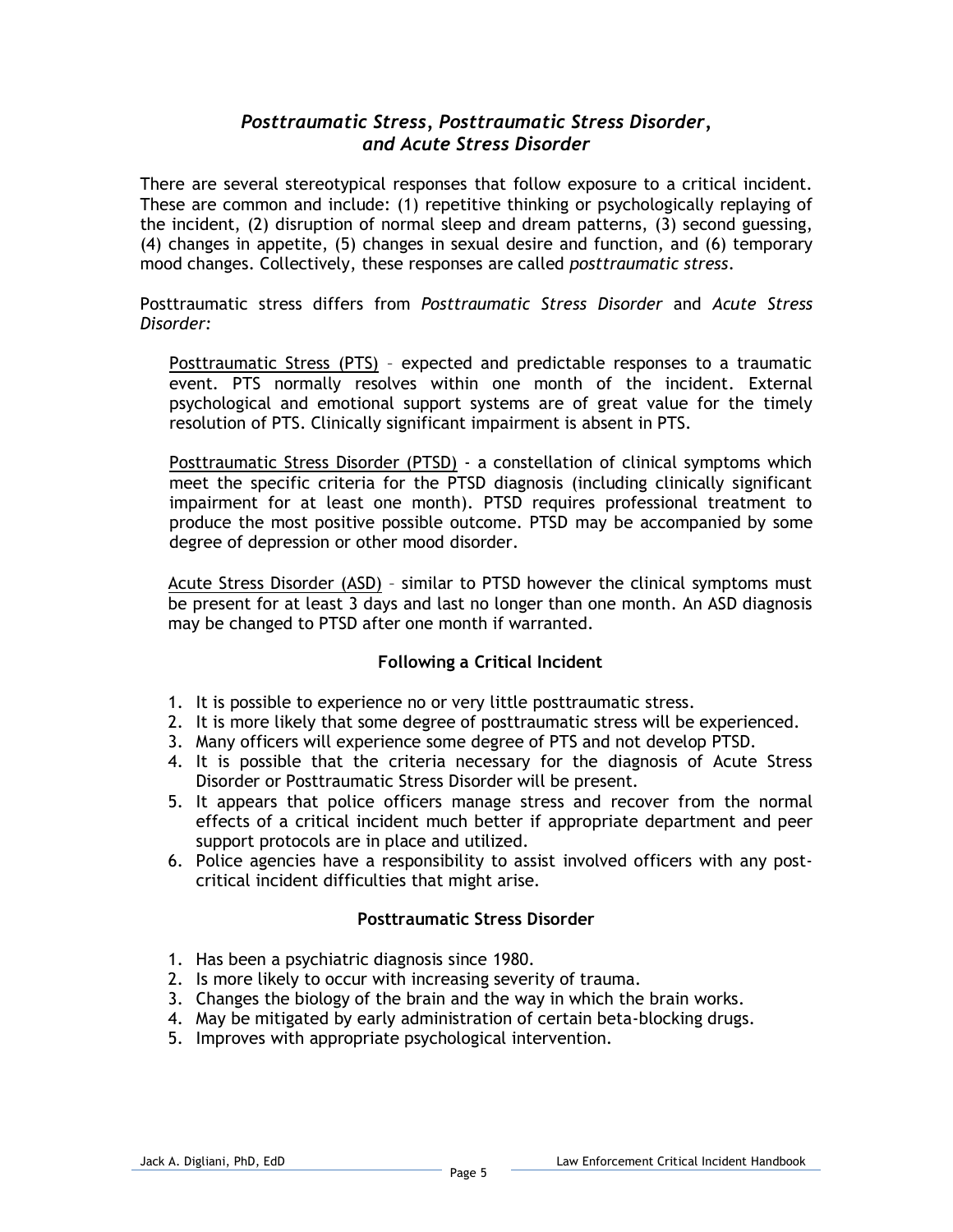## *Traumatic Stress: Shock, Impact, and Recovery*

Various researchers have identified a somewhat predictable progression of personal experience following a critical incident. This progression can be reduced to three principle phases: *shock*, *impact*, and *recovery* (S-I-R). The shock, impact, and recovery sequence can vary in intensity, duration of phases, speed of succession, and stability of succession. The S-I-R sequence is commonly seen within the experience of *posttraumatic stress, posttraumatic stress disorder,* and *acute stress disorder.*

*Shock*—psychological shock (P-shock) is often the initial response to a traumatic incident. (The symptoms of physical shock, more precisely called *circulatory shock*, may also be present. Circulatory shock is a life-threatening medical condition and requires immediate medical attention). P-shock is comprised of a host of discernable reactions including denial, disbelief, numbness, giddiness, bravado, anger, depression, and isolation. P-shock reactions, although common following trauma, are not limited to trauma. P-shock can occur in response to any significant event. Football players who have just won the Super Bowl frequently respond to questions from sports interviewers by saying, "I can't believe it" (disbelief) or "It hasn't sunk in yet" (no impact).

*Impact*—after the passage of some time, the amount of time differs for different people, there is impact. Impact normally involves the realization that "I could have been killed" or "This was a grave tragedy." These thoughts and the feelings that accompany them can be overwhelming. Officers should never be returned to full duty while they are working through any overwhelming impact of a traumatic incident. Police agencies should have policy directives which provide for administrative or other appropriate leave until an experienced police psychologist evaluates and clears the officer for return to duty.

*Recovery*—recovery does not follow impact as a discreet event. Instead, with proper support and individual processing, impact slowly diminishes. As impact diminishes, recovery begins. A person can experience any degree of recovery. No or little recovery can result in lifetime disability. Full recovery involves becoming stronger and smarter, disconnecting the memory of the incident from any enduring disabling emotional responses, and placing the incident into psychological history. Without recovery, persons remain *victims* of trauma. With recovery, they become *survivors*.

*Stronger and smarter:* To become stronger and smarter, something positive must be found in every traumatic exposure. If you are exposed to a traumatic incident and something positive is not readily apparent, you must search the experience until something positive is found. To assist in your search, you must open the experience. You must look at the big picture. To focus on the worst of the experience is to provide it with power. Looking at the entire incident provides balance. It provides a more accurate and more realistic view. Even a traumatic experience with only a theoretical 3 percent negative outcome will feel 100 percent negative if 100 percent of the focus is on the 3 percent. When searching for the positive, remember, at the very least, you survived.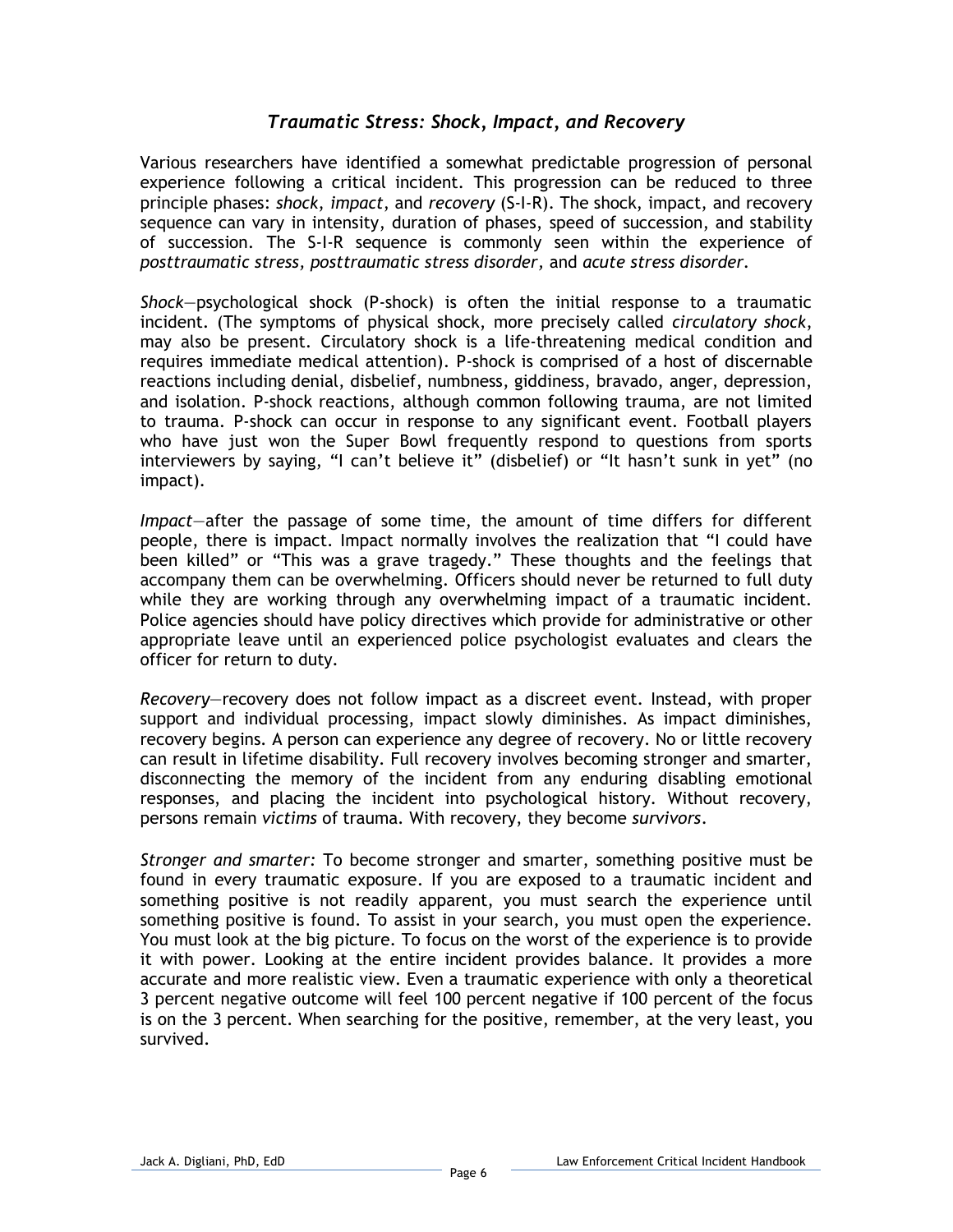## *Option Funnel versus Threat Funnel*

The idea of *option funnel versus threat funnel* helps to place traumatic events in perspective. When there are options available, the threat to officers or others is usually low. As the number of options decrease for officers, the threat to officers or others generally increases. Therefore, *option versus threat* is negatively correlated.



The Option Funnel verses Threat Funnel

At the bottom of the option funnel is *self-defense* or *defense of others*. When this is the only option remaining for officers, the threat level is dramatically increased.

Police officers can be brought to the bottom of the option funnel very quickly by the actions of another person. Lethal force may be necessary to defend and protect yourself or someone else.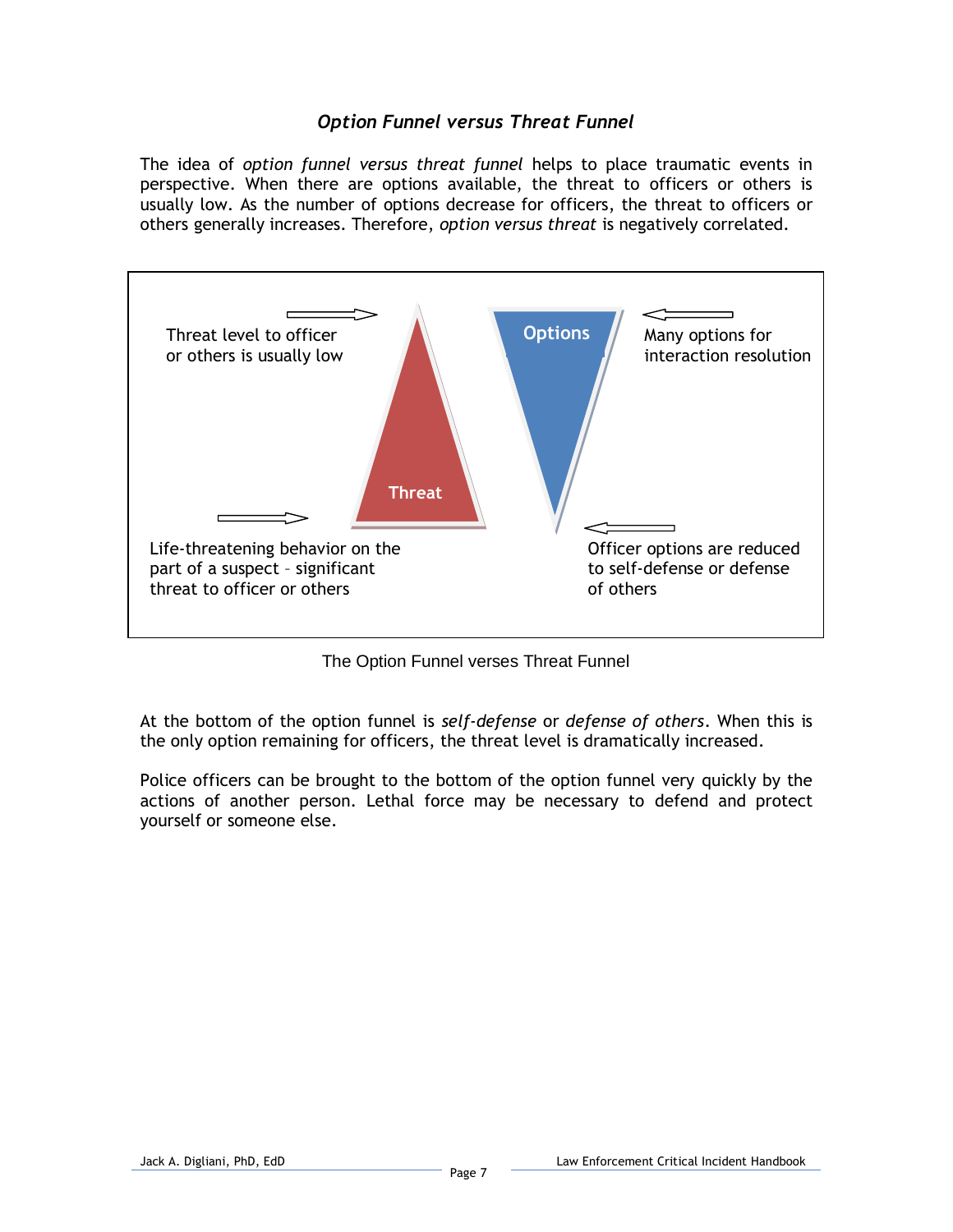## *Critical Incident Issues, Strategies, and Concepts*

## Critical Incident Considerations

When dealing with stressful or traumatic circumstances police officers should consider the following issues, strategies, and concepts.

- $\bullet$ shock, impact, recovery
- concept of 2nd injury
- vicarious or "secondary" trauma  $\bullet$
- retraumatization  $\bullet$
- $\bullet$ splitting of environments
- $\bullet$ fear vs helplessness vs vulnerability
- role of reinforcement/conditioning  $\bullet$
- second-guessing paradigm  $\bullet$
- chronological history and psychological history
- the walk and talk  $\bullet$
- $\bullet$ surface lesson/deep lesson
- options funnel vs threat funnel
- the 2 and 2 "I know what this is, I know what to do about it" and  $\bullet$ "stronger and smarter"
- survivorship vs victimization
- resiliency and recovery
- stay grounded in what you know to be true  $\bullet$
- having the right vs is it right
- I'm in trouble vs I'm alive
- PTS vs PTSD
- intervention as the  $2<sup>nd</sup>$  best option because time machines are unavailable  $\bullet$
- involvement of professional counseling services
- peer support in conjunction with professional counseling  $\bullet$

#### Information

- o Police authority in America is intentionally limited.
- $\circ$  American society accepts a margin of risk for law enforcement officers. This influences the public acceptability of particular police tactical behaviors.
- o The "seconds" of policing...

(1) Secondary danger – the police culture which reinforces the ideas of *show no weakness* and *asking for help is a sign of weakness.* Primary danger: the danger inherent in policing.

(2) Second injury – psychological injury that results from how an officer was treated following a critical incident.

(3) Secondary trauma – trauma that occurs from the exposure to persons that have been directly traumatized. Also called *vicarious* trauma.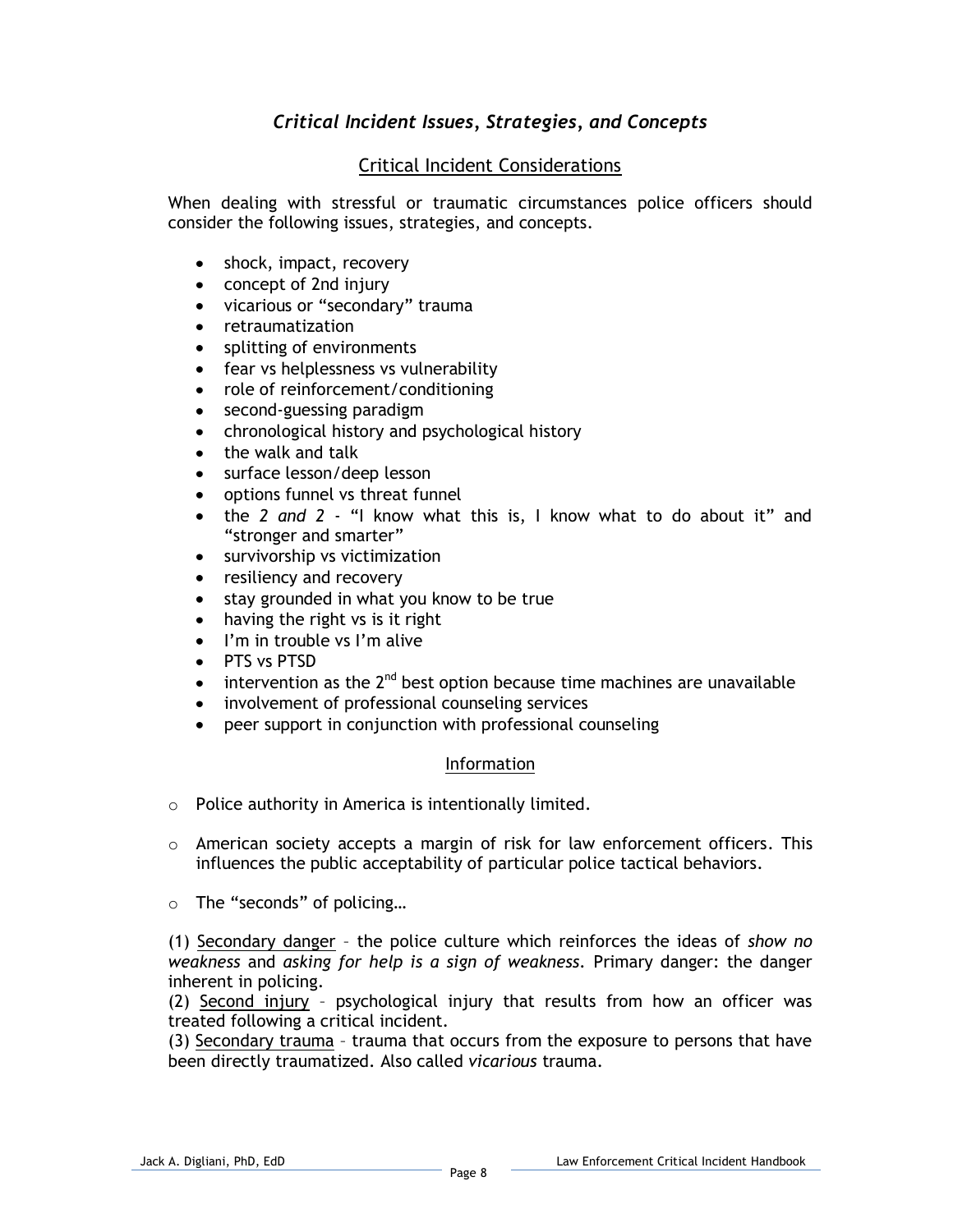## *Incident Debriefing Information*

It is possible to feel ok following a critical incident, participate in the incident debriefing, and come out of the debriefing feeling a bit unsettled. This is not overly concerning unless the feeling is uncomfortably intense. The unsettled feeling that can be generated by a debriefing is often related to the mild-to-moderate anxiety caused by psychologically revisiting the incident. This feeling usually diminishes within a few hours or days following the debriefing.

**Information** - Following a critical incident debriefing you may:

- feel unsettled; not quite "yourself."
- replay the incident over and over in your mind.
- wonder why you did or did not do certain things.
- wonder why others did or did not do certain things.
- wonder why you are having particular feelings.
- not sleep normally.  $\bullet$
- have dreams, even nightmares, about the incident.  $\bullet$
- have dreams that include incident-specific themes.  $\bullet$
- experience appetite changes overeating or no appetite.  $\bullet$
- find yourself drinking more alcoholic beverages.
- notice a difference in your sex drive or ability to perform.
- feel less safe than prior to the incident.  $\bullet$
- think more about those closest to you.  $\bullet$
- have feelings that seem unusual or *out of character* for you.
- think more about life and death, or the meaning of life.
- worry more about your job, your welfare, and the welfare of your family.
- $\bullet$  feel a bit numb, edgy, irritable, angry, anxious, or "down."
- experience gastrointestinal problems.
- feel physically uncomfortable headache, fatigue, stomach upset, etc.
- wonder when your life will return to normal.\*

#### *Most importantly, you may not experience any of the above. It is not abnormal to feel ok following a critical incident or incident debriefing.*

Many of the responses that can follow a critical incident will diminish within a month. Significant improvement is often experienced within two weeks.

Rarely, thoughts of suicide or of harming others are present following a critical incident. If you have suicidal thoughts or thoughts about harming others, you should tell someone and seek professional assistance immediately.

*Take care of yourself*. For the next several weeks: (1) watch how you talk to yourself, (2) be patient with yourself and others, (3) engage in mild exercise, (4) practice selfcare by doing things that are calming and rewarding, (5) stay connected to those that you care about and who care about you, (6) some alone time is ok but do not isolate yourself, (7) avoid alcohol as a means of coping, (8) engage your support resources.

<sup>\*</sup> note that many of the possible debriefing responses are identical to the possible responses following the incident itself.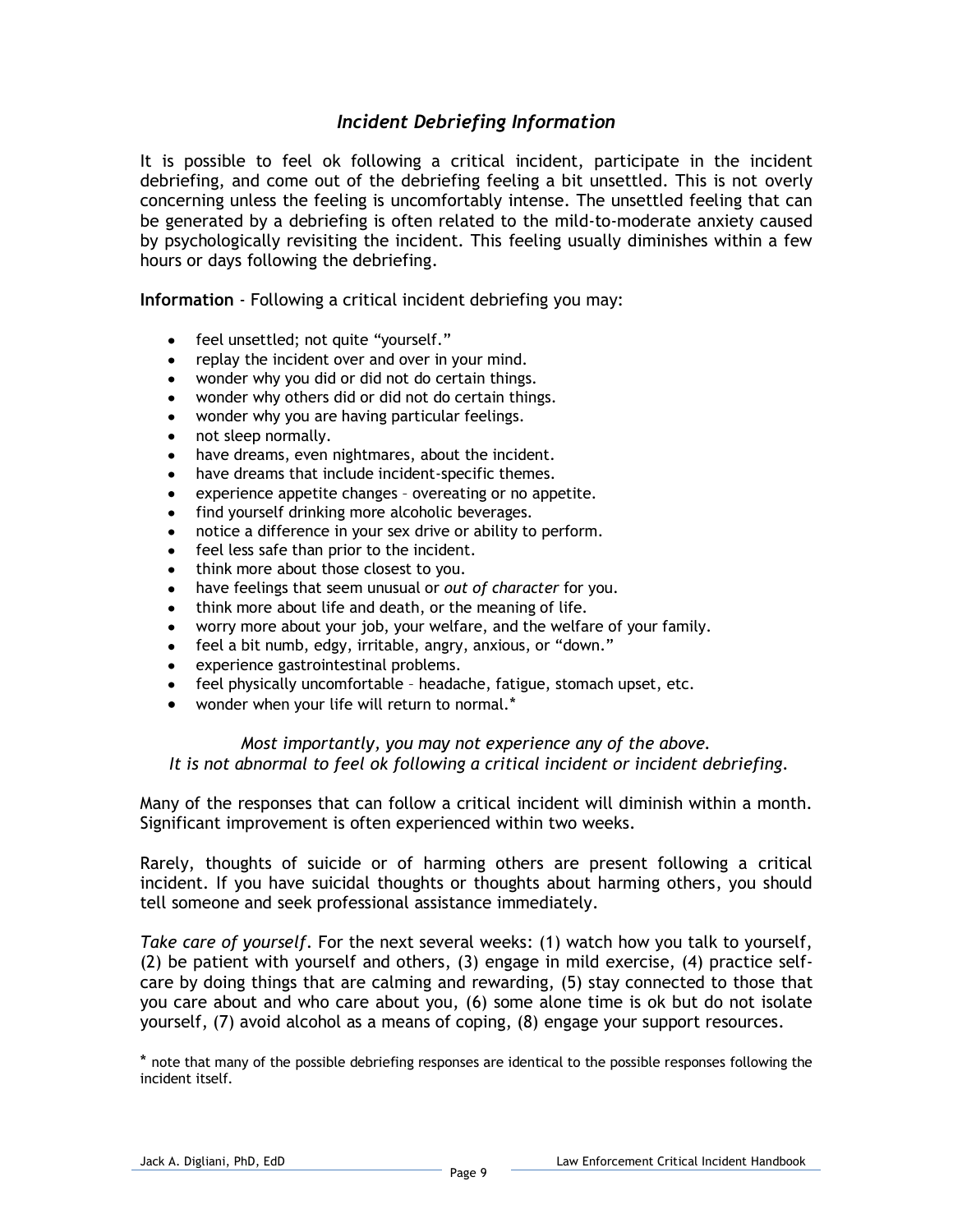## *Danger, Unavoidable Stressors, and Confrontation*

There is a primary danger in policing. This danger comes with the job and is an unavoidable stressor of policing. The primary danger and accompanying risk of policing exists because:

- 1. There are persons in our society that willingly engage in criminal activity, act in violent ways, and have little regard for the life and safety of others, and
- 2. The police are charged with the responsibility to enforce the law, serve and protect citizens, and ensure community safety.

Police officers attempt to counterbalance the risk inherent in policing by applying the three T's of policing—*Training*, *Tactics*, and *Technology*.

#### Dangerous environments, police officers, and the community

It is a sad commentary that American communities must be considered dangerous environments; however, this is a fact for police officers. This is true even in "safe" neighborhoods. Many police officers have been killed or injured in safe neighborhoods by "good" people. This is the unavoidable reality of policing.

Remaining mindful that even initially cooperative persons may become violent is a component of police officers' reality. It does not matter if the person is young or elderly, male or female, verbal or silent, attractive or homely, intoxicated or sober, all can become a threat. This compels police officers to live in an occupational world of *assumption of possible threat*. It is much different than most other workers who live in an occupational world of *assumption of safety*.

#### Confrontation

Police officers provide a vital service to their community. Much of this service may seem "routine" and unremarkable. However there is another side to policing, the side of *confrontation*. Confrontation is one of several unavoidable stressors of policing. Officers must have or must develop a means of coping with confrontation. Even when the police are requested to assist in particular situations, there is often at least one person who does not want officers present.

Some confrontations are mild and consist of verbal discussion or nonverbal posturing. Others are critical and may involve officers fighting for their lives. Like everyone else, police officers have a right to protect and defend themselves. Unlike others, police officers also have a duty to protect and defend others. This is true even if it means that officers must place themselves in jeopardy. There are consequences for officers that fail to meet this duty, including departmental discipline, employment termination, and civil lawsuits. This is different from most other occupations, and it increases the probability that officers will become involved in critical incidents.

Confrontation on a daily basis is one of the unique aspects of policing. Officers accept this feature of the job and endeavor to do their best even in the most unfamiliar, challenging, and sometimes life-threatening circumstances.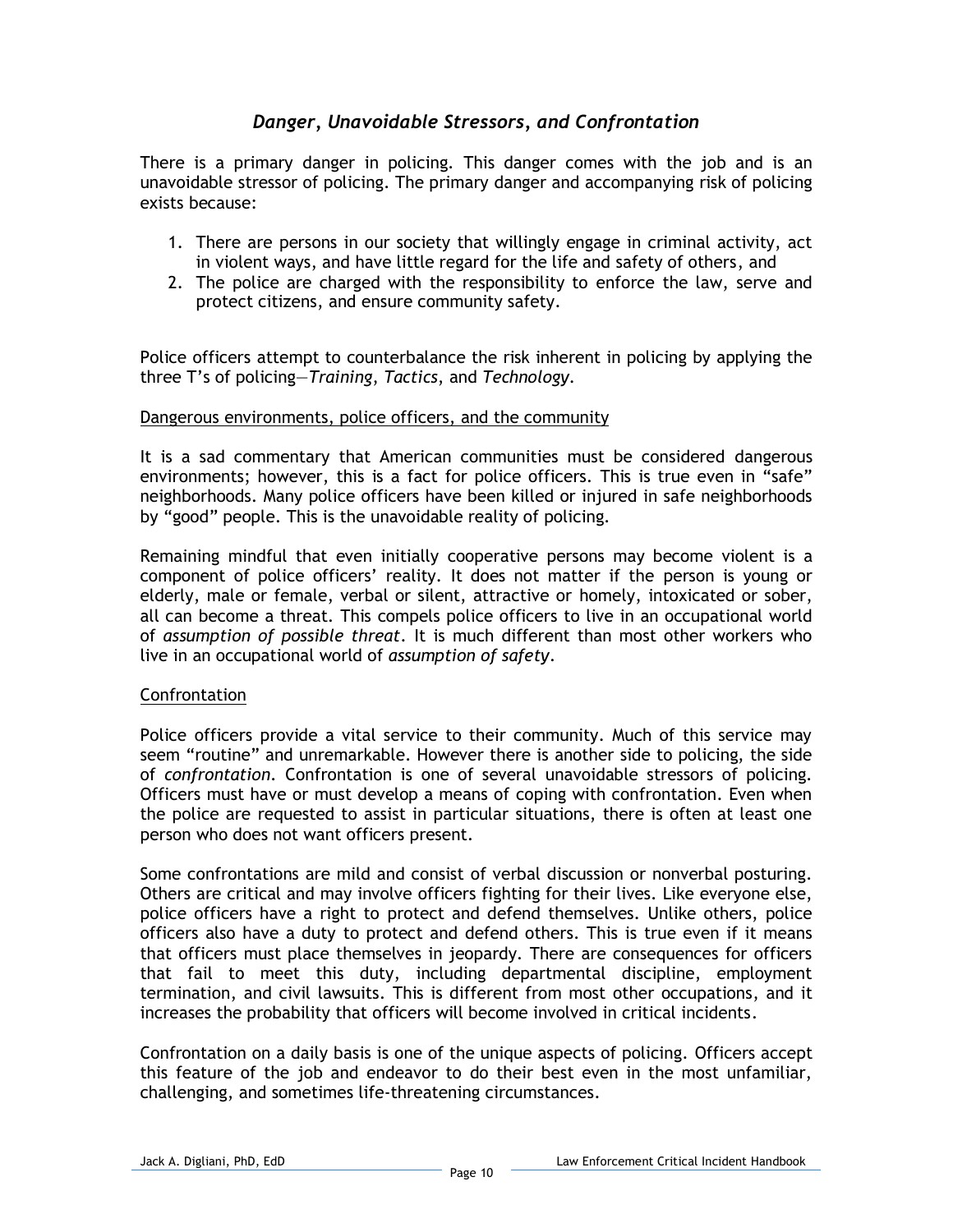## *25 Suggestions and Considerations for Officers Involved in a Critical Incident*

1. You're safe. No matter what type of critical incident you have experienced, do not forget that you are now safe.

2. Realize that your survival instinct was an asset at the time of the incident and that it remains intact to assist you now and in the future if needed.

3. Emotions following a critical incident are normally different or more intense than usual. This is due to the nature and intensity of critical incidents. Accept your emotions as normal and part of the incident survival and recovery process.

4. Accept that you may have experienced fear. Fear is a normal emotion and should not be interpreted as weakness.

5. Learn about or become acquainted with the features of normal post-critical incident responses. This will help you to understand that much of what you're feeling is a normal part of the recovery process.

6. Accept that you cannot always control events, but you can control or at least influence your responses. If you are troubled by a perceived lack of control, focus on the fact that you had *some* control during the event. You used your strength to respond in a certain way.

7. Talk to someone. Discuss your experiences and feelings with someone you trust. Seek a person with privileged confidentiality communication protections if necessary.

8. Try not to second-guess your actions. Evaluate your actions based on your perceptions at the time of the event, not afterwards. Remember that e*very cop, every day* has to make decisions based upon limited and sometimes faulty information. It is imperative to keep this in mind following a critical incident.

9. Understand that your actions during the incident were based on the need to make critical decisions for action. Some of these decisions had to be made within seconds.

10. Accept that your behavior was appropriate to your perceptions and feelings at the time of the incident. No one is perfect. It's normal to like and dislike some of your actions during and following a critical incident.

11. Focus on the things you did that you feel good about. Positive outcomes are often produced by less than ideal (especially in retrospect) actions.

12. Following a critical incident, officers are often more critical of themselves than they would be of other officers in identical circumstances. Do not become your own worst critic. Talk to yourself in the same way you would to another officer.

13. It is normal to have the incident play over and over in your head. Repetitive incident replay is a feature of the psychological process leading to recovery. Incident replay normally gradually subsides over a period of several weeks.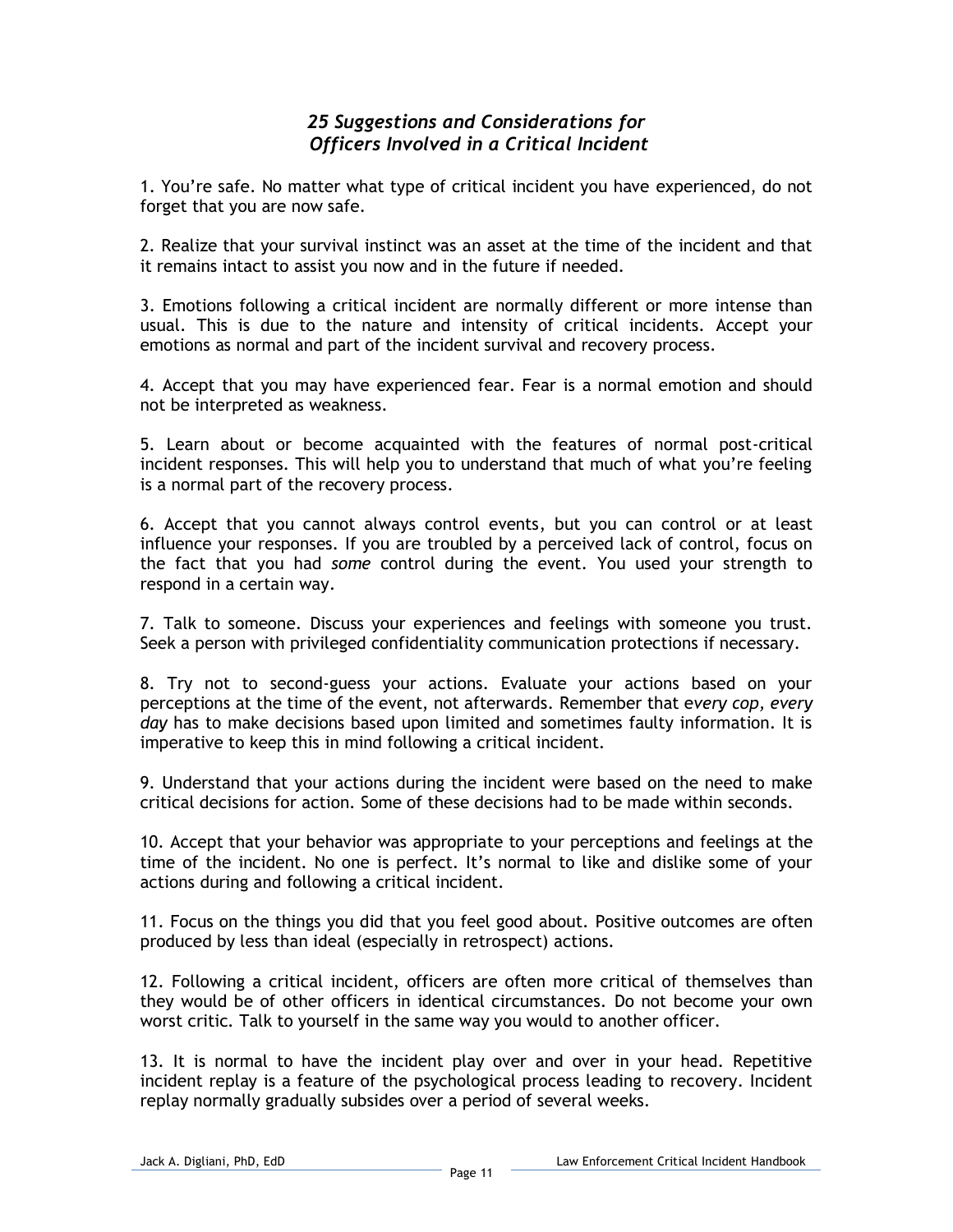14. Take some time for yourself if needed but avoid isolating yourself physically and emotionally from your family and others that care about you. Avoiding isolation may be especially difficult if you are feeling numb or emotionally "flat". Do your best to progressively engage others. The numb feeling, if present, will gradually subside.

15. Prepare yourself for some negativity. There are few police critical incidents that are not criticized by someone, especially if you had to shoot to defend yourself. No matter how necessary the use of lethal force was, it seems that there is at least one person who will say things like, "They didn't have to shoot him", "These cops are out of control", or "He (the suspect) would not have hurt anybody, the cops overreacted". You must *stay grounded in what you know to be true* to minimize the damaging effects of unjustified and uninformed private or public opinion.

16. Some people will force police officers to shoot them. If your critical incident involved a *suicide by cop*, it is natural to experience a broad range of emotion. These can vary from feeling sorry for the person to intense anger for involving you in their wish to die. It is also possible to experience several, seemingly contradictory emotions in reference to the suicidal person. Do not forget that he or she removed all your other options and you had to defend yourself from their potentially lethal behavior.

17. Sleeping can be difficult for awhile, and you may have unusual dreams during the time that you are sleeping. This is normal. Unusual sleep and dreaming patterns, if present at all, usually return to normal within a few weeks.

18. Avoid using alcohol as a primary critical incident stress management strategy. Although alcohol might "relax" you and help you to fall asleep if you're having trouble sleeping, it will not help you to maintain restful sleep.

19. Maintain your exercise routine. If you do not have a routine, start some daily light exercise. Walking is excellent. Even mild exercise or other physical activity helps to dissipate stress and aids in sleep onset and maintenance.

20. Keep caffeine consumption within your normal limits. It's ok to lessen caffeine consumption for a few days, especially if you're having difficulty sleeping.

21. Do not take the activities of the systems personally. Keep the needs of the various systems (DA's office, administrative investigation, criminal investigation, the press, etc) in perspective. In terms of the investigations, *remember that an officer's best defense against false accusations is a thorough and complete incident investigation*.

22. Try to be patient. Do this on two levels: (1) be patient with yourself - it takes time to psychologically work through a critical incident, and (2) be patient with everything else – your spouse, your department, incident investigators, the DA's office, etc. Even though you will want some things completed swiftly, most things will take more time than desired.

23. Assume responsibility for your positive recovery. Many police departments have professional and peer support protocols in place to assist officers involved in critical incidents, but many do not. Do not hesitate asking for the help you need. Do not become a victim of the *secondary danger* of policing (See page 8).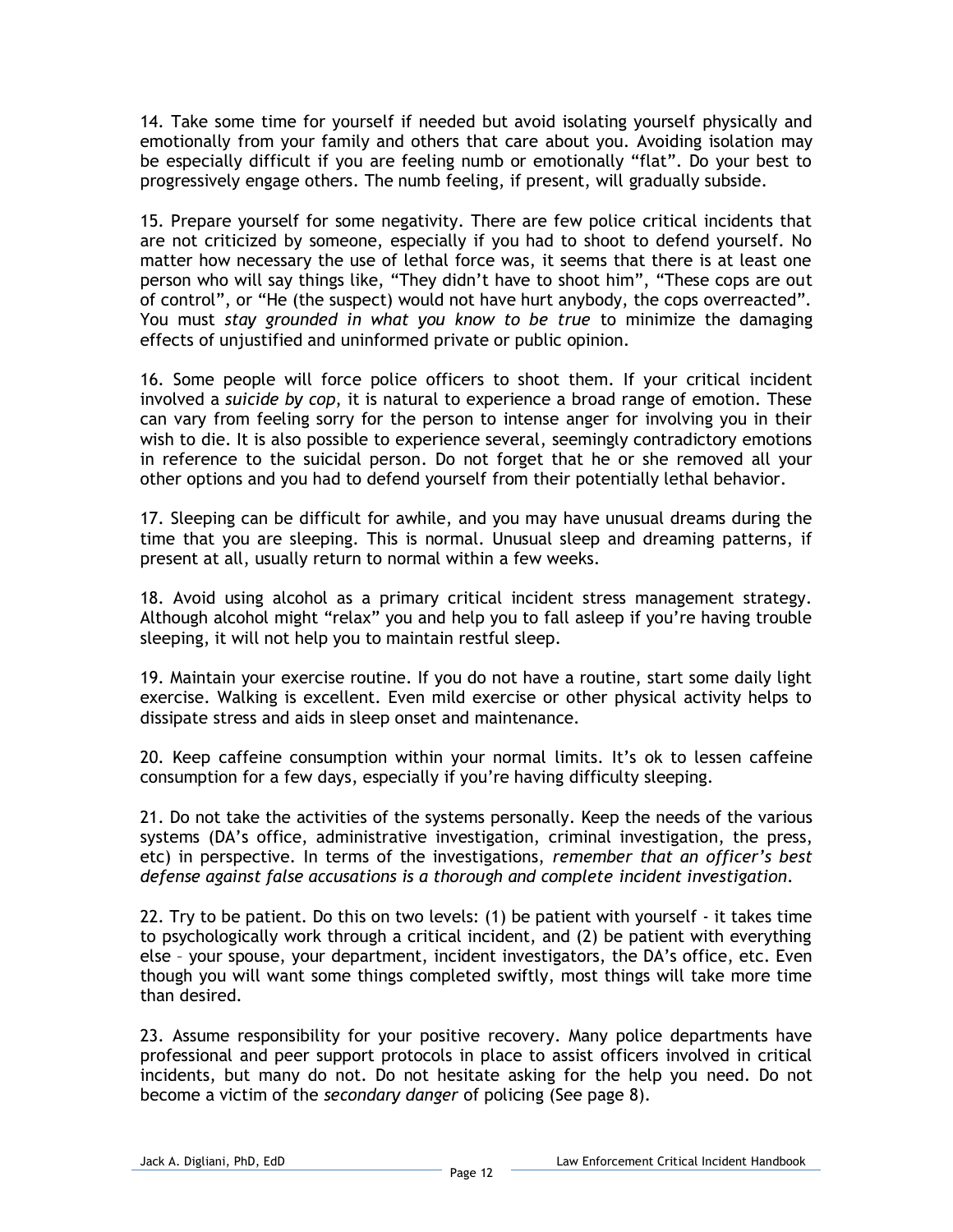24. Be especially aware of any personal suicidal thoughts or feelings. Although rare, suicidal thoughts have been known to occur in officers following critical incidents. Keep yourself safe. If you are having suicidal thoughts, contact a responsible person immediately. Remain open to appropriate intervention. Suicidal thoughts following a critical incident are normally of short duration and respond well to appropriate support intervention.

25. Do not allow the incident to damage you, your family, or your career. Take care of your family and let them take care of you. (See *Officers and Spouses: Critical Incident Information*). Take advantage of available support resources.

Remember, police critical incidents happen because you are a police officer and there are circumstances beyond your control, not because of who you are as a person.

#### **Positive Recovery**

Keep in mind that you are naturally resilient. If you do not feel good now, allow yourself some time to process the event. You will feel better over time. Positive recovery involves the following:

1. You will accept what happened. You will accept any experience of fear and any feelings of vulnerability as part of being human. Vulnerability is not helplessness.

2. You will accept that no one can control everything. You will focus on your behaviors and the appropriate application of authority. You will keep a positive perspective.

3. You will learn and grow from the experience. You will be able to assess all future circumstances on their own merits. You will become stronger and smarter.

4. You will include survivorship into your life perspective. You may re-evaluate life's goals, priorities, and meaning. You will gain wisdom from your survivorship.

5. You will be aware of changes in yourself that may contribute to problems at home, work, and other environments. You will work positively to overcome these problems.

6. You will increase the intimacy of your actions and communications with those you love. You will remain open to the feedback and care of those who love you.

## **Getting Help**

No one can work through the aftermath of a critical incident for you, but you do not have to go it alone. Keep an open mind. Allow your family, friends, and peers to help.

Seek professional assistance if you get stuck, if you do not "feel like yourself" or if your friends or family notice dysfunctional emotional responses or behavior. Do not ignore those who care about you. Stay connected to your loved ones.

This page adapts and includes information from the *Colorado Law Enforcement Academy Handbook* and *Reflections of a Police Psychologist* (Digliani, J.A., 2010).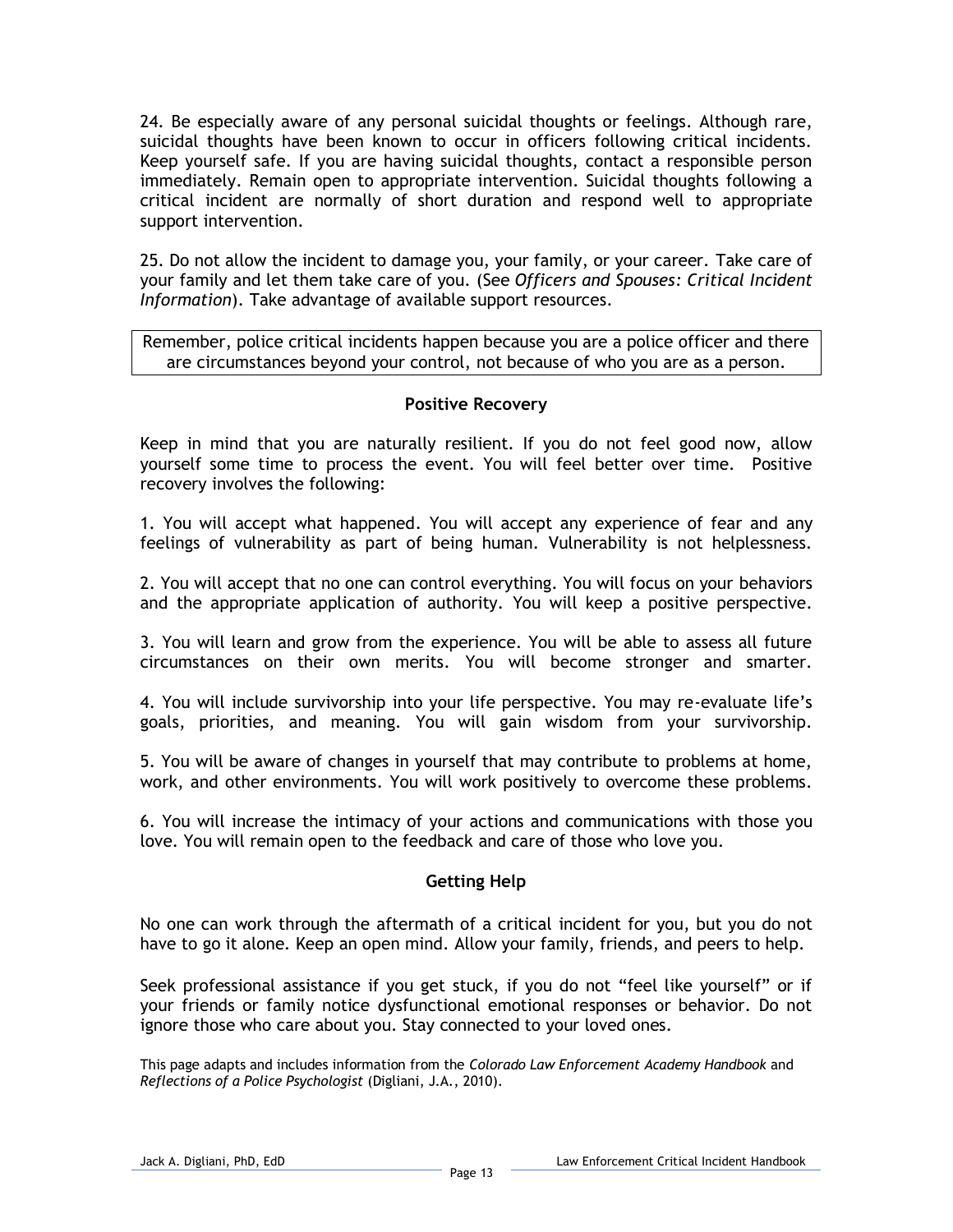## *Suicide by Cop*

There are those who seek to be killed by the police. *Suicide by cop* (SBC), *victimprecipitated suicide*, and *decedent-precipitated suicide* are contemporary terms for this too frequently observed phenomenon.

Persons intending to be killed by police officers act in ways that compel officers to defend themselves. In the majority of cases, persons so disposed will point a firearm at police officers. Many of these people are armed with functioning, loaded weapons, and a percentage of these persons will not hesitate to kill police officers or others in their effort to die at the hands of the police.

Some persons intending SBC are in possession of air, pellet, BB, or replica weapons. They use these to threaten officers. Others have no weapon at all but act as if they do. These persons posture or "draw" to make officers believe that they are armed.

Some persons indifferent to life will sometimes engage in SBC behavior. They may point a weapon at an officer or otherwise threaten officers and let "fate" decide the outcome. Persons in this frame of mind do not care whether they live or die. They do not comply with officers' orders, threaten officers, and may compel officers to defend themselves.

Some persons that attempt suicide by cop want to die and have chosen firearms as the means. However, because they do not have a firearm, they choose the police as their instrument of death. In these cases, subterfuge is common.

Many of those seeking to be killed by the police are suffering from depression or other mental disorders. Some have recently undergone a "last straw" life experience.

What about those persons who wish to die by firearms and possess loaded, functional weapons but choose SBC? Why do they not shoot themselves? Several factors are suspected in these cases, including:

- 1. Social concerns there is still a social taboo against suicide.
- 2. Suicide by cop allows suicidal persons to die without actually killing themselves.
- 3. Fear an inability to follow through with suicide.
- 4. Religious prohibitions against suicide (SBC as a religion "loophole"?).
- 5. Concerns over life insurance policies.
- 6. Wanting to go out in a blaze Wanting to make the news.
- 7. Punish, embarrass, or make a public statement to someone.
- 8. Anger against the police, particular persons, or society.
- 9. A desire to confront or harm police officers.
- 10. Psychological inability to kill oneself.

Officers must remain aware that persons considering suicide by cop may be willing to kill police officers or others to fulfill their wish to be killed by police.

You cannot bet your life on the probability that a suicidal person is not homicidal. *If you have been involved in a suicide by cop, you must remember that the person took away your options to handle the circumstances in any other way.*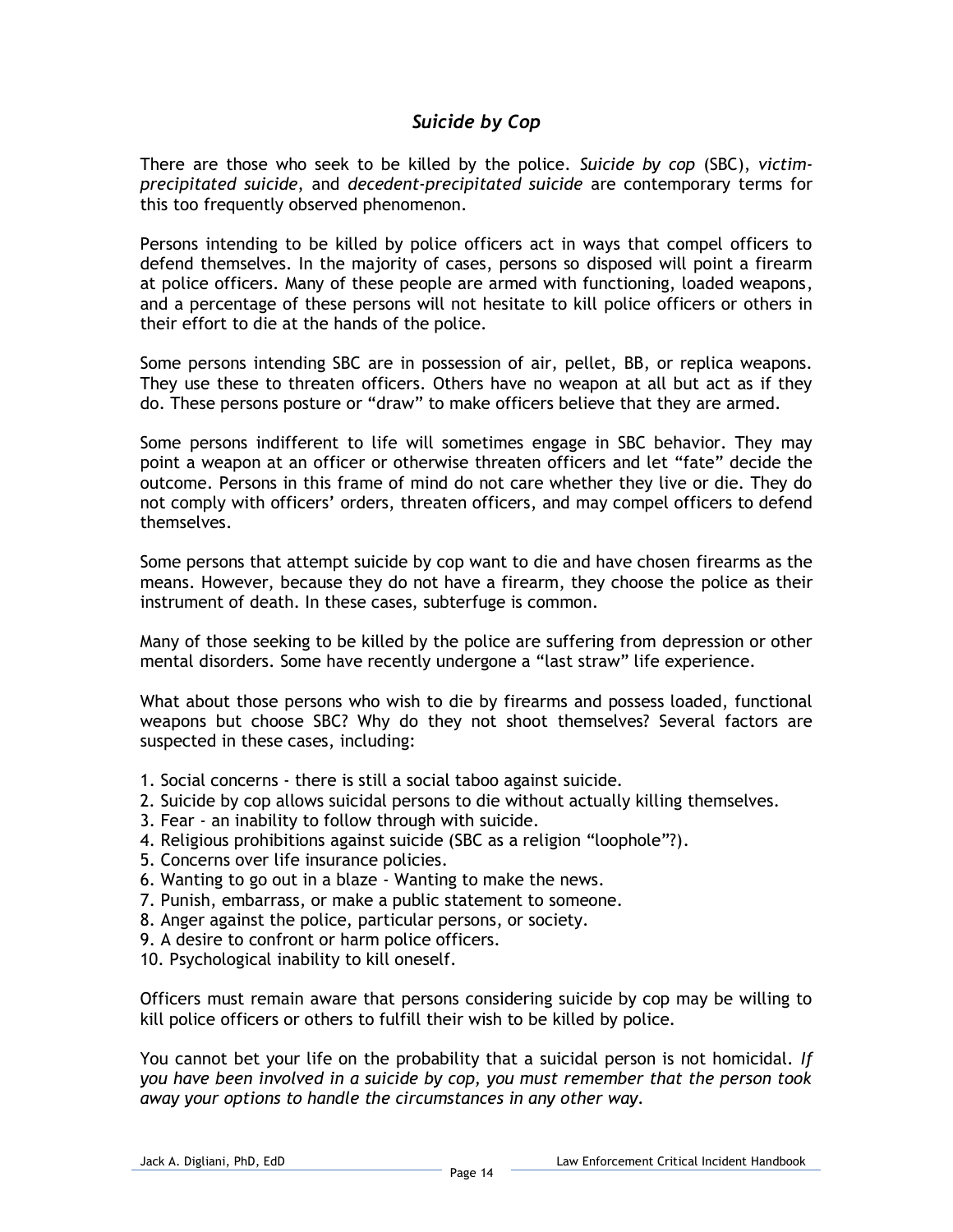## *Witness to Suicide*

Police officers are frequently called upon to assist persons that have become suicidal. In a significant majority of these cases officers are successful and the person considering suicide receives the appropriate professional intervention. However, not all "suicidal person" calls end this way.

Some persons will kill themselves in the presence of police officers. When officers witness a suicide, the experience can trigger a cascade of emotions. These emotions range from intense anger to feelings of guilt and sorrow. This is especially true if the officer is acquainted with the person or the officer has come to know the person during the time spent trying to keep the person from killing him or herself.

#### Some factors in police officer emotional response to witnessing a suicide:

- $\bullet$ Second guessing - "Did I do something that I shouldn't have, did I not do something that I should have?" This type of second guessing can lead to unjustified feelings of guilt. *You are not responsible for the person's behavior*.
- Proximity to the person
- Instrument or means of death
- Body damage, gore, blood, and death scene
- Efforts at resuscitation failed rescue attempts
- Perceived personal danger
- Content of officer/person interaction
- Actual circumstance of the incident
- Interaction with the person's family
- Actions of other officers
- Your personal and family history (For example If there has been a suicide in your family or if you lost a close friend to suicide, the incident may reactivate feelings of grief associated with your loss and the past event)

#### If you have witnessed a suicide:

- Accept your feelings. It is traumatic to witness the death of another person.
- Do not blame yourself. It was the person who made the decision. We are all limited in our ability to make others act as we desire, regardless of effort.
- Do not forget that there is no perfect way to interact with a person considering suicide. All you can do is manage the interaction in the best way you can.
- Understand that you did what you thought was best to help the person.
- Take some time to process the incident before returning to shift duties.
- You will likely experience some degree of *posttraumatic stress* (See page 5).
- Manage posttraumatic stress as suggested in *25 Suggestions and Considerations for Officers Involved in a Critical Incident* and *Recovering from Traumatic Stress*. Avoid alcohol or other drugs as a primary way to manage your feelings.
- $\bullet$ Seek support: Talk to a trusted peer, supervisor, friend, or family member about your experience and feelings. Initiate contact with your department's peer support team, chaplain, or other available support resource.

Loveland Police Peer Support Team, Tim Brown, LPC LPD, and Jack A. Digliani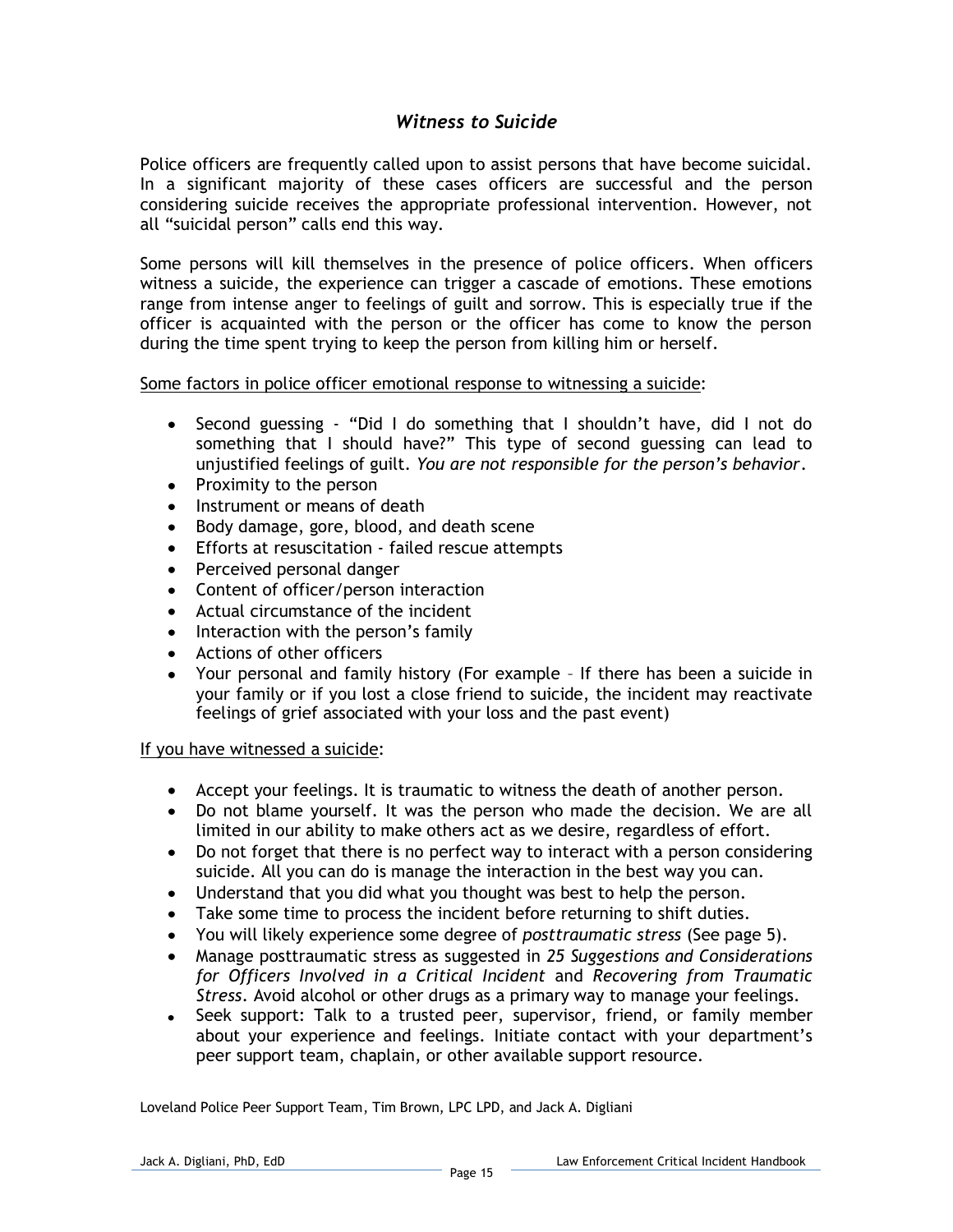## *Exposure to Injury, Death, and Death Imprint*

Exposure to the injury or death of others is an unavoidable stressor of policing.

#### Injury exposure

There are many circumstances that bring police officers into contact with injured persons. The injuries observed by police officers range from minor cuts and abrasions to life-threatening body damage and dismemberment.

It is not difficult to understand that interacting with some injured persons might emotionally distress an officer. Depending upon the actual circumstances, police officers may experience varying degrees of posttraumatic stress as well as posttraumatic stress disorder following such interactions.

#### Emotional response and the Death Exposure Response Spectrum

The *Death Exposure Response Spectrum* is a hypothetical continuum that specifies the possible emotional reactions to death.

At one end of the Death Exposure Response Spectrum lie the emotional responses of sensitization and traumatization. Such traumatization frequently includes the experience of death anxiety, fear, and depression. At the other end of this spectrum lie emotional numbing, indifference, and insensitivity, resulting in an almost robot-like response to death. In the middle of these extremes are the more psychologically healthy responses to death.

For police officers, death is a more-than-usual topic for thought. For one thing, police training encourages officers to think about death; their own as well as others. Every police officer is trained to recognize circumstances wherein self-defense or defense of others becomes necessary. In some of these circumstances, officers may need to use lethal force.

Police officers are also encouraged to think about death by the very nature of their work. Street and investigative experience exposes officers to death in various ways, including criminal homicide, suicide, natural death, auto crashes, pedestrian accidents, fires, and industrial accidents.

If a police officer has not been personally exposed to the experiences described above, he or she certainly knows of other officers that have. This creates a type of vicarious death exposure. Either way, direct or indirect exposure to death seems a common aspect of the psychology of police officers.

#### Death exposure, the police officer, and the job

Regardless of how officers encounter death, it is possible for them to develop feelings of having seen too much death. This is especially true if there is a high frequency of death exposure. It can become more difficult if the deaths involve children, "didn't have to happen", or appear "meaningless".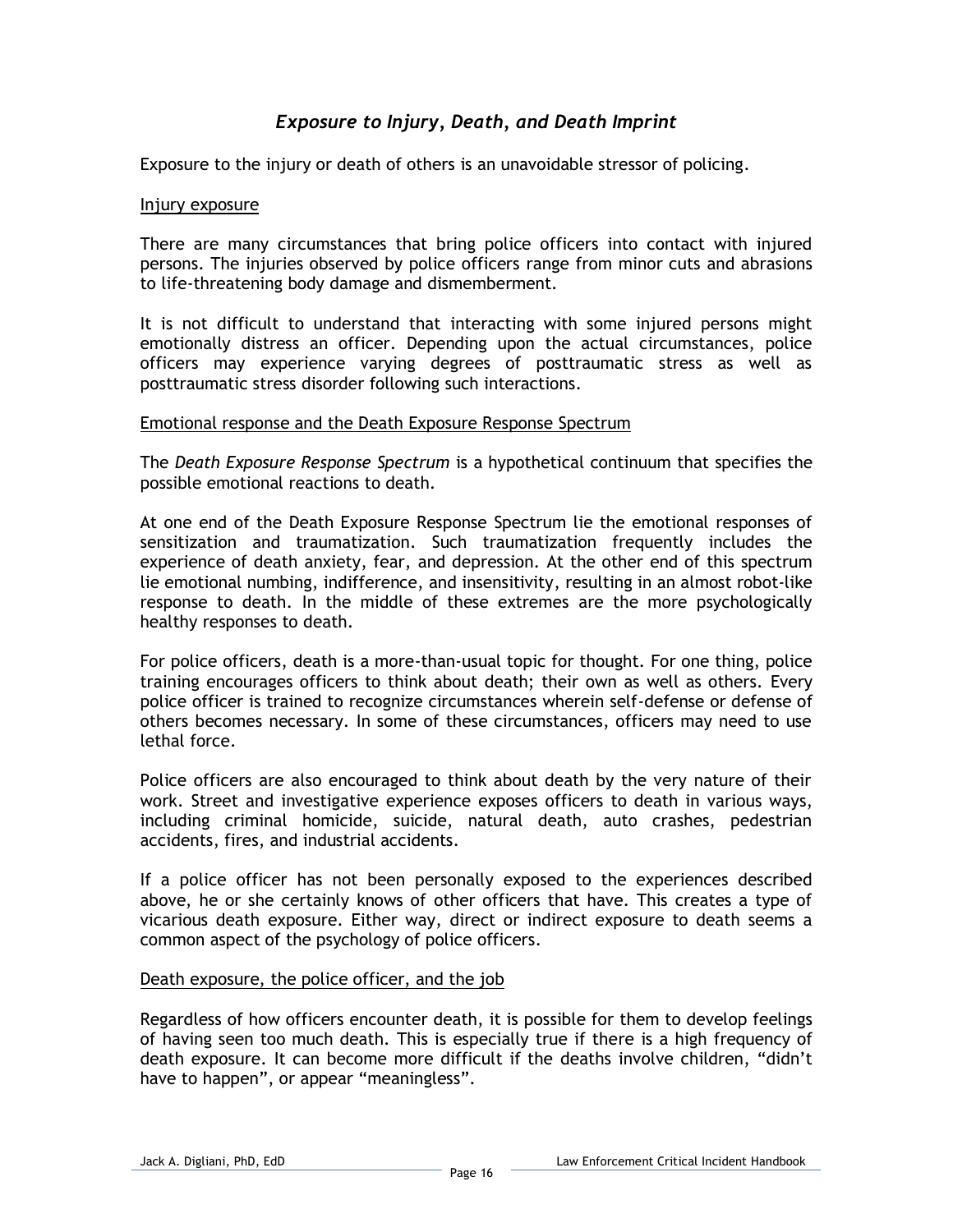Some degree of death-coping ability is necessary for police officers. If death exposure is managed in a functional way, it can result in a psychological perspective which enhances officers' death-coping abilities. In turn, this allows officers to work in their assignments without a great deal of distress or death anxiety. However, no matter how officers conceptualize death or how well an officer copes with death, there is the ever present risk of *death imprint*.

#### Death imprint

When officers experience anxiety about death, it often involves thoughts about their own death, the death of loved ones, the inevitability of death, the identification of a deceased person with still living loved ones, the future loss of loved ones, and memories of those that have already died. The actual degree of experienced distress varies and is dependent upon the intensity and duration of the generated anxiety. However, even officers that have found a way to cope with death exposure can be emotionally overwhelmed. This can occur (1) due to the circumstances of a particular case, (2) when a particular case causes a *tipping point* in an officer's ability to manage death anxiety, (3) when a recent death reactivates feelings about a historical loss, or (4) gradually over time with continued death exposure. Regardless of the cause of death anxiety, the result of this emotional decompensation is sometimes referred to as "the experience of *death imprint*." Death imprint becomes possible when our psychological coping defenses weaken. This allows the normally suppressed anxiety and depression associated with thoughts of death to reach some degree of expression.

Death imprint is frequently an issue following the experience of a traumatic incident. It is a component of posttraumatic stress disorder. There does not have to be an actual death for a person to be effected by death imprint. Near death or serious injury that might have resulted in death is enough to trigger death imprint.

#### Keeping yourself healthy

*Critical incidents involving death can challenge your normal coping abilities.* If your coping abilities are overwhelmed you will begin to experience the responses consistent with the extremes of the *Death Exposure Response Spectrum* (Also see *Signs of Excessive Stress*).

*All you can do is what you can do.* This may sound like a redundant statement of the obvious but there is some wisdom in this old saying. Remember this when your best efforts fail to save someone.

*No one in any environment can prevent the possibility of death.* Although police officers have saved countless lives by protecting others, applying first aid, administering CPR, and completing rescues, there is no way to eliminate the possibility of death.

*Death imprint is an occupational hazard for police officers***.** No one is immune from death imprint. If you feel that you are experiencing elements of death imprint or distress related to a death incident, talk to someone. Contact a friend, a member of your peer support team, the police psychologist, or another support resource.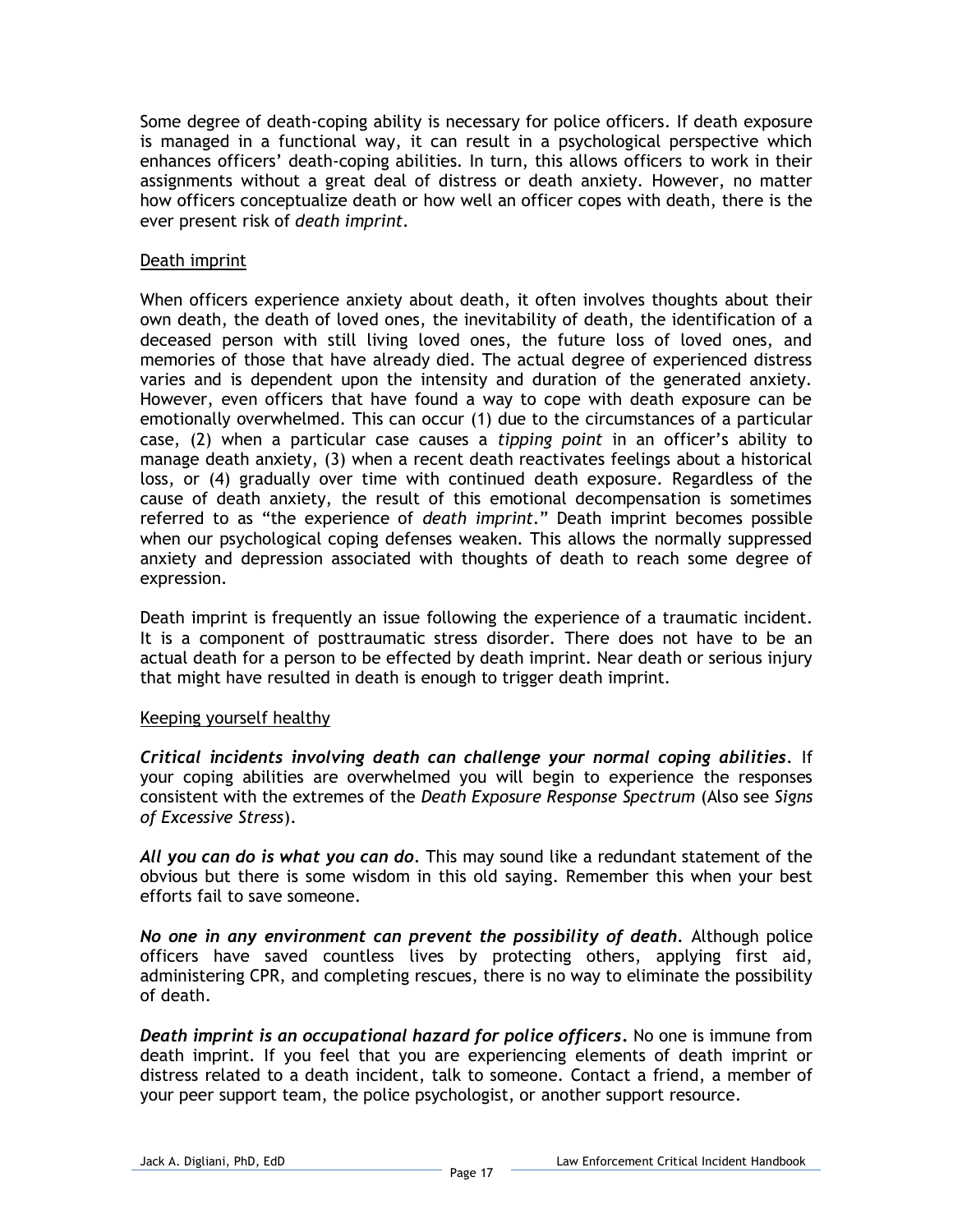## *Death, Loss, and Survivorship*

For police officers, some critical incidents involve a personal loss. Officers experience personal loss upon the death of someone known to them, such as a family member, friend, acquaintance, peer, or other co-worker. Interestingly, police officers may experience similar feelings upon the death of those previously unknown to them, including those killed by police in self-or-other defense.

*Summary of issues involved in death, loss, and survivorship*:

1. Learning of the death. Shock and denial are common initial responses to death, especially if the death is sudden and unexpected. Disbelief and confusion are frequently experienced.

2. Reactions to death. Many factors influence how intensely we feel the loss. Among these are the nature of attachment, spiritual views, the age of the deceased, how the person died, the similarity of the deceased to those we love, and the extent of the void that the person's absence leaves in our life. The death of another can also trigger our own fears of death and memories of previous traumatic events or losses.

3. Grief and mourning. Grieving takes time. This is important to remember because American culture is not readily accepting of lengthy grieving or mourning periods. Instead, there is the idea that a person needs to put the loss behind them and get on with life. There is no correct way to grieve. People deal with loss in different ways for different periods of time. The public expression of grief is mourning.

4. Coping with loss. It is common to experience powerful emotions. Confront emotions openly. Strong emotion may feel overwhelming. Breathe through it.

5. Specific reactions to loss. There are many possible reactions to loss. Common and normal reactions include sadness, crying, numbness, loss of appetite, inability to sleep, fatigue, anger and frustration, finding it difficult to be alone, or wanting to be alone. Utilizing your support system is the best way to deal with the pain of grieving.

6. Stages of grief. Many clinicians have identified what they refer to as stages of grief. Although such stages differ in terminology, the basic structure of the stages involve (1) an initial shock and denial, (2) a subsequent impact and suffering period, followed by (3) some adjustment and degree of recovery (similar to exposure to any traumatic event). However, grieving is a complex process; it does not progress clearly from one stage to another. It is normal to once again have feelings long thought to have disappeared.

7. Healing. Acknowledge and accept your feelings. You may experience seemingly contradictory feelings such as relief and sadness (for example, relief that a burden of care or the person's suffering has ended, and sadness due to the loss). This is normal. Keep in mind that your emotional attachment does not end upon the death of someone you care about. Remember, bereavement is the normal process by which human beings heal from loss.

8. Surviving the loss. Surviving the death of someone you care about involves honoring the memory of the person by acknowledging what the person contributed to your life. From here, you can further honor the person by reengaging life. It is important to remember that similar feelings can follow the death or loss of pets, non pet animals, and even plants and inanimate objects that have acquired some special meaning (like losing a family heirloom). Brain studies show that the same neural pathways of grief are activated regardless of the loss.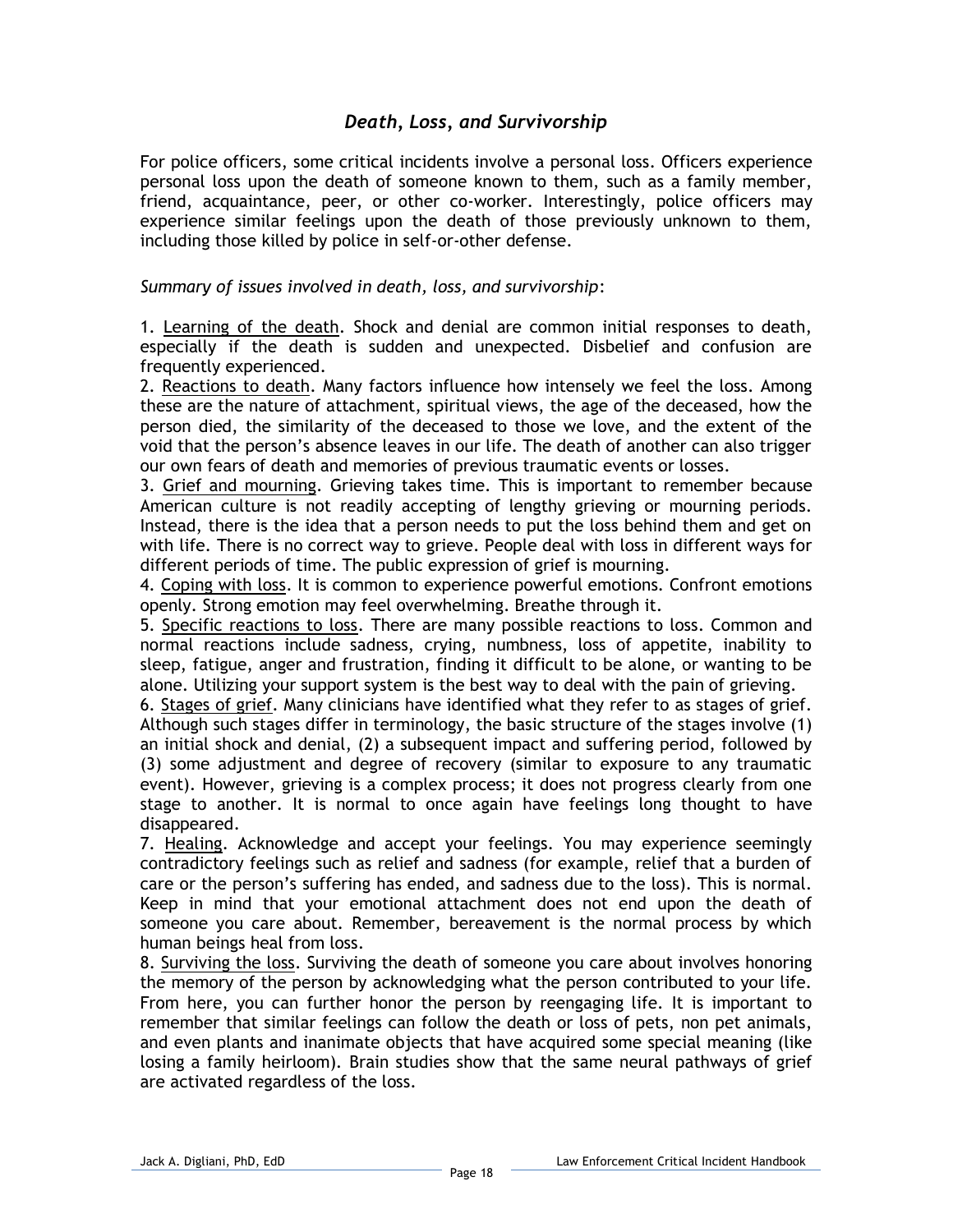## *Critical Incident Management and Return to Duty Protocol*

Preparation and Stress Inoculation Training: Officers should receive instruction in agency procedure & critical incident stress inoculation, and participate in the *Psychologist And Training/Recruit Officer Liaison* (PATROL) program prior to working independently (See *Reflections of a Police Psychologist,* Chapter 2, *Field Training and PATROL,* 2010. Digliani, J.A.).

Concept of *second injury - s*econd injury occurs when an officer is treated poorly following a critical incident, even if unintentionally. Second injury is especially likely to occur if the poor treatment comes from the officer's department. Remember, it is as true for agencies as it is for individuals: *you don't have to intend harm to do harm*.

## **Critical Incident Management**

1. Remove from scene/controlled environment/away from suspect's family/not isolated/gatekeeper and peer support (See *Officer-Involved Incident Protocol)*

Officer notification of spouse, family/notification by policy if incapacitated On-scene support (peer support team, psychologist)/confidentiality Contact from top administrator (chief or sheriff). *Ongoing* admin/staff support Replacement of weapon (if taken as evidence) with like weapon/return of

badge if clothing is taken and badge is not evidence/replacement badge if badge is taken as evidence

Issues of officer blood sample – voluntary, probable cause, or policy Police vehicle considerations if vehicle is assigned

Administrative leave pending processing of incident/press releases/telephone, email screening/officer and officer's family security

Trauma Intervention Program – initiation into psychologist support program

- 2. Recognition of personal risk recognition of officer's perceptions, conceptions, emotions, effort, and actions Attorney for officer if requested without negative consequences for officer Clear distinction between criminal and administrative investigation: Miranda advisement? Garrity advisement?
- 3. Family involvement: spouse/children (immediate support, security, nature of incident, issues of vulnerability, peer reactions, work, school, released press information, extended family responses, etc)

Prepare for possible negativity: press, segments of community, family members of suspect, other sources

4. Debriefing if appropriate, other support interventions if debriefing is unwarranted. Debriefing: voluntary, invitation of participants – consider support persons, dispatch personnel, other agency personnel/individual follow-up/peer support team member reach-out, timeframe (see *Guidelines for Conducting a Police Critical Incident Debriefing* and *Peer Support Team and Debriefing Issues*)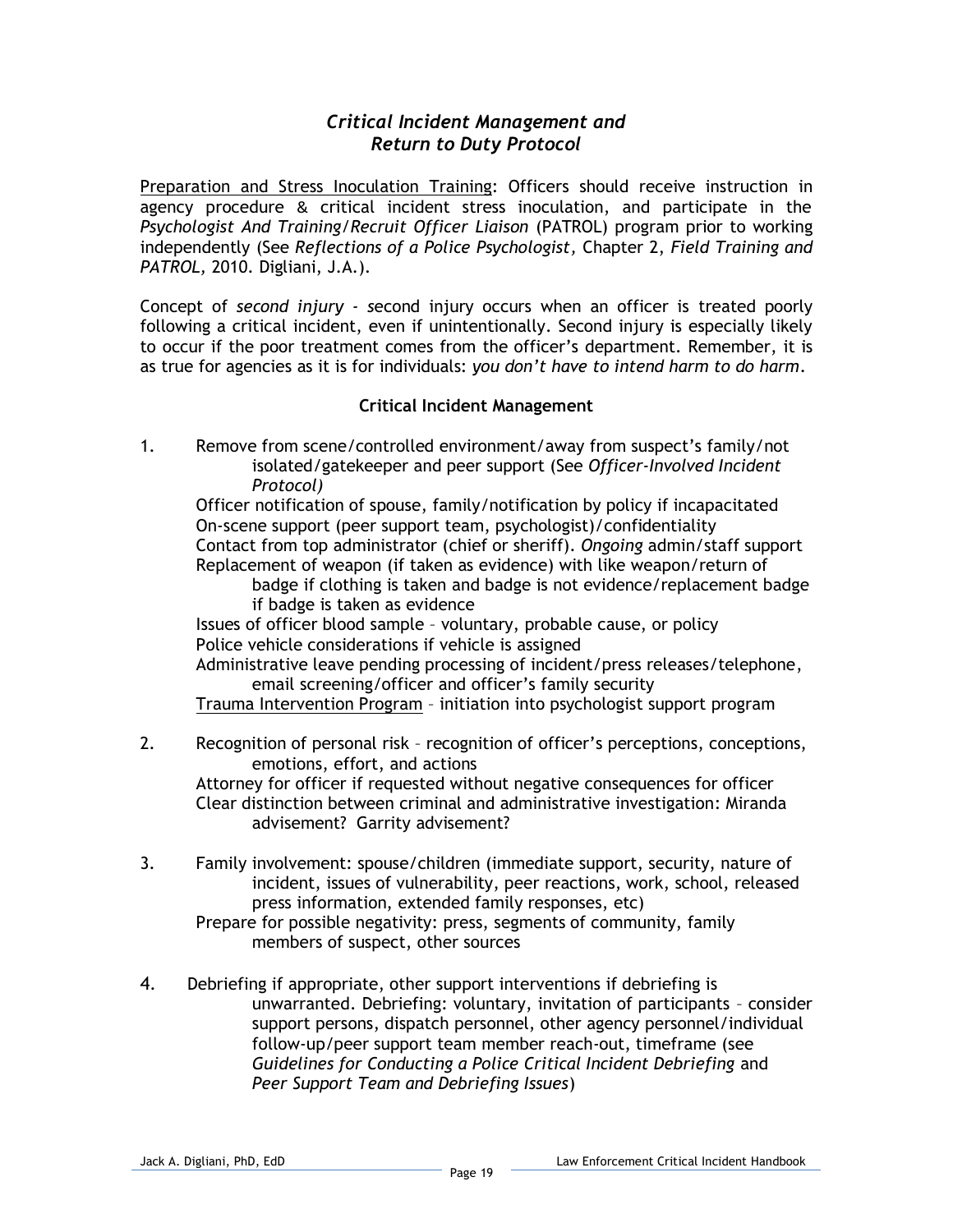- 5. Expedite criminal and administrative investigations, district attorney, review boards, etc - expedite closure for involved officers
- 6. Consider scheduled court hearings and assigned off-duty work/evaluated on an individual case basis – Consider any other incident-specific factors

## **RETURN TO DUTY**

- 1. Return to scene often accompanied by investigators during walk-through, but need experiential perspective. Officer is accompanied by staff psychologist and experience is processed. Consider spouse or others if requested by the officer. *Caution considerations*: Issues of retraumatization or vicarious traumatization.
- 2. Firing range if shooting incident shoot loaner gun if actual weapon is still held as evidence, shoot actual weapon when returned. Psychologist or PST member accompanies officer at firing range during weapon firing if needed. Otherwise, range experience psychologically and emotionally processed in later meeting with staff psychologist.
- 3. Officer Wellness Assessment (OWA) conducted as part of the Trauma Intervention Program by the staff psychologist. The OWA is designed to determine the optimal timing for the initiation of the graded re-entry to duty (#4). (See *Fitness for Duty Evaluation, Officer Wellness Assessment, and the Trauma Intervention Program*)
- 4. Graded re-entry program design: modified duty (uniform/non-uniform), buddy officer partner (may be selected by involved officer from anywhere within the department, contacted by officer and/or psychologist), consider off-duty work and specialized assignments during reentry (normally restricted), alteration if needed as program progresses. Important that officer works the assigned shift during reentry. Upon successful completion the officer is returned to full duty. Throughout process: mechanism of *safety net*, periodic contact with psychologist and additional psychological support if necessary. Peer support.
- 5. Follow-up scheduled appointment(s) subsequent to completion of graded reentry. Timing and number of follow up appointments vary as deemed appropriate (for baseline follow up: after two, four, and eight weeks of full duty – beyond eight weeks as needed). Family members scheduled for appointments as needed. Year of *firsts*, peer support team and departmental reach-out. Peer support team member assigned (selected by involved officer) for one year.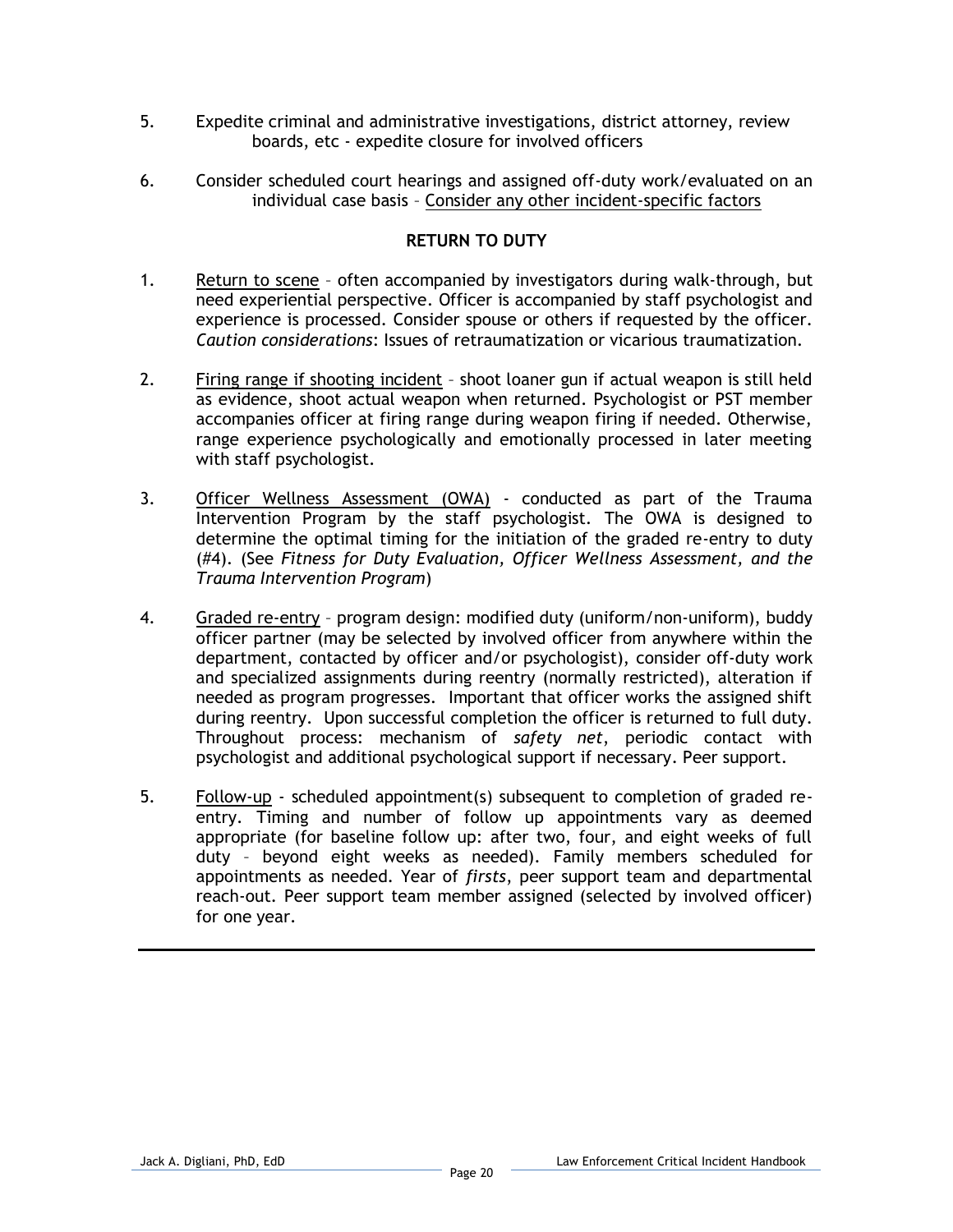## *Trauma Intervention Program*

The Trauma Intervention Program (TIP) is comprised of several components designed to support and assess police officers exposed to potentially traumatic circumstances. Ideally, the first step in traumatic exposure management is previous training in stress management and stress inoculation, as well as participation in the PATROL program. However, whether or not an officer has received such training or participated in the PATROL program, the TIP is initiated following the exposure to a potentially traumatic incident.

The TIP is initiated within the conceptualization that it is the person/incident transaction which determines the degree, if any, of actual individual traumatization. It is possible for an officer to experience no appreciable traumatization following an event which would normally be considered a police "critical" or "traumatic" incident.

The TIP summarizes and includes elements of the *Critical Incident Management and Return to Duty Protocol*. It is primarily comprised of the following features which are implemented in situation-specific appropriate sequence:

- 1) previous stress management training and participation in PATROL
- 2) on-scene support
- 3) initiation into a counseling program
- 4) assessment and appropriate intervention
- 5) psychological visit to the incident location
- 6) firing range and processing
- 7) reintroduction to equipment
- 8) officer wellness assessment
- 9) graded re-entry to duty
- 10) appropriate follow-up
- On-scene support is provided by the peer support team and when necessary, the staff psychologist.
- The involved officers immediately become clients of the staff psychologist. This establishes the relationship necessary for privileged communication. A supportive counseling program is initiated.
- As part of the counseling support program the incident site is revisited and the events/location/actions are psychologically and emotionally processed. Timing is important. The site visit is conducted when assessed appropriate.
- If the incident involved the use of firearms, involved officers shoot a nonqualifying course of fire for the psychological experience of shooting. Following this, they shoot a qualifying course of fire. The psychologist accompanies the officer at the firing range if needed. The experience is processed.
- There is a reintroduction to equipment including firearms, sound of police radio traffic, uniform, police vehicle, and other work items or experiences associated with the incident.
- The TIP OWA is initiated. (See *Fitness for Duty Evaluation, Officer Wellness Assessment, and the Trauma Intervention Program*)
- A graded re-entry to duty in the form of a *Return to Duty Protocol* is designed and implemented.
- Appropriate follow-up is arranged.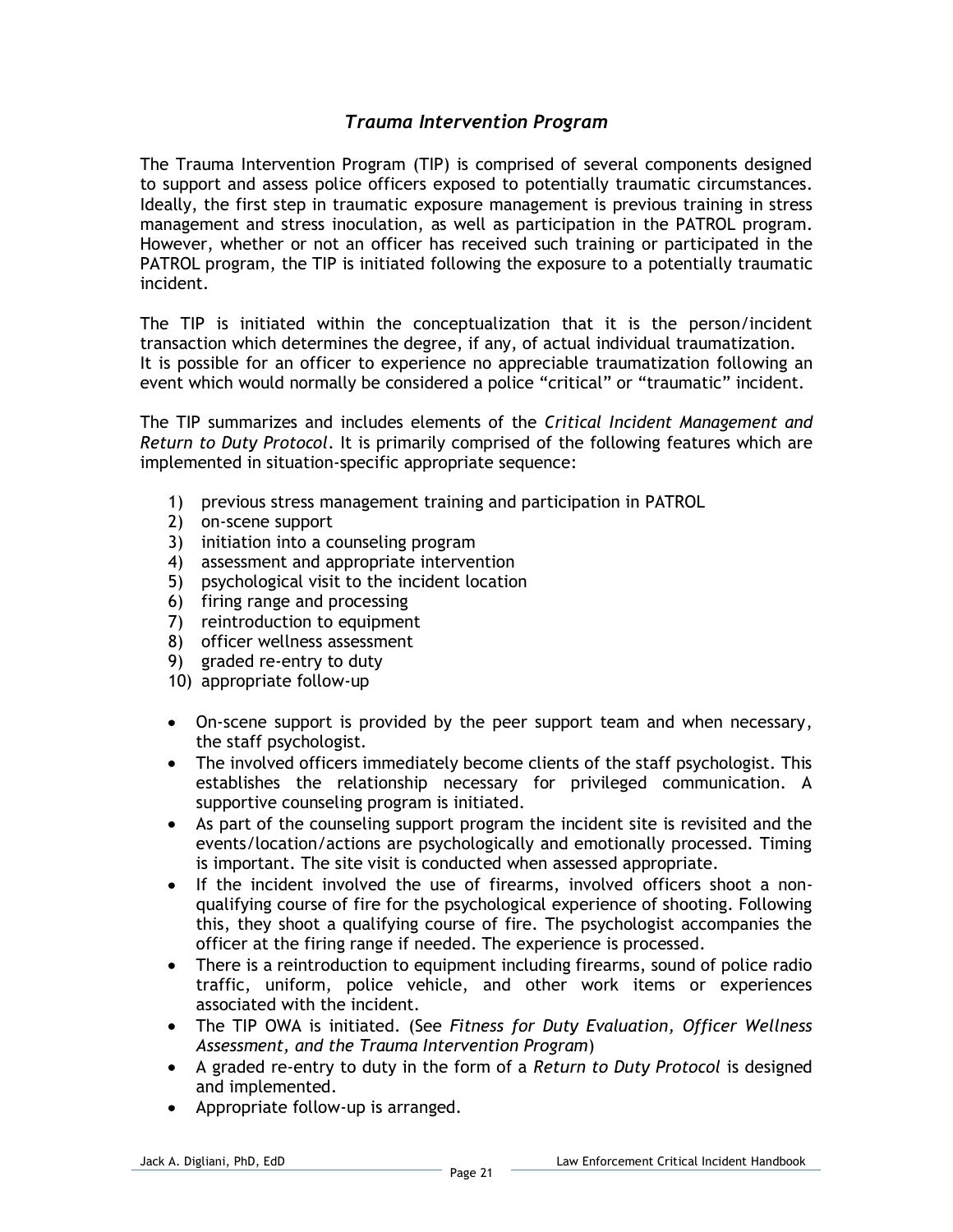## *Fitness for Duty Evaluation, Officer Wellness Assessment, and the Trauma Intervention Program*

The officer wellness assessment (OWA) associated with the Trauma Intervention Program (TIP) is different from a fitness for duty evaluation (FFDE). For the most part, officers undergo a FFDE following some identified problem. The problem that prompts a FFDE usually involves a perceived difficulty in the officer's state of mental health and emotional stability. Fitness for duty evaluations utilize one or several assessment instruments or "tests", performance and personnel records reviews, psychological and physical history review, clinical interview and assessment, and mental status examination.

FFDEs are conducted independently of any existing counseling program. This means that if an officer is in counseling, the psychologist (or therapist) that is providing counseling services does not complete the FFDE (even if qualified to do so). The reason for this is the ethical prohibition of *dual-relationships.* This prohibition is based upon the premise that a psychologist involved in a therapeutic relationship with an officer cannot be fully objective during a FFDE. Therefore, any FFDE of the officer must be completed by a second, independent, and qualified psychologist/evaluator.

In the OWA incorporated into the Trauma Intervention Program, the *primary goal* is to assess whether there is a newly developed incident-related clinical disorder that would prevent the officer from returning to duty (See *Stressor Related Disorders-DSM*). The OWA includes ruling out an incident-caused exacerbation of any preexisting psychological condition.

The primary goal of a TIP OWA assessment is made possible by the fact that the majority of officers involved in duty related critical or traumatic event were not experiencing psychological or performance difficulties prior to the incident. Therefore, most officers assessed in the TIP OWA come from a history of health, not a history of dysfunction. This, coupled with the fact that most officers perform professionally during critical incidents (in compliance with their training, state statute, and departmental policy), makes a FFDE unnecessary. Under these circumstances, any ethical concerns inherent in *dual-relationship* are managed without difficulty. This means that even if the officer has a counseling history with the staff psychologist, the staff psychologist may complete the OWA.

An officer should not be made to undergo a traditional FFDE simply because he or she performed as trained and as expected during a critical incident (See IACP below).

In the TIP OWA the staff psychologist completes a mental status examination, clinical interview and wellness assessment over several meetings with the officer. During this process, pre-incident psychological difficulties (if any) are assessed and sub-clinical psychological issues are addressed. In the TIP OWA psychological tests are used only when indicated and are not routinely applied.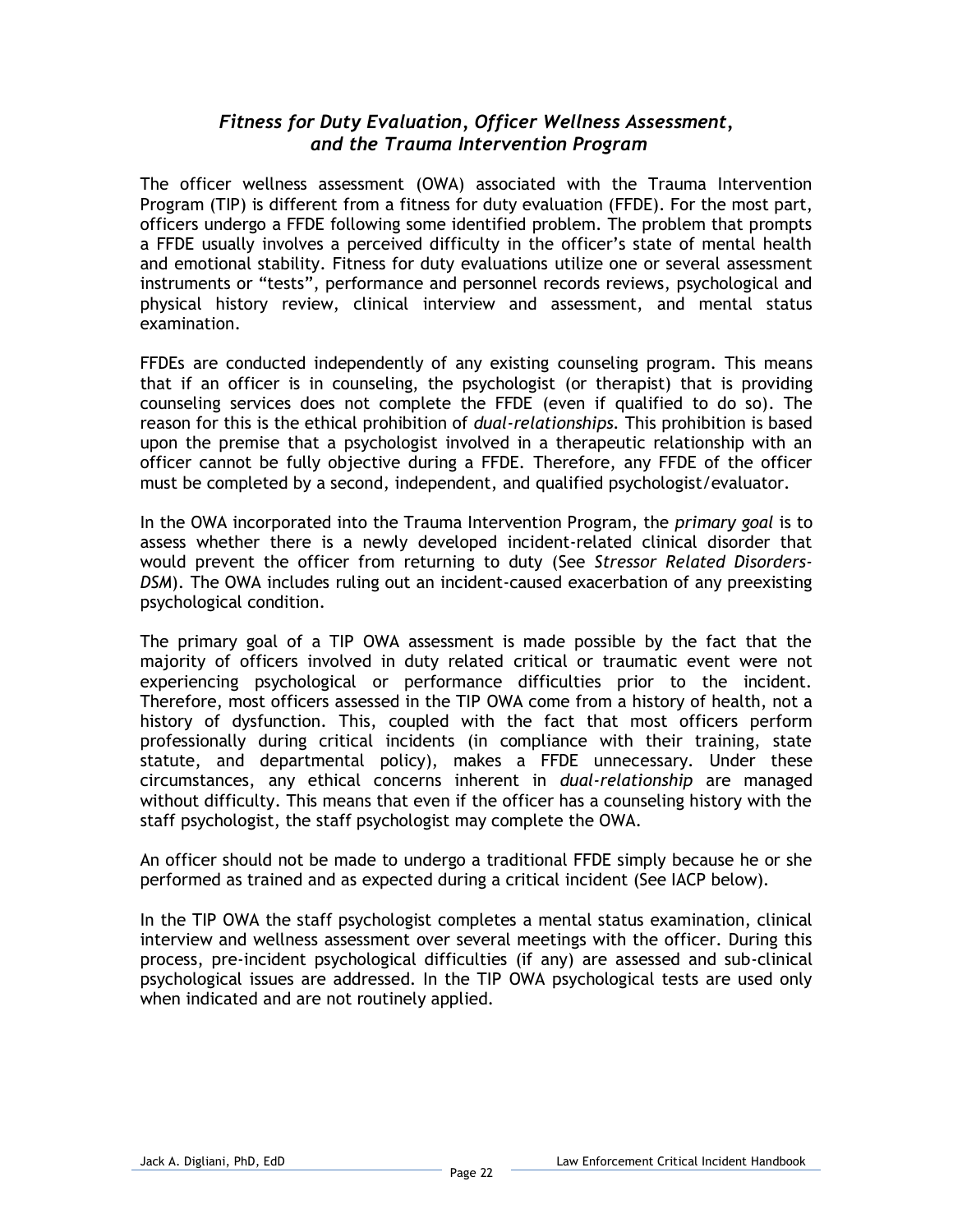TIP OWA: If there are no circumstances which would prevent the officer from returning to duty, the officer is returned to duty in accordance with the TIP and the specifically designed Return to Duty Protocol. If the TIP OWA suggests any type of clinical impairment resulting from or triggered by the incident, continued psychological and any other appropriate intervention is indicated.

If during the TIP OWA there is an assessed need for a FFDE, the FFDE is completed by an independent evaluator. The results of the FFDE are then integrated into the TIP therapeutic effort, whether or not the officer is assessed as fit for duty.

The need for a traditional FFDE during the TIP has been the exception much more than the rule. The TIP OWA has proven itself completely adequate in an overwhelming majority of incident-related circumstances wherein the TIP has been initiated.

## International Association of Chiefs of Police (IACP)

In their effort to continue to best serve the policing community, the IACP has defined "Psychological Fitness-for-Duty Evaluation" and provided guidelines for the use of FFDEs following an officer-involved shooting.

#### *Psychological Fitness-for-Duty Evaluation Guidelines*:

―A psychological FFDE is a formal, specialized examination of an incumbent employee that results from (1) objective evidence that the employee may be unable to safely or effectively perform a defined job, and (2) a reasonable basis for believing that the cause may be attributable to a psychological condition or impairment. The central purpose of an FFDE is to determine whether the employee is able to safely and effectively perform his or her essential job functions."

## *Officer-Involved Shooting Guidelines*:

"It should be made clear to all involved personnel, supervisors, and the community at large that an officer's fitness-for-duty should not be brought into question by virtue of their involvement in a shooting incident. Post-shooting psychological interventions are separate and distinct from any fitness-for-duty assessments or administrative or investigative procedures that may follow. This does not preclude a supervisor from requesting a formal fitness-for-duty evaluation based upon objective concerns about an officer's ability to perform his or her duties. However, the mere fact of being involved in a shooting does not necessitate such an evaluation prior to return to duty."

IACP information from: www.theiacp.org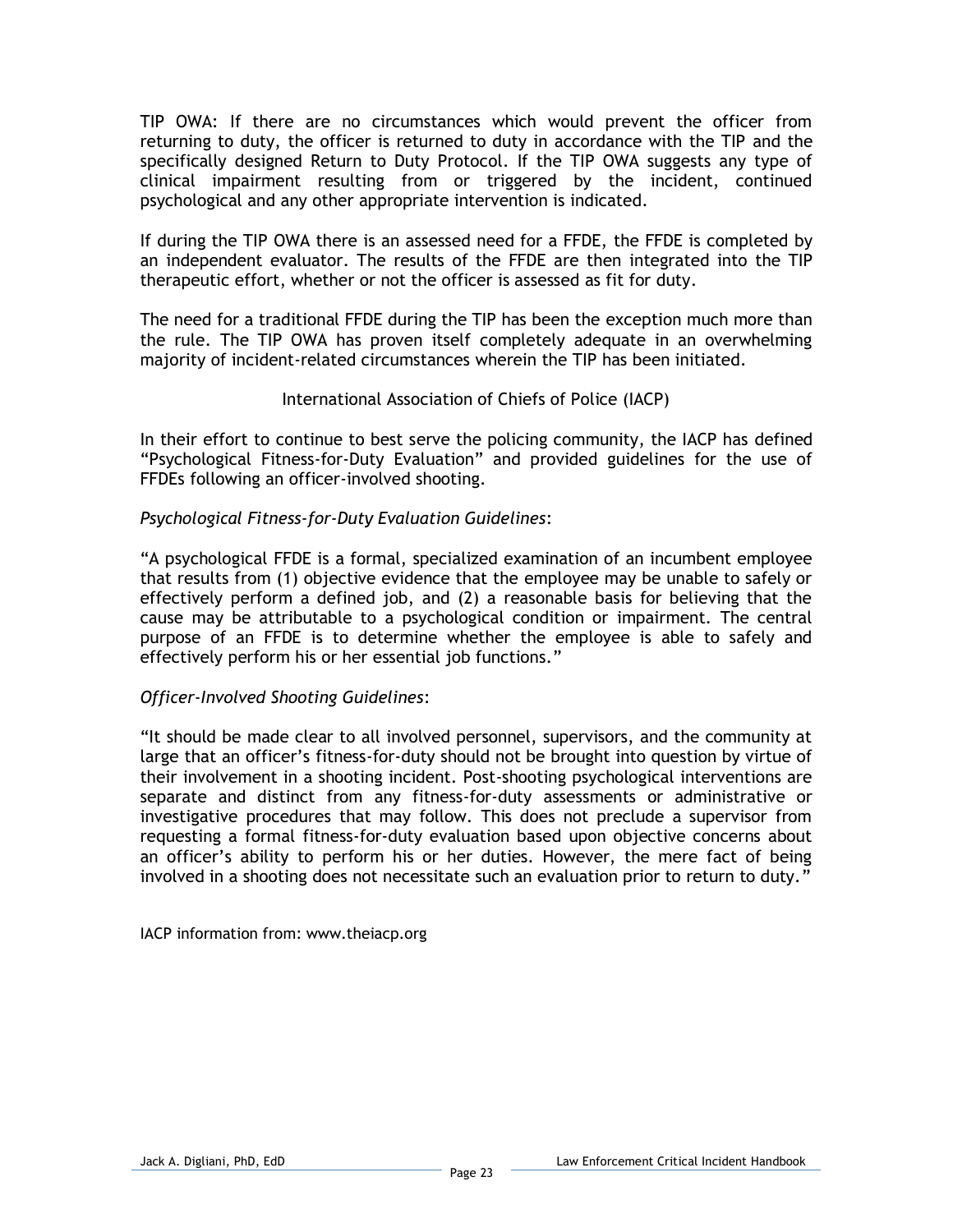## *Officer-Involved Incident Protocol –The Police Officer Involved*

The *Officer-Involved Incident Protocol* (OIIP) was originally developed in 2005 and revised in 2012 by the various Larimer County, Colorado law enforcement agencies and the District Attorney's Office (Eighth Judicial District).

The OIIP specifies the recommended course of action for officers involved in a critical incident.

The following text is quoted directly from the *Protocol* and specifies the role of THE POLICE OFFICER INVOLVED when the *Protocol* is initiated.

## **THE POLICE OFFICER INVOLVED**

#### **1. Calm Down and Ensure All Threats to your Safety are Over**

- $\Box$  Notify Communications and request a supervisor if one is not already on scene
- $\Box$  Broadcast lookouts
- $\Box$  Request backup and related support services
- $\Box$  Assign responsibilities to responding units based on priority

#### **2. First Aid**

- $\Box$  Request an ambulance, two if needed
- □ Render aid

## **3. Secure Scene**

- $\Box$  Secure your weapon in the holster. Do not open, reload, remove shell casings or in any other manner tamper with involved firearms.
- $\Box$  Should you become separated from your weapon during the shooting, the weapon is part of the crime scene and should not be moved (assumes a tactically stable situation)
- $\Box$  Secure any shoulder weapon in the trunk or gunlock of your vehicle
- $\Box$  Secure any part of the scene that might be destroyed or damaged in the first few seconds (e.g. evidence kicked away or washed away by rain/snow)
- $\Box$  Secure the perimeter and protect evidence
- $\Box$  Identify persons leaving the scene
- $\Box$  Identify witnesses and request cooperation

## **4. Absorb What You See and Who You See**

- $\Box$  Take notes of what you deem important
- $\Box$  If practical, begin taking photographs of the scene activity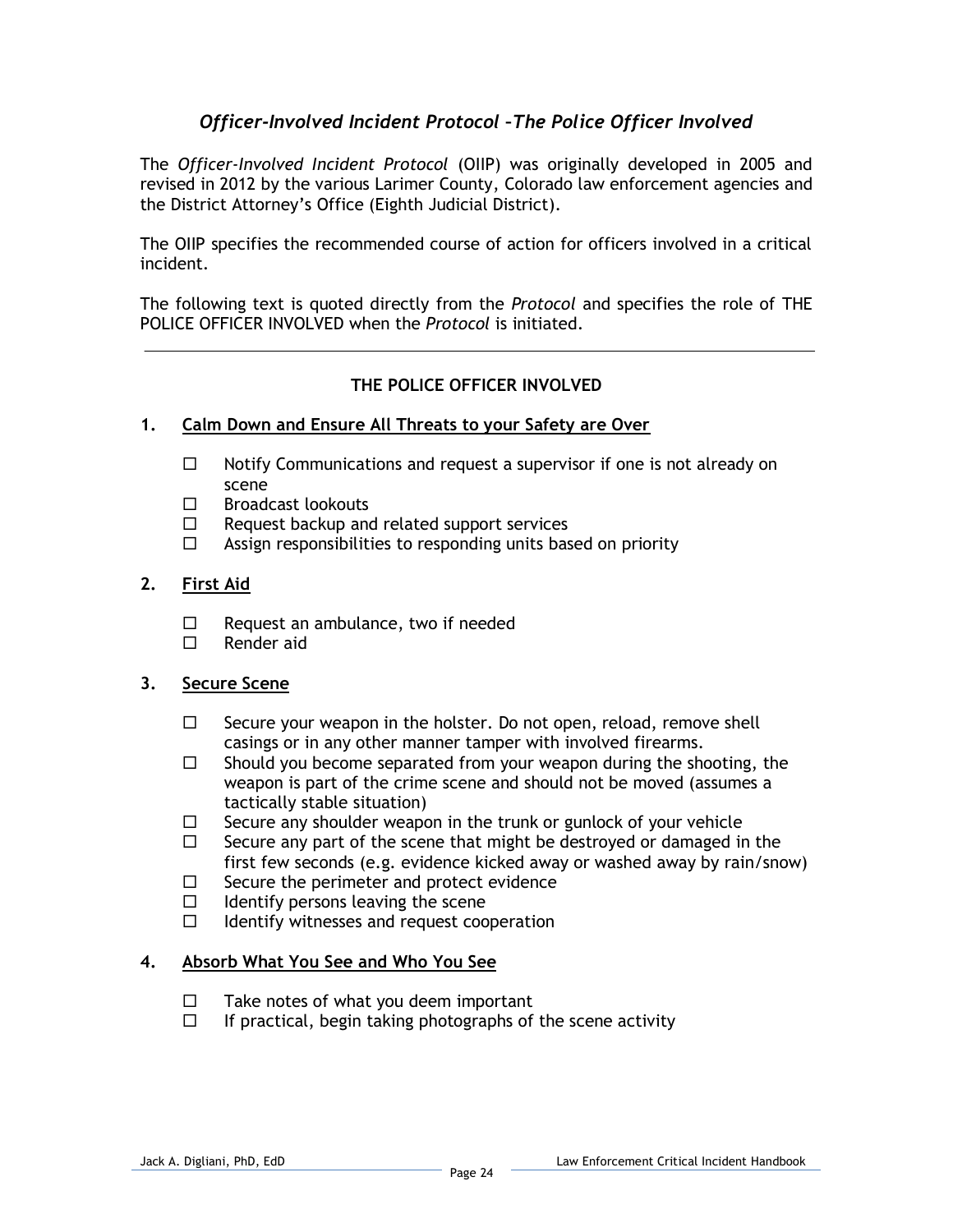- **5. You may be asked by a supervisor what happened in order to locate suspects, witnesses, victims and evidence. These questions will generally focus on public safety and scene management.**
	- $\Box$  If you are an involved or witness officer, do not talk with other witness or involved officers

#### **6. Once the situation is stable, you will be transported away from the scene to a designated location free from the distractions of the investigative process. You can expect the following:**

- $\Box$  An officer or supervisor will be the "gatekeeper" and restrict access to you.
- $\Box$  Investigators will photograph you in your police attire, as well any injuries or anything else of evidentiary value. Your uniform or clothing may be taken, depending upon its evidentiary value.
- $\Box$  If there is a question as to whether a particular officer fired a weapon during the critical incident, a Gunshot Residue Test (GSR) will be conducted as soon as practicable, if not completed at the scene.
- $\Box$  Your entire gun belt with gun in holster will be retrieved by investigators and a replacement weapon/leather issued to you.
- $\Box$  An opportunity to provide toxicology samples (blood/breath/urine) will be provided.
- $\Box$  Peer support personnel who are not involved in the incident or its investigation will be made available to you.
- $\Box$  You may contact family members and within reason have them with you.
- $\Box$  You will be given the opportunity to contact any legal representation that you desire.
- $\Box$  A command officer will personally contact you to express concern and support during this stressful time. They will not question you about the incident.
- $\Box$  Expect a lengthy delay prior to your interview. If you wish, use this time to make notes about the incident. Every attempt will be made to provide an estimate as to when the interview will take place.

The Larimer County OIIP also includes recommendations for:

- the supervisor at the scene
- incident investigators
- investigative supervisors
- members of the peer support team

In this way, the OIIP may be useful to officers and agencies outside the jurisdiction of Larimer County and the Eighth Judicial District.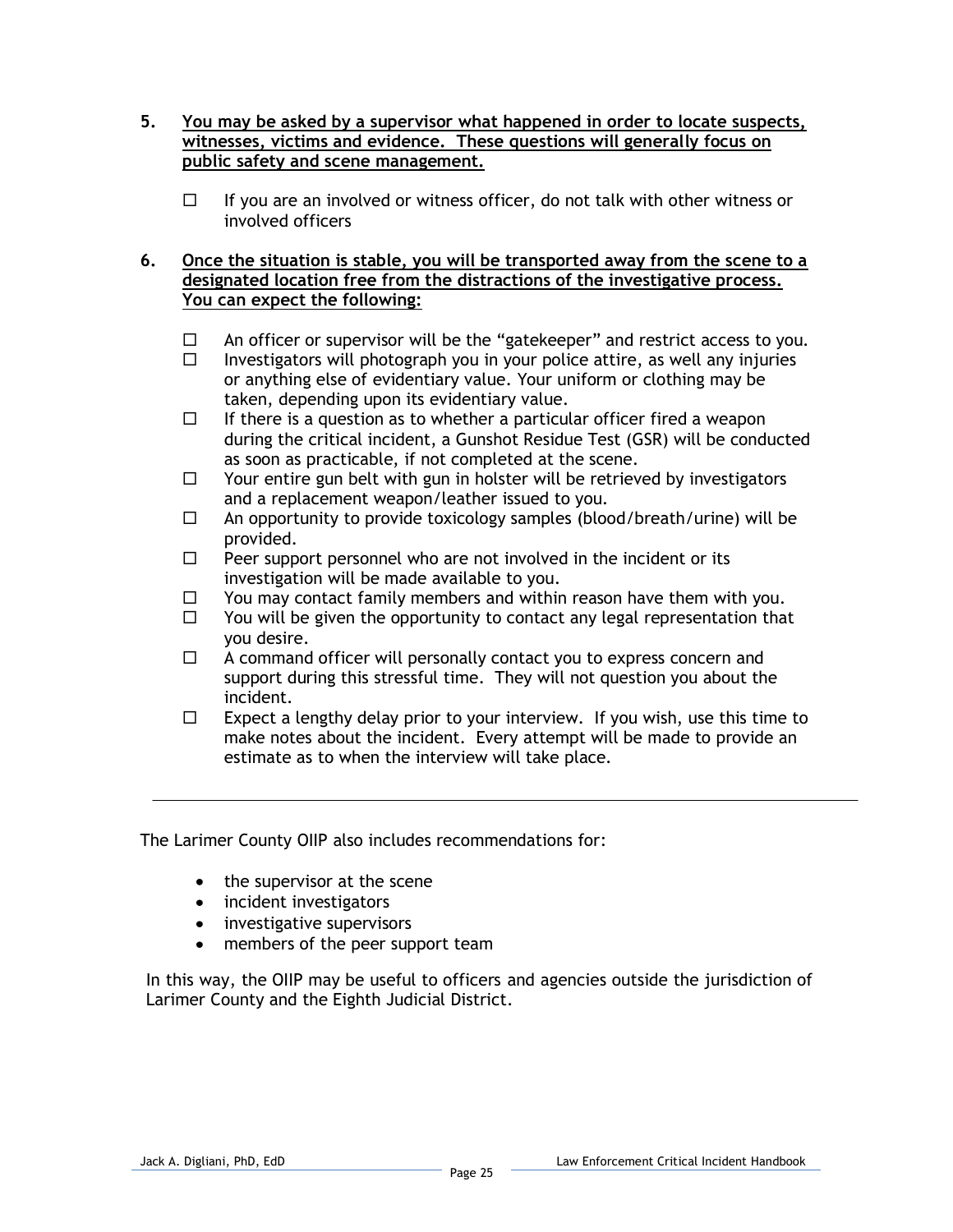## *Recovering from Traumatic Stress*

Recovering from traumatic exposure takes time. The most difficult challenge for action-oriented officers is to be patient in recovery. If you are exposed to a traumatic event, accept your feelings. Depending on actual impact, the intensity of your emotional experiences may surprise you. Many officers have reported crying like a baby following shootings and other traumatic incidents. They describe the experience of strong emotion as *having lost it*. They are talking about feeling as if they lost control—control of their emotions.

In fact, they have not lost anything. Instead, they have *found* something. They have found the emotion that underlies their traumatic experience. When strong feelings surface, let them in, let them fade. Experience and explore the emotion. It is a natural part of recovery. Imagine intense emotion as an ocean wave. It will come, and it will go. Although it may feel overwhelming for a brief time, you can manage it. You know what it is: it is the healthy expression of strong emotion. You know what to do about it: you breathe through it.

Keep in mind that physical symptoms sometime accompany strong emotion. These will normally subside as recovery continues. Additionally, remember that family members may not fully understand your experiences. Try not to become angry or frustrated. They cannot know what it is like for you. Be patient with yourself and with your family. Maintain your family connections. Keep your lines of communication open.

*What if I develop posttraumatic stress disorder after a critical incident and my symptoms persist? Can I be disabled by posttraumatic stress disorder?*

Unfortunately, yes. If you develop PTSD after a critical incident, and the symptoms are severe and enduring, you can become *totally* or *occupationally* disabled.

Total disability occurs when the severity of the symptoms renders an officer incapable of engaging in any employment. Occupational disability occurs when an officer experiences disabling symptoms in the policing environment, but remains relatively symptom free in other work environments. This renders the officer incapable of returning to policing, but able to perform other work.

Occupational disability can occur following a critical incident because traumatic experiences have the power to "split" environments. That is, whereas officers are normally symptom free in their work environment prior to the traumatic incident, following the incident their work environment transacts to produce significant posttraumatic stress disorder symptoms. In such cases, the officer cannot safely return to the type of environment that produced the traumatic event. In essence, work environments have been split into symptom and non-symptom producing environments.

Fortunately, most police officers do not develop PTSD after a critical incident, and many of those that do are successfully treated. They are then able to return to work and continue their police career without significant difficulty.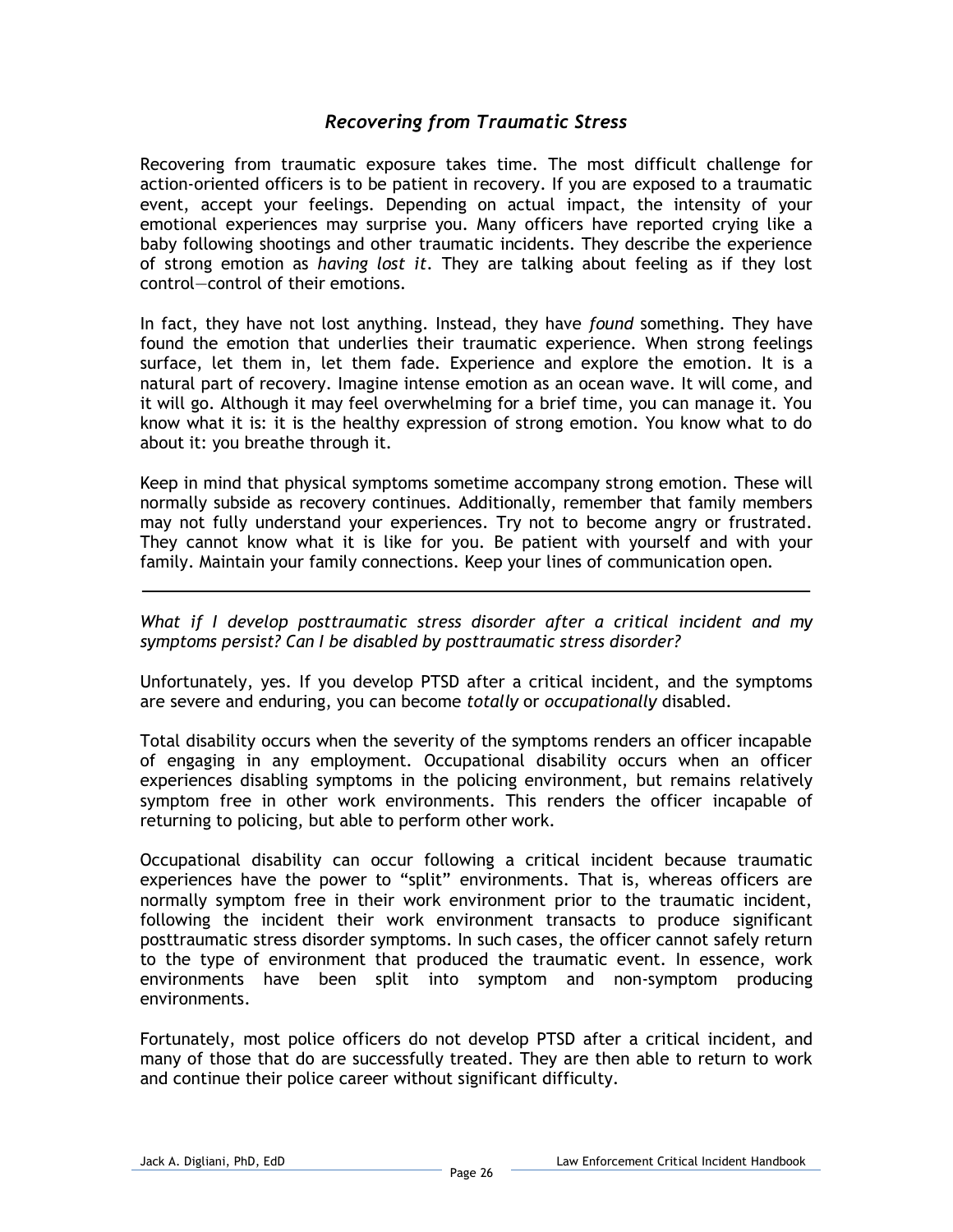## *Trauma: Chronological History and Psychological History*

Officers who have experienced traumatic events want to place the incident behind them and move on. The difficulty for many officers is that the incident continues to impact their lives in less than desirable ways. This is because the incident, while in c*hronological history*, is not yet in *psychological history*. The incident is in chronological history the instant that it is over. However, this is not the case with psychological history. When thoughts and other stimuli associated with the incident evoke powerful distressing responses following the incident, the incident is not in psychological history.

Placing the incident into psychological history involves disconnecting the memory of the incident from the gut-wrenching or negative emotional responses experienced during or immediately following the incident. When an incident is in psychological history, conditioned responses are minimized. Thoughts of the incident may produce emotional responses, but they will not be disabling. The person will be able to move forward, no longer being psychologically stuck in the incident.

A major component of traumatic incident recovery is placing the event into psychological history.

The ability to place experiences into psychological history is also important in everyday life. This is especially true of functional interpersonal relationships. In functional interpersonal relationships persons are able to emotionally move beyond the memory of minor transgressions and prevent such memories from continually exerting an undesirable influence on the relationship.

According to psychologist Albert Ellis, PhD (1913-2007), author of *Rational-Emotive Behavioral Therapy* (REBT) there are 12 primary irrational ideas that cause and sustain psychological difficulty. Irrational idea number 9 is presented here because of its relevance to "placing the event into psychological history" and as a reminder of what can be accomplished:

REBT Irrational Idea Number 9: *The idea that because something once strongly affected our life, it should indefinitely affect it* – Instead of the idea that we can learn from our past experiences but not be overly-attached to or prejudiced by them.

Ellis, A. (2004). *Rational Emotive Behavior Therapy: It Works for Me--It Can Work for You*. Amherst, NY: Prometheus Books.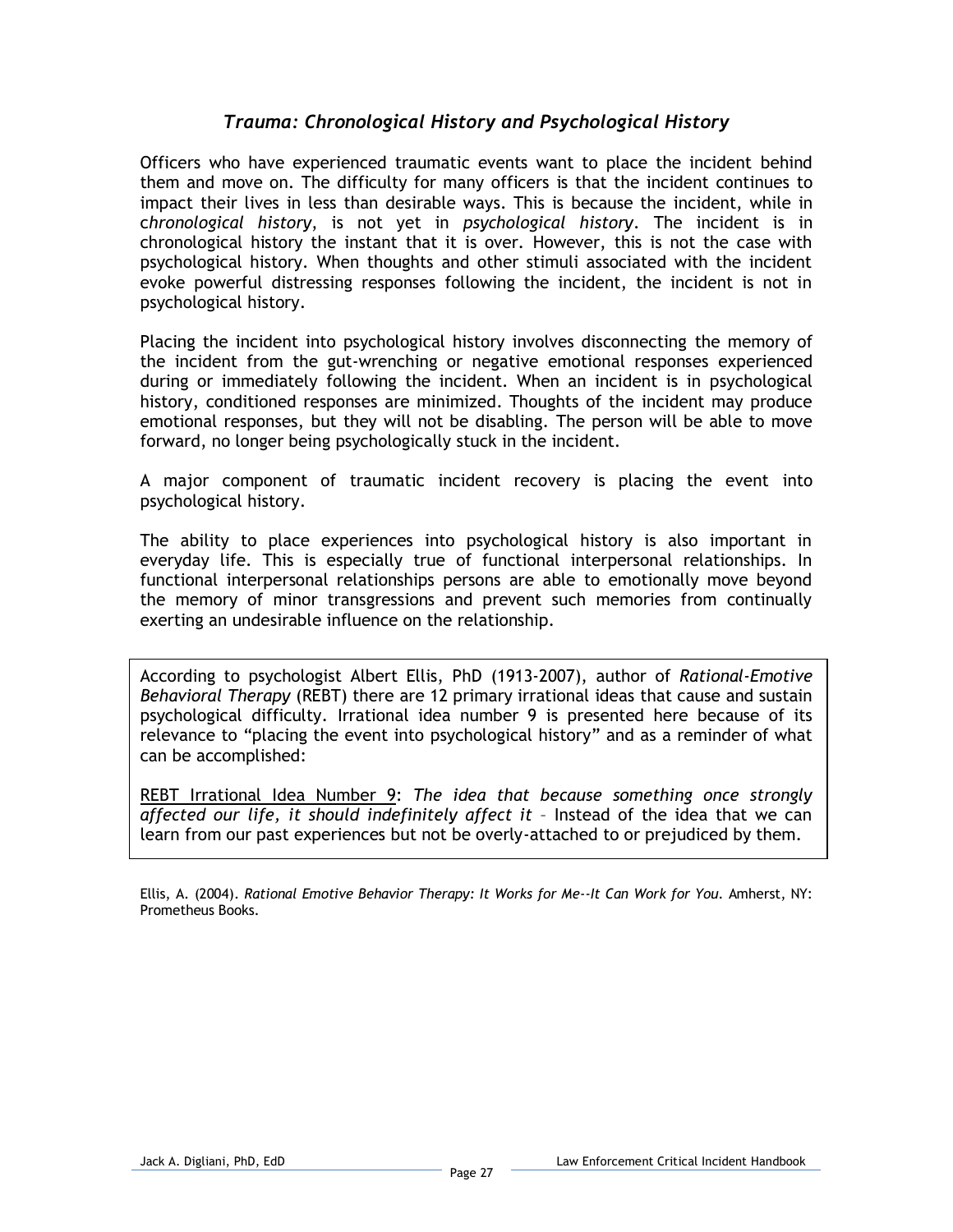## *Officers and Spouses: Critical Incident Information*

Many officers have asked about how much incident information should be provided to their spouses. There are several factors that should be considered. Two of the most important are (1) is the officer retraumatized by recounting the information and (2) how much information is desired by the spouse. For some officers, talking about their traumatic exposure is not problematic. They can recount the event and their experiences without difficulty. For others, this is not possible. For them, each recounting of the incident is retraumatizing. In the latter cases, responding to a spouse's repeated request for more information may be detrimental to the officer.

Following a traumatic incident, some spouses want to know every detail. They want to see photographs, read case reports, listen to dispatch tapes, and so on. Other spouses desire or can tolerate only a broad description of the incident. For these spouses, providing more than general information may result in vicarious traumatization. This is especially true if the incident details involve blood, body damage, and gore. To keep officers from being retraumatized and spouses from being vicariously traumatized, a healthy balance must be struck between how much information officers can provide without detriment to themselves and how much information is desired by spouses.

A particularly difficult circumstance arises when the officer's need to talk about the incident exceeds the capacity of the spouse to listen. Capacity may be overwhelmed by the nature of the incident or the sheer number of times that the spouse has heard the story. Even if the officer is still struggling with the incident and feels better after talking about it, at some point most spouses will become *incident-info saturated*. They want to move past the event and get back to normal. For these spouses, like the spouses that cannot tolerate much incident detail, further exposure may result in vicarious traumatization.

If your spouse becomes incident-info saturated, limit further discussion of the incident with him/her and initiate or continue to process the incident with alternative support resources. Also, if not already started, consider that it may be helpful for your spouse to engage in counseling support services.

#### After a critical incident

Although things generally improve with time, there may be no getting back to what was previously normal. Some traumatic events will change persons and relationships forever. The officer and spouse (the entire family) must find a *new normal* and live on from there. The new normal may be better than the old, but the opposite is also possible. Some police officer relationships do not survive traumatic incidents. The incident either creates new and unbearable difficulties or intensifies previously existing problems. Some relationships collapse under the strain, and the couple separates. Other relationships appear to be strengthened by the pulling together of couples following traumatic exposure.

Do not become a critical incident statistic. Seek appropriate professional assistance if your relationship becomes troubled following involvement in a critical incident.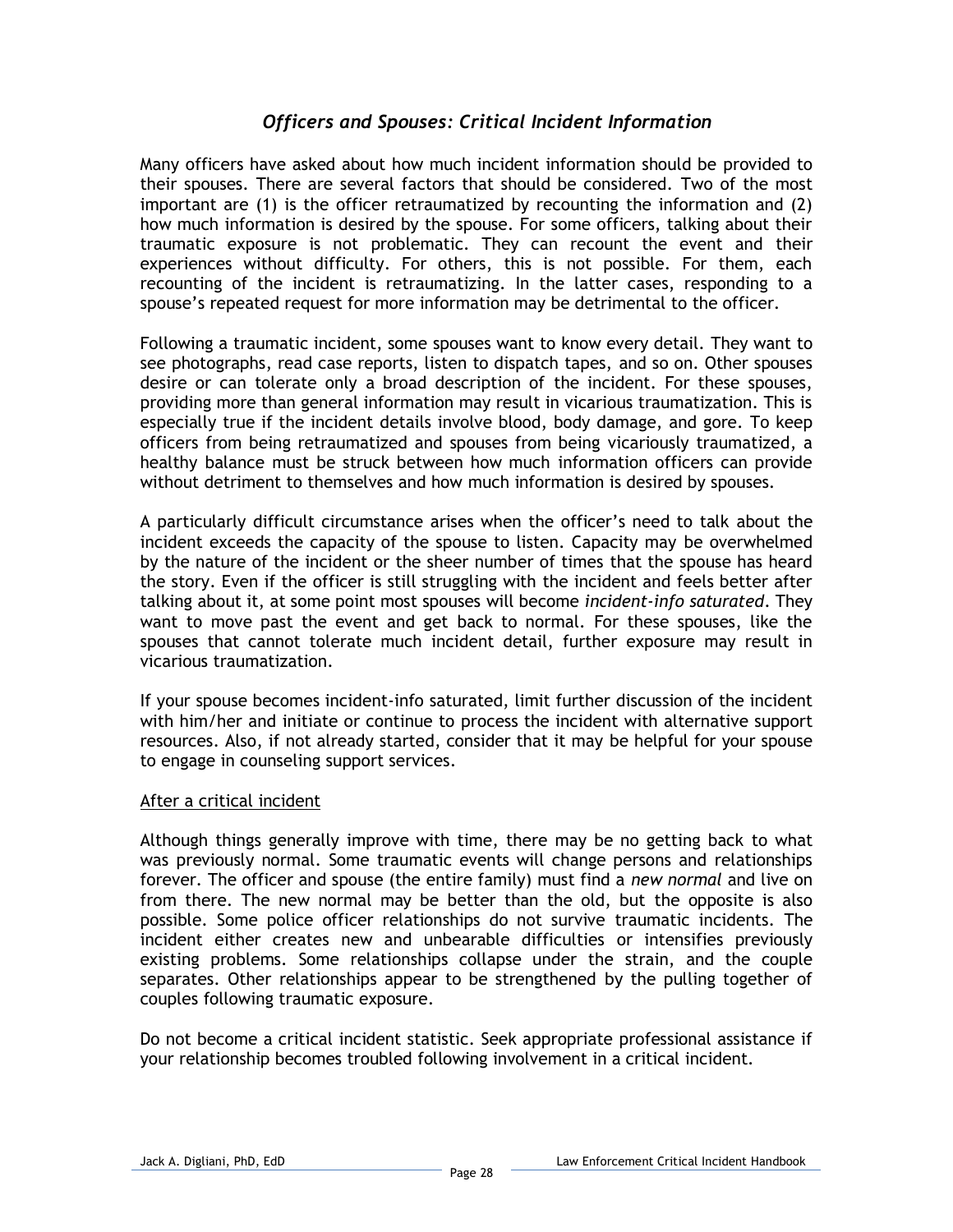## *Police Spouse Anxiety and Critical Incidents*

Some police spouses that have not experienced anxiety about the risks of policing prior to a police critical incident become anxious following a critical incident. This is because prior to the incident, three primary psychological defenses mechanisms function sufficiently to keep police spouse anxiety in check. These psychological defenses are known as *rationalization*, *intellectualization*, and *denial*. Together they create a protective buffer against policing-related anxiety. For police spouses, these psychological defense mechanisms work something like this:

- (1) Rationalization I am confident that *my* police officer has the skills to survive any work circumstance and return home safely after every shift. Therefore, I do not have to think or worry about it.
- (2) Intellectualization the chances that *my* police officer will be harmed or killed in the line of duty is a slight and unlikely theoretical possibility. Therefore, I do not have to think or worry about it.
- (3) Denial if a police officer is killed or seriously injured it would not happen here, and if it did it would not happen to *my* police officer. Therefore, I do not have to think or worry about it.

#### Psychological defense mechanisms

Rationalization, intellectualization, and denial are three of several hypothesized psychological defense mechanisms. In general, psychological defense mechanisms operate below the level of conscious awareness. Another way of saying this is that we seldom recognize the role that defense mechanisms play in our psychological life. Psychological defense mechanisms are normal components of our psychological composition. However, when over-developed they can create a myriad of problems, including relationship, family, occupational, and social difficulties.

#### Police spouse anxiety and psychological defense mechanisms

Following a critical incident, especially those in which the officer could have been killed, some spouses come to realize the true dangers of policing. The dangers of policing now feel much more "real" and generate officer-safety anxiety. In such cases, the reality of the critical incident has overwhelmed the psychological defenses which previously protected the spouse from the anxiety associated with the risks of policing.

#### Police officers, police spouse anxiety, and psychological defense mechanisms

It is important to know that the critical incident does not have to involve actual death or serious injury, nor must it involve the officer of a particular spouse. Spouses can be affected by what happens to officers that are not their husband, wife, or partner. Spouse anxiety following a police critical incident can be mild and temporary, or become chronic and so problematic that some officers have chosen to leave policing. Police officers involved in critical incidents can help lessen spouse anxiety by openly discussing the dangers of policing and how they managed the risks or threat of the actual incident. It also helps to discuss the three T's of policing (*training*, *tactics*, and *technology*) and how they help to counterbalance police occupational dangers.

Not surprisingly, the psychological defense mechanisms of rationalization, intellectualization, and denial are also employed by police officers. Like anyone else, police officers too can have their psychological defenses overwhelmed.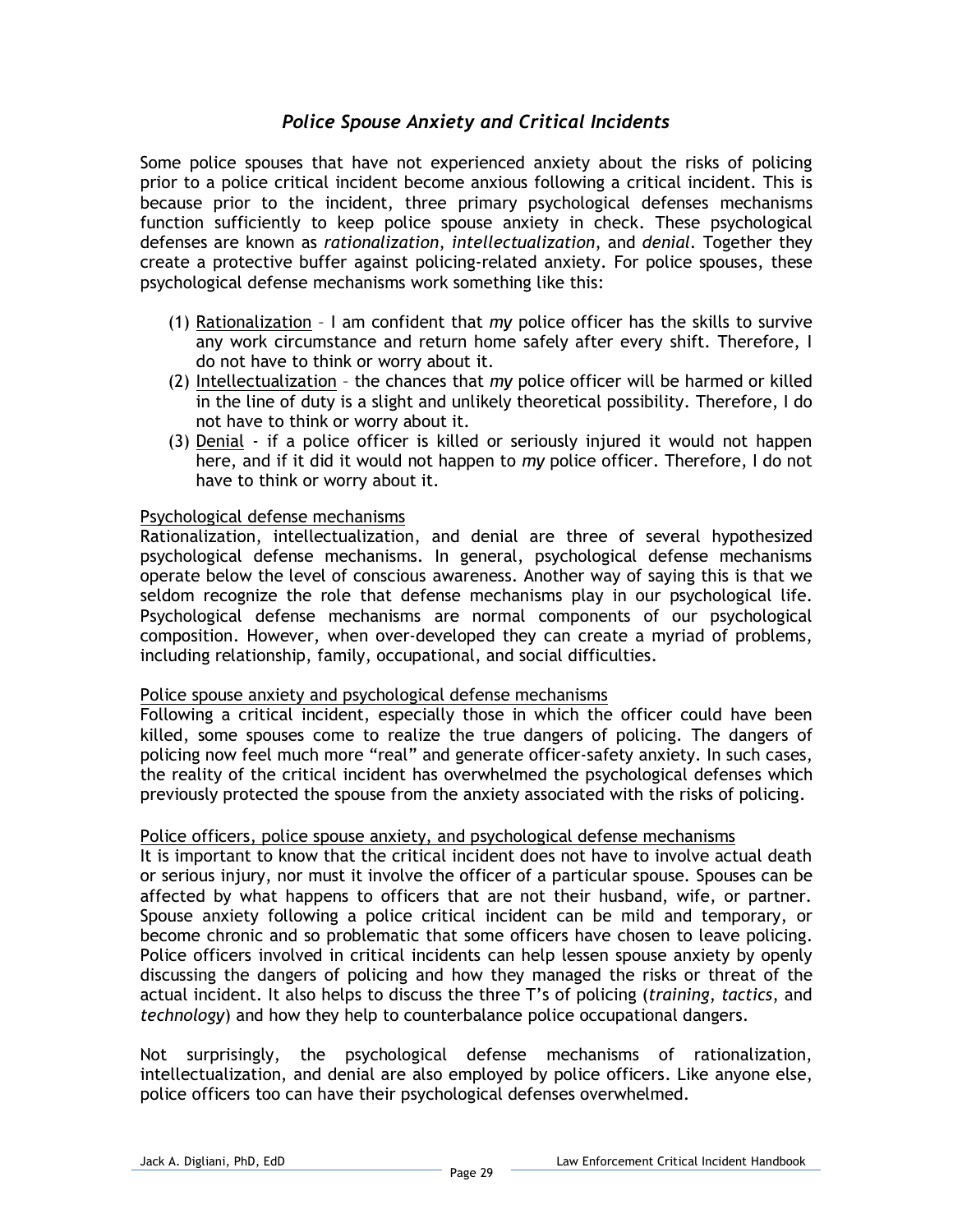## *Foundation Building Blocks of Functional Relationships*

1. **Emotional Connection**: all relationships are characterized by feelings or the emotional connections that exist between or among relationship members. Love is one such feeling. Feelings and the emotional connection frequently alter or influence perceptions and behaviors.

2. **Trust**: is a fundamental building block of all functional relationships. Trust is related to many other components of functional relationships including fidelity, dependability, honesty, etc.

3. **Honesty**: functional relationships are characterized by a high degree of caring honesty. There is a place for "not hurting others feelings". However, consistent misrepresentation to avoid short-term conflict often results in the establishment of dysfunctional patterns such as long-term resentment, invalidation, etc.

4. **Assumption of honesty**: with trust, we can assume honesty in others. A relationship in which honesty cannot be assumed is plagued with distrust and prone to suspicion. Such relationships are characterized by persons trying to mind read and second guess the "real" meaning of various interactions.

5. **Respect**: respect is demonstrated in all areas of functional relationships – verbal communication, non-verbal behaviors, openness for discussion, conflict resolution, etc. Without respect, relationships cannot remain functional because problem-resolution communication is not possible.

6. **Tolerance**: the acceptance of personal differences and individual *preference*s are vital to keeping relationships working well. A degree of mutual tolerance makes relationships more pleasant and less stressful.

7. **Responsiveness**: your responsiveness to others helps to validate their importance to you and reflects your sense of meaningfulness of the relationship. This is especially important in hierarchical relationships.

8. **Flexibility**: personal rigidity frequently strains relationships and limits potential functional boundaries. Highly functional relationships are characterized by reasonable flexibility so that when stressed, they bend without breaking. Many things are not as serious as they first seem. Develop and maintain a sense of humor.

9. **Communication**: make it safe for communication. Safe communication means that others can come to you with any issue and expect to be heard. Listen in a calm, attentive manner. Allow the person to express thoughts and feelings without interruption. Communication factors: *content-message-delivery* (Content - the words you choose in the attempt to send your message, Message - the meaning of what you are trying to communicate, Delivery - how you say what you are saying. Delivery includes nonverbal behavior and defines the content message). Remember: Protect less – communicate more. *Confrontation guidelines*: a caring manner, appropriate timing and setting, present your thoughts tentatively, move from facts to opinion.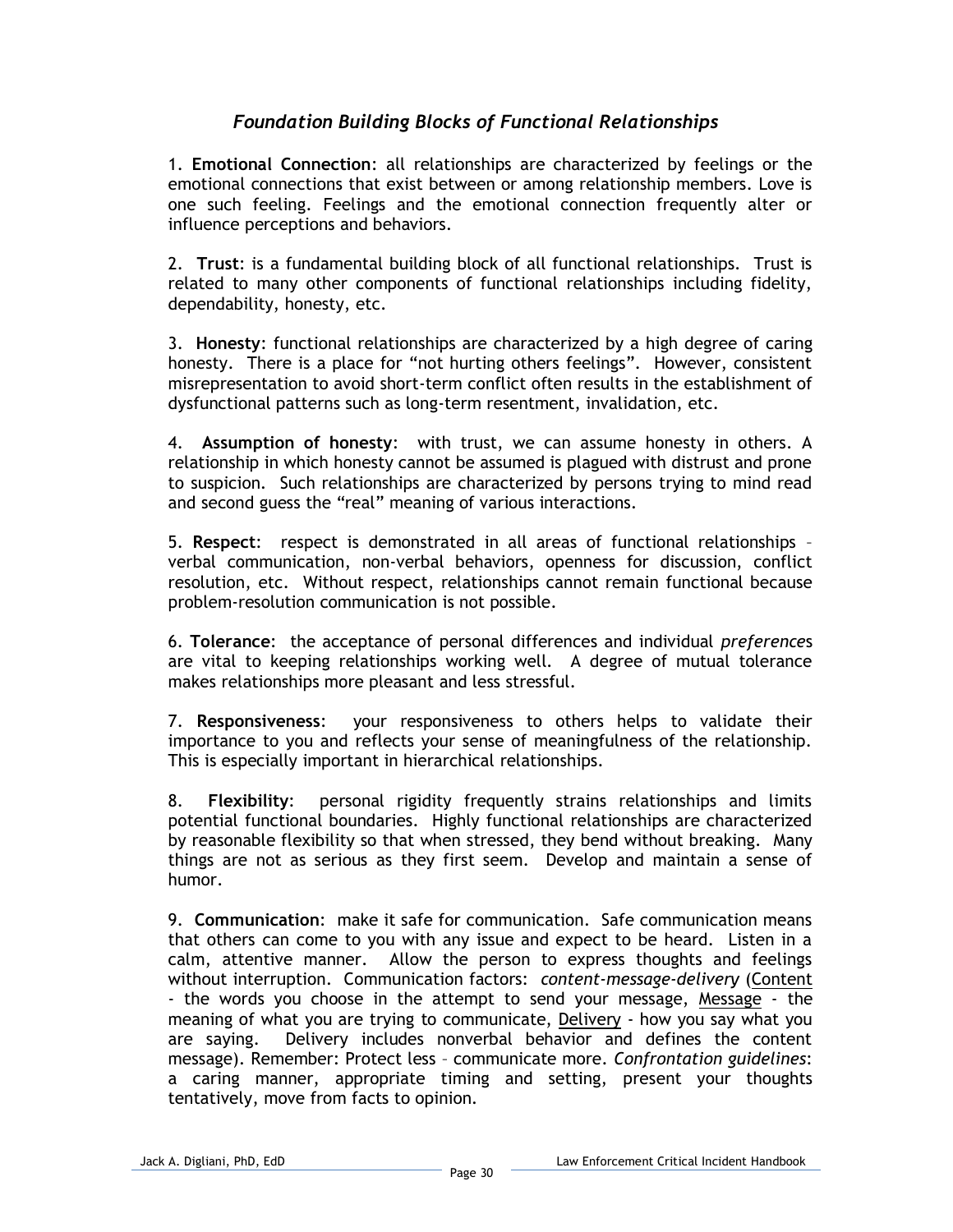10. **Commitment**: long-term functional relationships are characterized by *willingness* to work on problems, acceptance of personal responsibility, attempts to see things from other perspectives, conflict resolution, and the ability of members to move beyond common transgressions. Life is complex. People are not perfect. You must decide what is forgivable. If forgivable, put it in the past and move on. *Psychological history and chronological history*.

**Remember**: All of us have *special status* people. Spouses, significant others, etc. are special status people. It is ok to do some things differently for those with special status. For instance, comply with their wishes at times even though it's not your preference. They will return this courtesy, resulting in an improved relationship. Do you really need to assert dominance in every circumstance? Do you need to win every argument? Can you see things from viewpoints other than your own? These are important issues in functional relationships and *Life by Default* - *Life by Design.*

(See *Trauma: Chronological History and Psychological History* and *Life management: Life by Default - Life by Design*)

When talking or otherwise interacting with special status people (especially your spouse), *do not forget with whom you are interacting*. Remaining mindful that you talking to or interacting with a special person in your life will help you to moderate your behavior and maintain a MOB (Mindful of Blocks) mentality. This will help you to remain calm, respectful, and measured in potentially emotionally charged interactions. As a result, you will avoid behavior that you may later regret. For example, have you ever found yourself apologizing following a conversation with someone you care about by saying something like "I'm sorry, I shouldn't have spoken to you that way"? If so, you did not maintain a MOB mentality during the conversation.

It is a sad fact that some police officers talk and interact more politely and less contentiously with co-workers, strangers, and even suspects than they do with their spouse, family members, and other loved ones.

## **Issues in Interpersonal Relationships and Family Systems**

- Rules
- Myths
- Generational boundaries
- Alliances and coalitions
- Function and dysfunction
- Homeostasis
- Underflow

In combination with *Some Things to Remember* the *Foundation Building Blocks of Functional Relationships* provide an excellent framework for those wishing to improve their marriage and other personal relationships.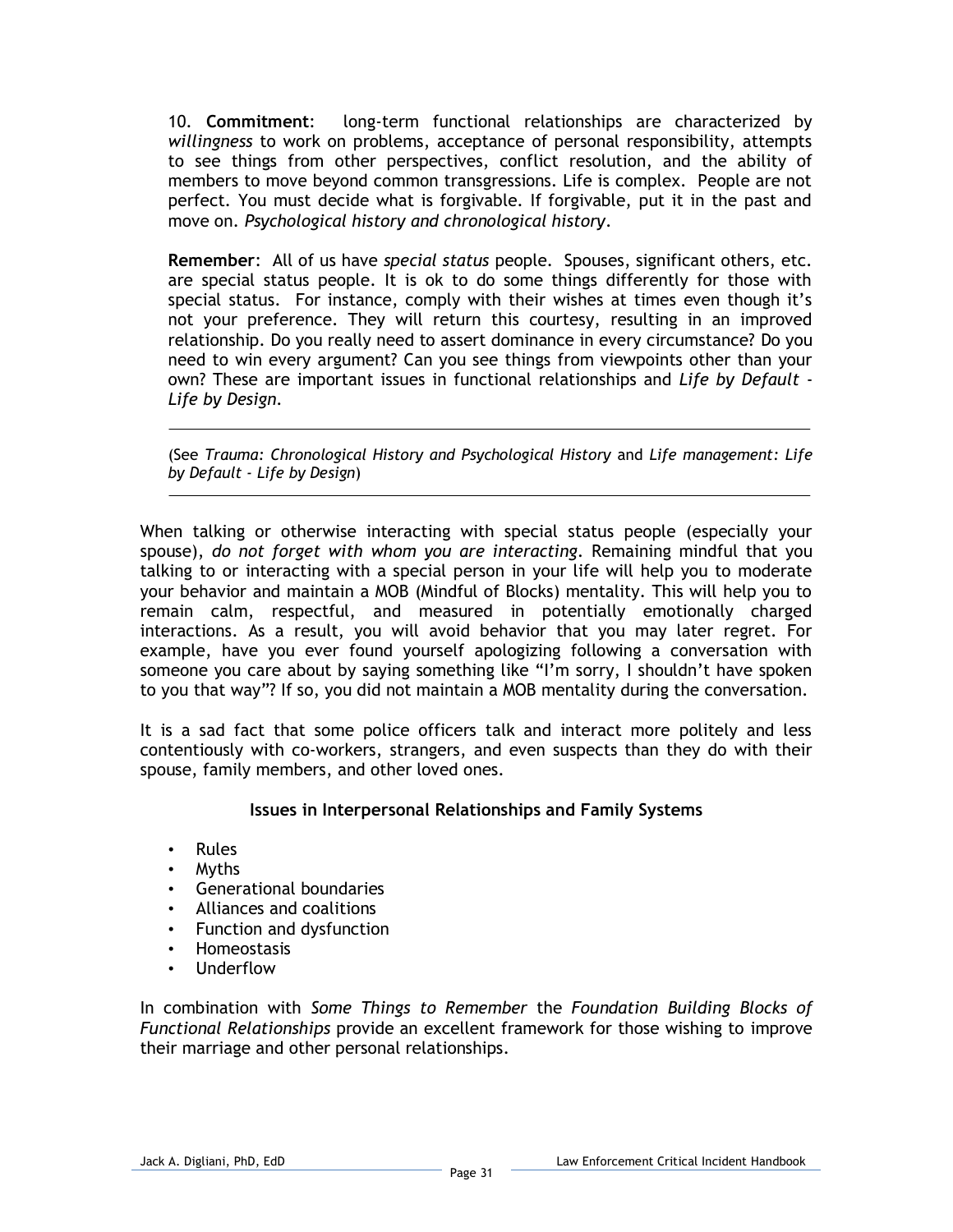## *Life Management: Life by Default – Life by Design*

Life management can be considered from one of two primary life perspectives: *lifeby-default* and *life-by-design*. These perspectives are conceptual constructs and describe a continuum along which a person can engage life. It is unlikely that anyone lives life totally by default or by design. Most people live sometimes or most times by default, and sometimes or most times by design. Life-by-default differs from life-bydesign in that life-by-default is what you get if you do not practice life-by-design. Not much thought or effort goes into life-by-default. Persons who are oriented toward lifeby-default often feel powerless. They subscribe to the "This is my life. What can I do about it? It is what it is. What will be, will be" life position. This is very different from the life-by-design philosophy of "taking life by the horns." Life-by-default does not mean that life experiences are or will be undesirable. Quite the contrary, life experiences can default to very desirable circumstances. It is a matter of *probability.*  The probability that life will default to something great and wonderful is less than the probability of desirable outcomes in life-by-design.

Life-by-design is best described by a single word: *intention*. Persons oriented toward life-by-design act intentionally and accept responsibility for their decisions and behaviors. Life-by-design persons are not passive observers of life. They do not wait for life to simply unfold. They feel empowered and they act in ways to direct their lives. In life-by-design there is no illusion that all things can be directed, controlled, or even influenced. Instead, there is respect for what might be changed and what must be accepted. There is recognition of the influence of personal values, societal values, and cultural influences.

Life-by-design persons do not blindly accept the values of their childhood. They consider all values, adopt those that are appropriate for them, and live accordingly.

Life-by-design is thoughtful, mindful. To engage life-by-design, persons must accept reasonable risk, endorse the idea that they can decide many things for themselves, and use this knowledge to make a difference in their lives. Making an effort to accomplish this is the first step toward moving from a life-by-default to a life-bydesign and a functional life perspective.

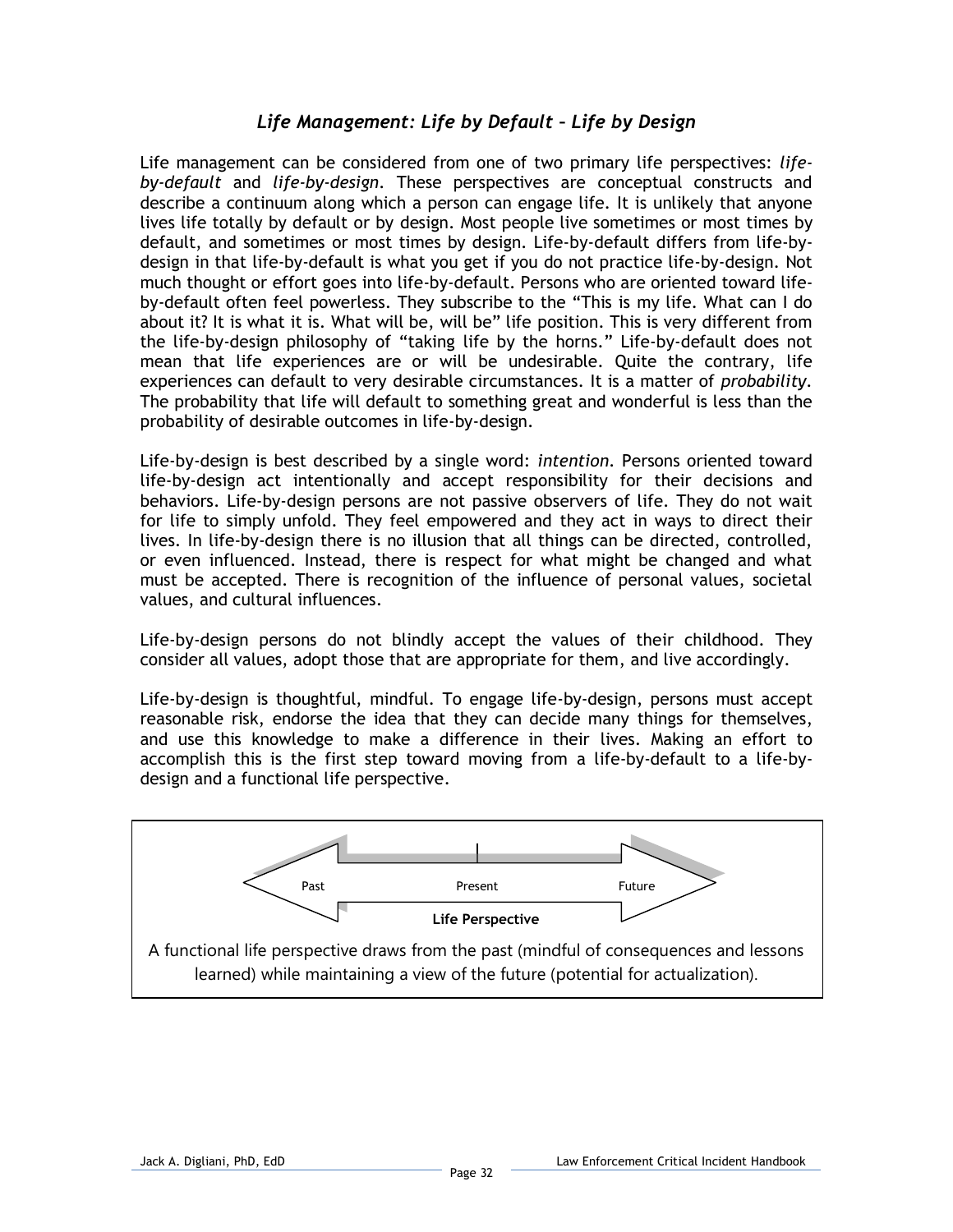## *Keeping Yourself Healthy*

There are many things that police officers can do to maintain a healthy lifestyle.

Few persons are perfect when it comes to making life changes. If your attempts to positively alter your lifestyle have been less than successful, do not become discouraged. Instead, try to do a little something positive each day. Even small improvements can make a difference. Make changes where you can and then work on improvement consistency.

#### Suggestions for positive physical health:

- Exercise regularly.
- Maintain an active lifestyle.
- Eat and drink a healthy diet.
- Maintain adequate sleep.
- Do not smoke or use tobacco products.
- Schedule recommended periodic medical examinations and tests.

#### Suggestions for positive psychological and emotional health:

- Make family relationships a priority. Work on developing a healthy balance between family and work demands.
- Engage in family activities that are fun for all.
- Maintain satisfying interests and hobbies. Try a hobby that is not police or law enforcement related.
- Participate in relationships outside of policing.
- Do not hesitate to ask for support during stressful times.
- Support others. We are made stronger by helping others.
- Practice what you have learned in stress inoculation and stressor management training.
- Keep in mind that no one is immune to stress.
- Utilize healthy stressor management strategies that have worked for  $\bullet$ you in the past.
- Experiment with new stressor management strategies.
- If unsatisfying, reclaim your life, family, relationships, and career.
- Utilize and implement *Some Things to Remember*.
- Keep a positive attitude.
- Do not expect perfection from yourself or others.
- Develop a sense of humor. Learn to laugh at yourself.
- Remain mindful of your personal boundaries.
- Identify and challenge irrational thoughts.
- Apply and practice *life by design*.
- Create a plan for positive change engage your plan.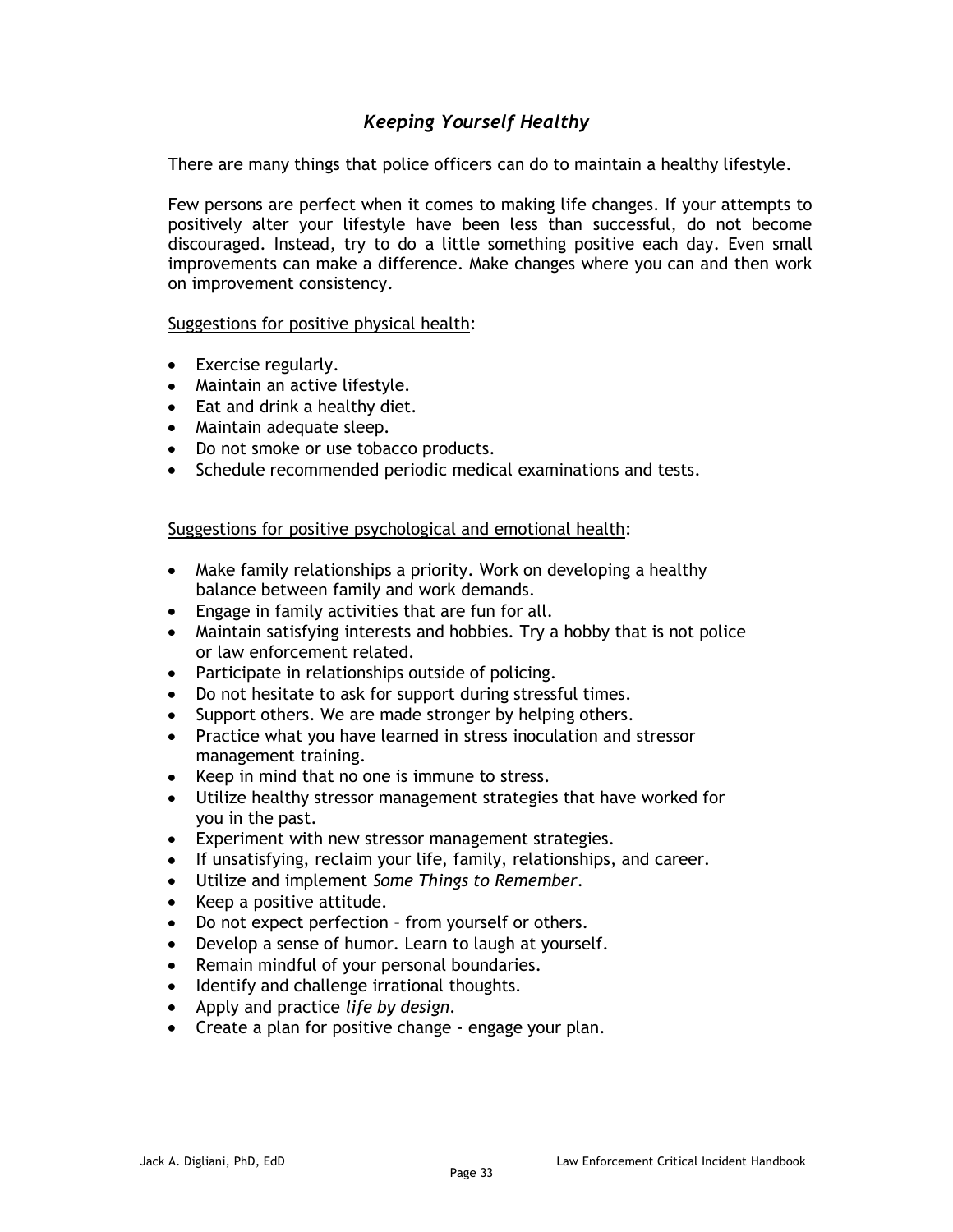## *The Concept of Stress*

*Stress* is a multifaceted and complex phenomenon. It appears to be a factor for all living organisms. The concept of stress has its origin in ancient writings and has developed significantly over the past several decades.

Stress: Hans Selye (1907-1982), an endocrinologist and researcher, defined stress as "the nonspecific response of the body to any demand, whether it is caused by, or results in, pleasant or unpleasant conditions." A more contemporary and alternative view of stress maintains that the idea of stress "should be restricted to conditions where an environmental demand exceeds the natural regulatory capacity of an organism" (Koolhass, J., et al. 2011). Simply restated, in Selye's view the intensity of the stress response is positively correlated with the combined intensity of *all* current demands. Therefore, as the totality of demands increase, the magnitude of the stress response increases. In the latter view, stress is hypothesized to occur only when the demands exceed those of everyday living. Included in these demands are the biological processes necessary to sustain life.

The concept of stress differs from that of *stressor* and *challenge*. *Stressor* is the term used for the demands that cause stress. Therefore, stressors cause stress. *Challenges* are a particular type of stressor. Stressors that are perceived as challenges do not appear to produce the negative effects associated with stress. Instead, challenges are frequently experienced as re-energizing and motivating. Whether a stressor is perceived as a challenge or a difficulty is influenced by many factors. Among these are: type and intensity of the stressor, stressor appraisal, perceived capability to cope with the stressor, available support and resources, individual personality characteristics, and likely assessed outcomes. This is why a stressor that represents a challenge for one person may cause significant stress in another.

Stressor: a demand that initiates the stress response. Stressors can be psychological or physical, low to high intensity, short to long duration, vary in frequency, and originate in the environment or internally.

Fight or flight: a phrase coined by Walter B. Cannon (1871-1945) to emphasize the preparation-for-action and survival value of the physiological changes that occur upon being confronted with a stressor. The fight or flight response later became associated with the Alarm phase of the *General Adaptation Syndrome*.

General Adaptation Syndrome (GAS): (Selye, H.) the GAS is comprised of three stages: alarm, resistance, and exhaustion. *Alarm* is the body's initial response to a perceived threat and the first stage of general adaptation syndrome. During this stage, the body begins the production and release of several hormones that affect the functioning of the body and brain. During the *resistance* stage of GAS, the internal stress response continues but external symptoms of arousal disappear as the individual attempts to cope with stressful conditions. In the final stage of the GAS, *exhaustion*, the prolonged activation of the stress response depletes the body's resources, resulting in permanent physical damage or death (http://www.ehow.com/facts\_6118452\_general-adaptation-syndrome.html).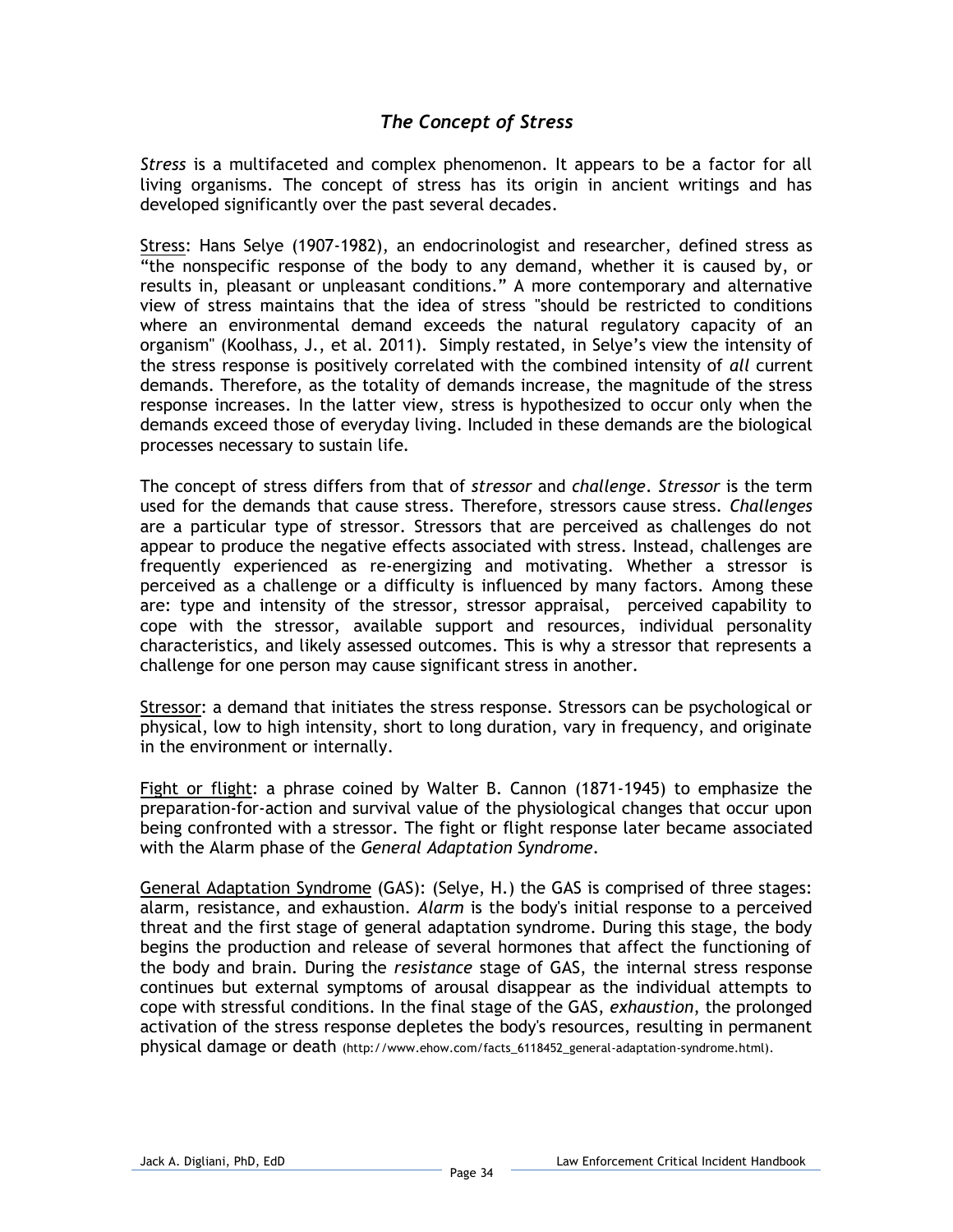Homeostasis: "steady state" - an organism's coping efforts to maintain physiological, emotional, and psychological balance.

Overload stress: stress which is the result of a high intensity stressor, too many lesser intensity stressors, or a combination of both that exceeds normal coping abilities.

Deprivational stress: stress experienced due to lack of stimulation, activity, and/or interaction. An example of an environment likely to produce deprivational stress is solitary confinement. Deprivational stress is also the principle underlying the child discipline intervention know as *time out*.

Occupational stress: stress caused by job demands. Each occupation is comprised of a cluster of *unavoidable* stressors. These are demands that are inherently part of the job. For police officers, interacting with non-cooperative persons is an unavoidable stressor. If not managed appropriately, occupational stressors can result in detrimental physical, emotional, and psychological responses. *Avoidable* occupational stressors may also become problematic when present in sufficient quantity and intensity. An example of an avoidable occupational stressor is a poorly designed department policy that fails to adequately address the issue for which it was written. A poorly written policy is an avoidable stressor because it could be re-written in a way that better addresses the reason for its existence.

Stress Management – Insights into the transactional nature of stress

Epictetus:  $(A.D. 55 - 135)$  (1) "Men are disturbed not by things, but by the view which they take of them." (2) "It's not what happens to you, but how you react to it that matters.‖ Epictetus was one of the first early writers to recognize the intimate and inextricable relationship that exists between individuals and their environment.

Hans Selye: (1) "Man should not try to avoid stress any more than he would shun food, love or exercise" (2) "It's not stress that kills us, it is our reaction to it." (3) "Mental tensions, frustrations, insecurity, aimlessness are among the most damaging stressors, and psychosomatic studies have shown how often they cause migraine headache, peptic ulcers, heart attacks, hypertension, mental disease, suicide, or just hopeless unhappiness."  $(4)$  "Adopting the right attitude can convert a negative stress into a positive one.‖ Selye is recognized by many researchers as the first person to specify the processes of biological stress. He is sometimes referred to as "father of stress research."

R.S. Lazarus (1922-2002) (1) "Stress is not a property of the person, or of the environment, but arises when there is conjunction between a particular kind of environment and a particular kind of person that leads to a threat appraisal." Lazarus maintained that the experience of stress has less to do with a person's actual situation than with how the person perceived the strength of his own resources: *the person's cognitive appraisal* and *personal assessment of coping abilities.*

Koolhaas, J., et al. "Stress revisited: A critical evaluation of the stress concept." Neuroscience and Biobehavioral Reviews 35, 1291–1301, (2011).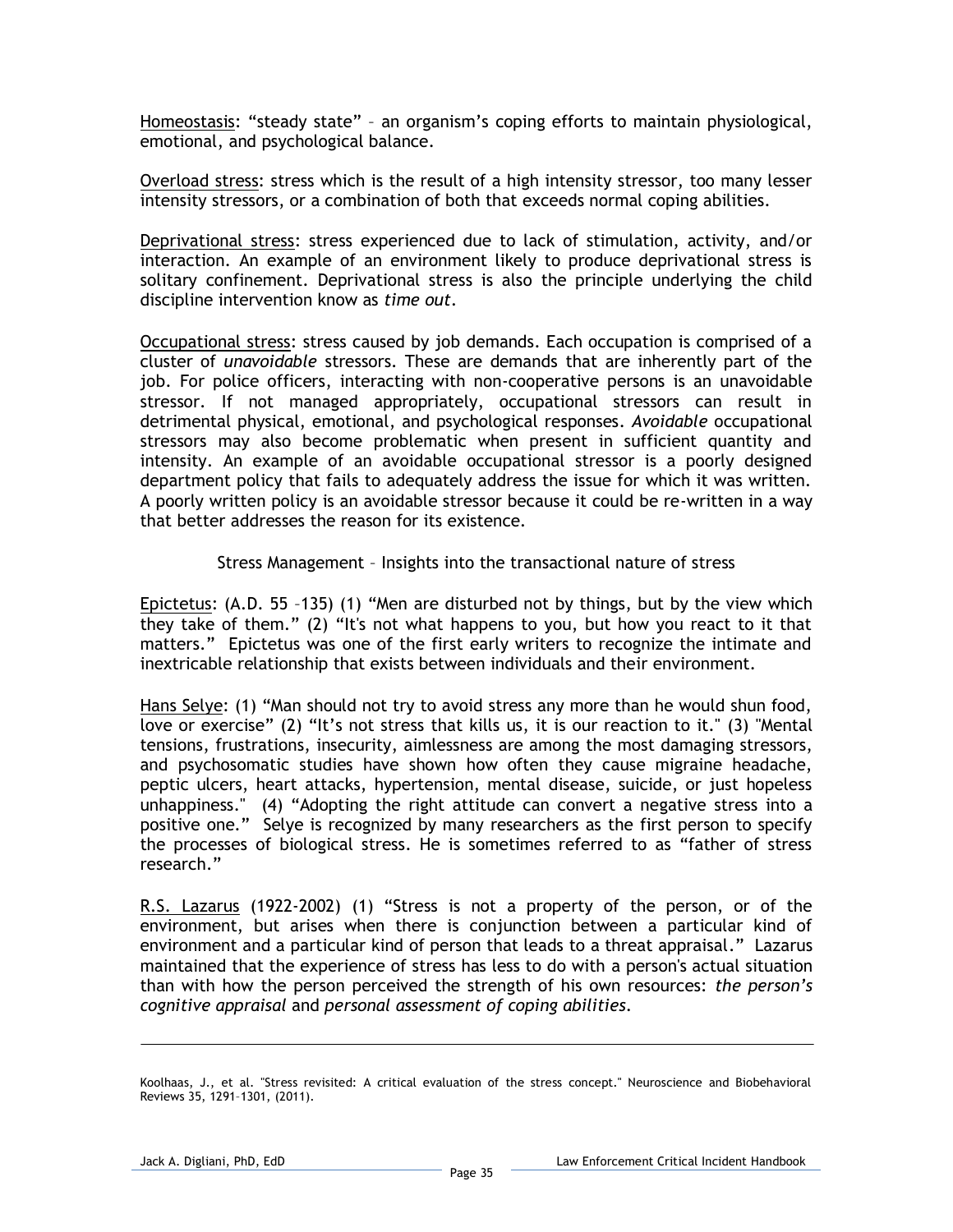## *Signs of Excessive Stress*

Impaired judgment and mental confusion Uncharacteristic indecisiveness Aggression - temper tantrums and "short fuse" Continually argumentative – increased family discord Increased irritability and anxiety Increased apathy or denial of problems Loss of interest in family, friends, and activities Increased feelings of insecurity with lowered self esteem Feelings of inadequacy

#### **Warning Signs**

- 1. Sudden changes in behavior, usually uncharacteristic of the person
- 2. Gradual change in behavior indicative of gradual deterioration
- 3. Erratic work habits and poor work attitude
- 4. Increased sick time due to minor problems and frequent colds
- 5. Inability to concentrate, impaired memory, or impaired reading comprehension
- 6. Excessive worrying and feelings of inadequacy
- 7. Excessive use of tobacco, alcohol, or drugs
- 8. Peers, family, & others begin to avoid the person because of attitude/behavior
- 9. Excessive complaints (negative citizen contact or family member complaints)
- 10. Not responsive to corrective or supportive feedback
- 11. Excessive accidents or injuries due to carelessness or preoccupation
- 12. Energy extremes: no energy or hyperactivity
- 13. Sexual promiscuity or sexual disinterest
- 14. Grandiose or paranoid behavior
- 15. Increased use of sick leave for "mental health days"

#### **Excessive stress can be expressed in physical or psychological symptoms, including:**

Muscle tightness/migraine or tension headache

Clenching jaws/grinding teeth or related dental problems

Chronic fatigue/feeling down or experiencing depression

Rapid heartbeat/hypertension

Indigestion/nausea/ulcers/constipation or diarrhea

Unintended weight loss or gain - changes in appetite

Abnormally cold or sweaty palms

Nervousness and increased feelings of being jittery

Insomnia or sleeping excessively – strange dreams or nightmares

In extreme cases – psychotic reactions/mental disorder

#### **Examples –**

- 1. From cheerful and optimistic to gloomy and pessimistic.
- 2. Gradually becoming slow and lethargic, increasing depression.
- 3. Coming to work late, leaving early, sick time abuse.
- 4. Rambling conversation, difficulty in sticking to a specific subject.
- 5. Lack of participation in normally enjoyed activities.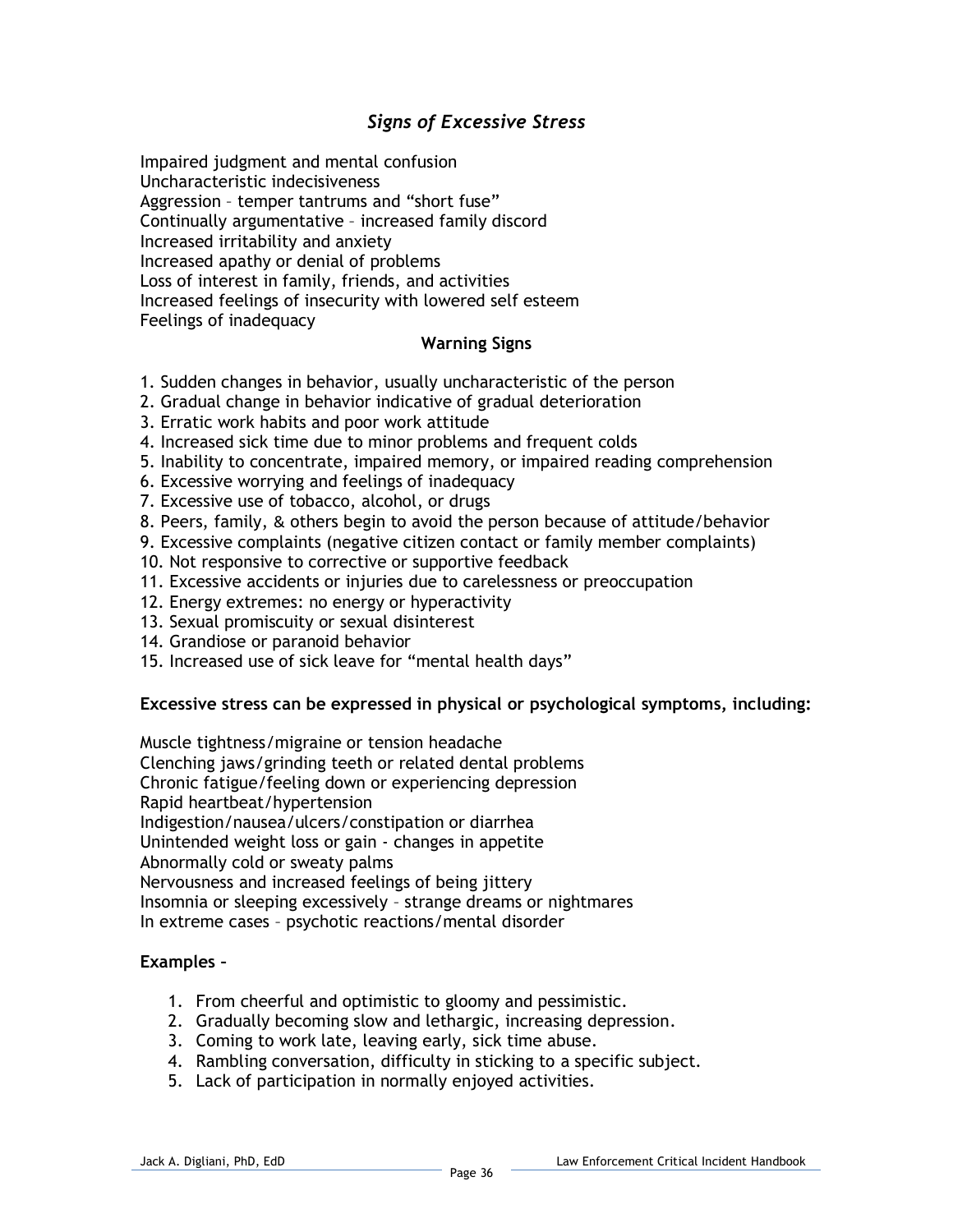## *Stressor Related Disorders – DSM*

There are several stressor-related disorders identified in the current *Diagnostic and Statistical Manual of Mental Disorders* (DSM). Most police officers are familiar with *posttraumatic stress disorder* but are unaware that there are other psychological responses associated with stressors.

*Never self-diagnose*. Police officers should contact a professional clinical resource with any questions or concerns about stressors and stressor related disorders.

#### **Adjustment Disorder**

- with depressed mood
- with anxiety
- with mixed anxiety and depressed mood
- with disturbance of conduct
- with mixed disturbance of emotions and conduct
- with features of Acute Stress Disorder or Posttraumatic Stress Disorder
- related to Bereavement
- unspecified

#### **Acute Stress Disorder**

symptoms present for at least 3 days but no longer than 1 month

#### **Posttraumatic Stress Disorder**

- duration of symptoms for more than 1 month
- with delayed expression symptoms appear 6+ months following the incident
- Subtype: Posttraumatic Stress Disorder in Preschool Children
- Subtype: Posttraumatic Stress Disorder With Prominent Dissociative  $\bullet$ (Depersonalization/Derealization) Symptoms

#### **Conversion Disorder** (Functional Neurological Symptom Disorder)

- $\bullet$ psychological stress is "converted" into a physical symptom
- the symptom or deficit is not better explained by another recognized medical or DSM disorder

#### **Brief Psychotic Disorder**

- duration of symptoms of at least 1 day but less than 1 month
- with marked stressor(s)
- without marked stressor(s)
- with postpartum onset -onset within 4 weeks postpartum
- with catatonic features

#### **Associated Mood Disorders**

mood disorders that may co-exist with stressor related disorders  $\bullet$ (various anxiety and depressive disorders)

Additional DSM information can be found online at: www.DSM5.org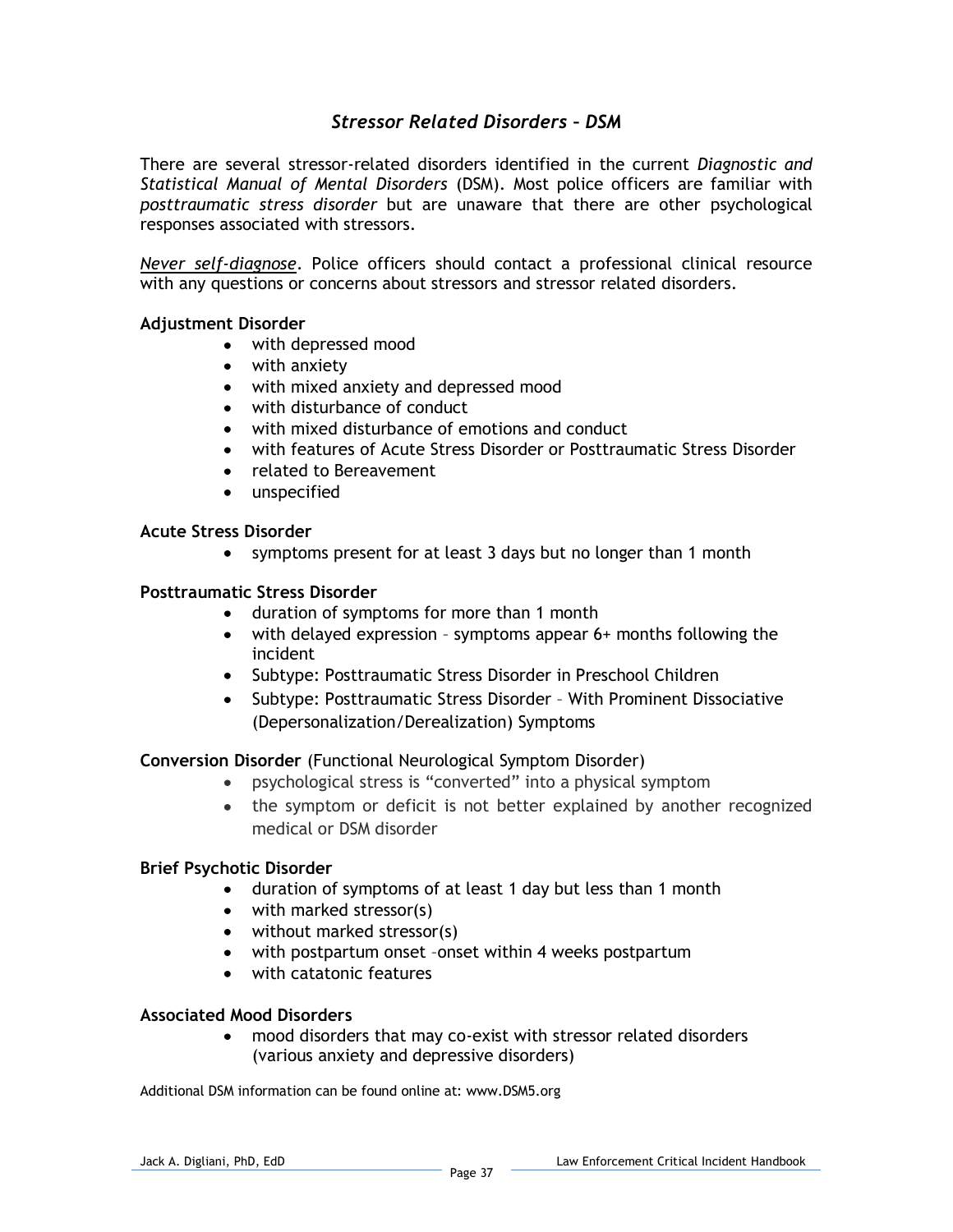## *Some Things to Remember*

When confronting change and managing stress there are some things that you can do that can help. Most of the following suggestions are self explanatory, some are not. This is because some of them are specialized and are most often used within the parameters of a specific counseling program.

#### Some Things to Remember

- Watch how you talk to yourself (relationship with self)
- Relaxation breathing-*breath through stress*-inhale nose/exhale mouth
- Maintain a high level of self-care, make time for *you*
- Keep yourself physically active, not too much too soon
- Utilize positive and appropriate coping statements
- Enhance your internal (self) awareness and external awareness
- Remember the limits of your personal boundary
- Practice stimulus control and response disruption
- Monitor deprivational stress and overload stress
- Use "pocket responses" when needed/consider oblique follow-up
- Apply thought stopping/blocking to negative thoughts
- Identify and confront internal and external *false messages*
- Confront negative thinking with positive counter-thoughts
- Break stressors into manageable units; deal with one at a time
- Relax, then engage in a graded confrontation of what you fear
- A managed experience will lessen the intensity of what you fear
- Only experience changes experience, look for the positive
- Reclaim your marriage; reclaim your career; *reclaim your life*
- Stressor strategies: confrontation, withdrawal, compromise (combination)
- Match coping strategy with stressor the strategy must address the stressor
- Remember: transactions and choice points = different outcomes
- *Work*: do not forget why you do what you do (Occupational Imperative)
- Utilize your physical and psychological buffers
- Healing involves changes in intensity, frequency, and duration
- Use your shield when appropriate (psychological shield against negativity)
- Things do not have to be perfect to be ok
- Create positive micro-environments within stressful macro-environments
- Think of strong emotion as an *ocean wave* let it in, let it fade
- Trigger anxiety— *I know what this is; I know what to do about it*
- Goal to become *stronger and smarter* (with the above = the 2 and 2)
- *Walk* off and *talk* out your anxiety, fears, and problems (walk and talk)
- Being vulnerable does not equal being helpless
- Enhance resiliency develop and focus your innate coping abilities
- Develop and practice relapse prevention strategies
- Develop and utilize a sense of humor, learn how to smile
- Things are never so bad that they can't get worse
- Do not forget that life often involves selecting from imperfect options
- Access your power: the power of confidence, coping, and management
- Stay grounded in what you know to be true
- Keep things in perspective: keep little things little, manage the big things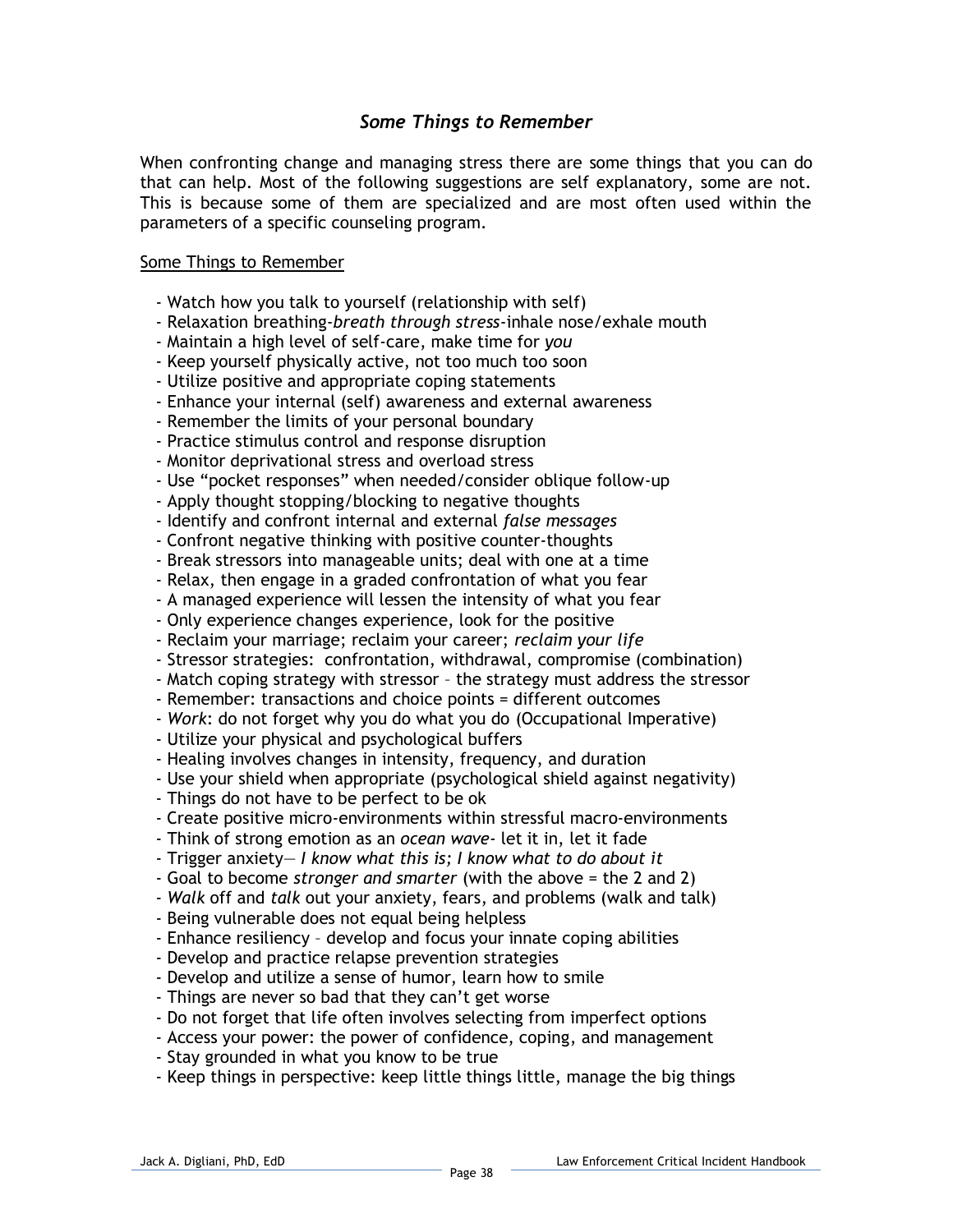## *Warning Signs of Alcoholism – Information*

- 1. Do you ever drink after telling yourself you won't?
- 2. Does your drinking worry your family?
- 3. Have you ever been told that you drink too much?
- 4. Do you drink alone when you feel angry or sad?
- 5. Have you ever felt you should cut down on your drinking?
- 6. Do you get headaches or have hangovers after drinking?
- 7. Has your drinking ever make you late for work?
- 8. Have you ever been arrested because of your drinking?
- 9. Have people annoyed you by criticizing your drinking?
- 10. Have you ever felt bad or guilty about your drinking?
- 11. Have you ever substituted drinking for a meal?
- 12. Have you tried to stop drinking or to drink less and failed?
- 13. Have you ever felt embarrassed or remorseful about your behavior due to drinking?
- 14. Do you drink secretly to avoid the concerns or criticisms of others?
- 15. Do you ever forget what you did while you were drinking?
- 16. For women Have you continued drinking while pregnant? (even small amounts)
- 17. For women Have you continued drinking while breastfeeding? (even if only between feedings or in small amounts)
- 18. Have you ever had a drink first thing in the morning to steady your nerves or get rid of a hangover?
- 19. Have you ever had to take a drink while at work to feel better?
- 20. Do you feel shaky, unsettled, or sick if you do not have a drink for a few days?

## Some Information About Alcohol

The earlier an individual begins drinking, the greater his or her risk of developing alcohol-related problems in the future.

Any alcohol use by underage youth is considered to be alcohol abuse.

A drink can be one 12-ounce beer, one 5-ounce glass of wine, or 1.5 ounces of 80 proof distilled liquor.

The liver is the primary site of alcohol metabolism, yet a number of the byproducts of this metabolism are toxic to the liver and may cause long term liver damage.

The short-term behavioral effects of alcohol follow the typical dose-response relationship characteristic of a drug; that is, the greater the dose, the greater the effect.

Drinkers expect to feel and behave in certain ways when drinking. Expectations about drinking can begin at an early age, even before drinking begins.

Most people who use alcohol do so without problems. However, about 17 percent of alcohol users either abuse it or are dependent on it.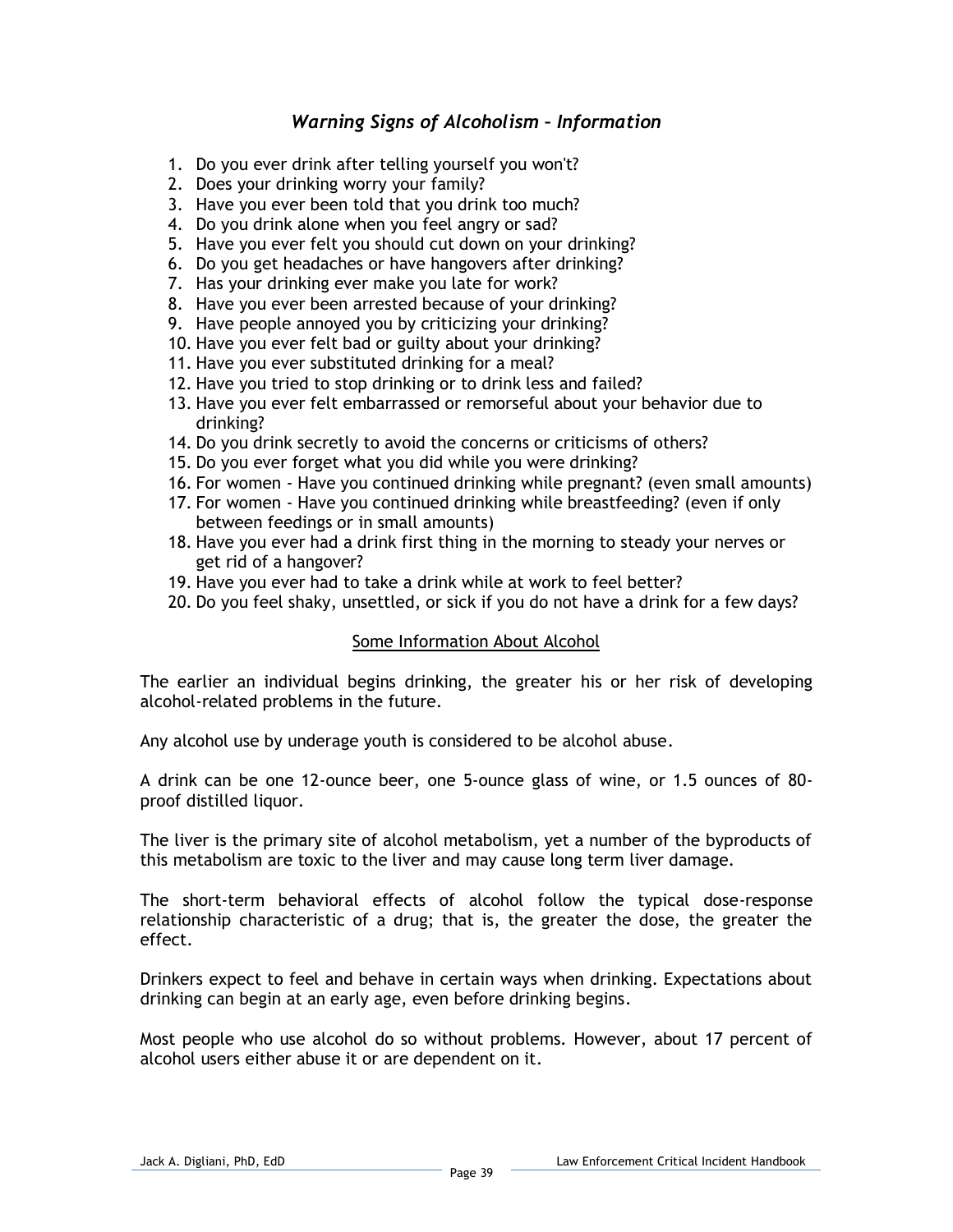Any successful physiological treatment for alcoholism must also include a psychological component.

Children of alcoholics are more likely than children of nonalcoholic parents to:

- suffer child abuse
- exhibit symptoms of depression and anxiety
- experience physical and mental health problems
- have difficulties in school
- display behavior problems
- experience higher healthcare costs

Biological (genetic) and psychosocial factors combine with environmental factors, such as the availability of alcohol, to increase the risk for developing drinking problems.

The perception of risk, risk taking, acting on impulse, and sensation-seeking behaviors are all affected by alcohol use.

Individuals who are intoxicated may misread social cues, overreact to situations, and not be able to accurately anticipate the consequences of their actions.

It has long been observed that there is an association between alcohol use and aggressive or violent behavior. Clearly, violence occurs in the absence of alcohol, and drinking alcohol alone is not sufficient to cause violence. However, numerous studies have found that alcohol is involved with about half of perpetrators of violence and their victims. This relationship holds across cultures and for various types of violence. In the United States, alcohol use is a significant factor in:

- 68 percent of manslaughter cases
- 62 percent of assault offenders
- 54 percent of murders
- 48 percent of robberies
- 44 percent of burglaries



 *Regions of the brain affected by alcohol*

From: http://science.education.nih.gov/supplements/nih3/alcohol/guide/info-alcohol.htm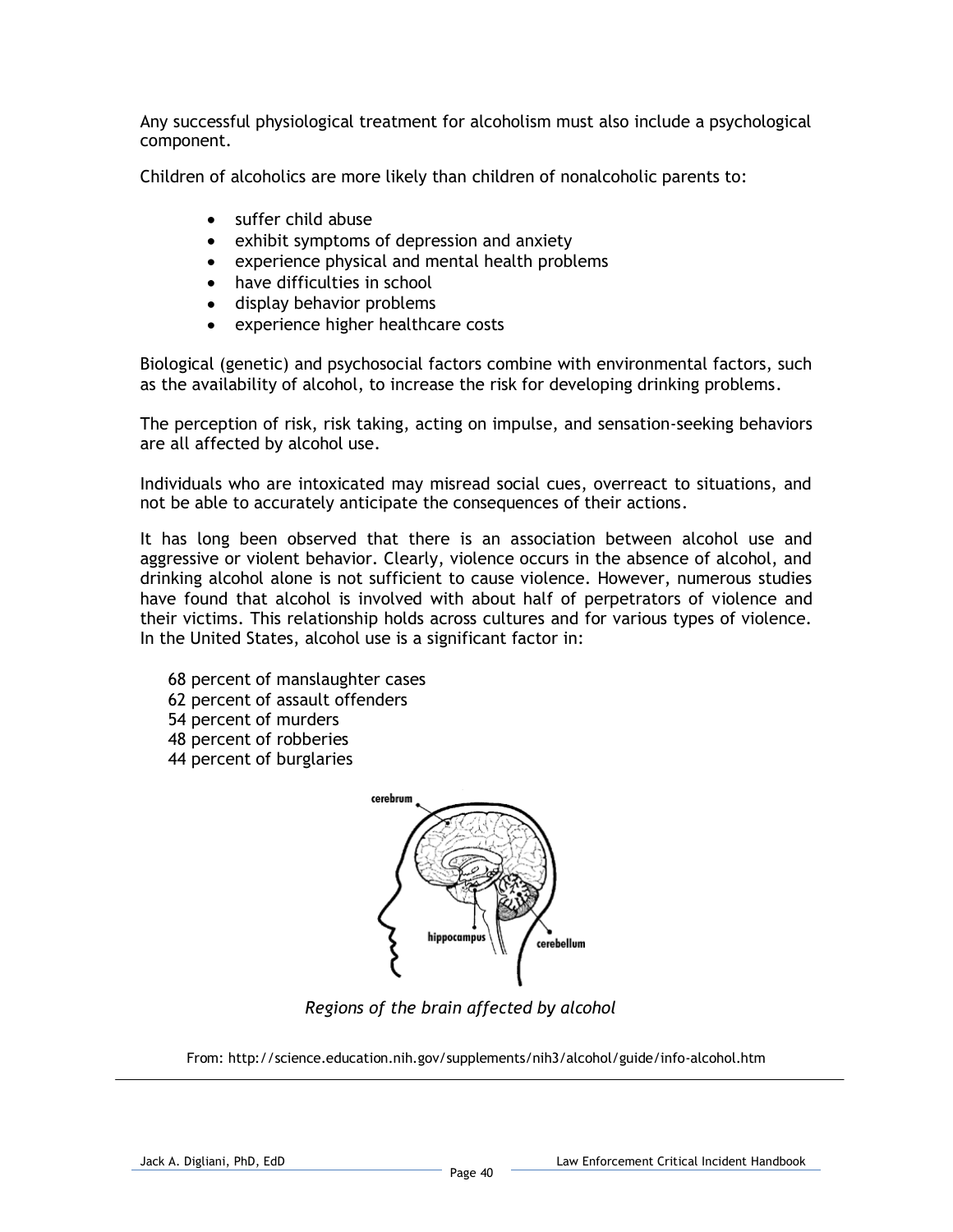## *Police Officer Suicide Risk Factors*

The first step in preventing police officer suicide is to identify risk factors. A risk factor is anything that increases the likelihood that an officer will harm him/herself.

#### *Police officer suicide risk factors:*

Thoughts, feelings, or fantasies of suicide. Development of a suicidal plan. The idea that problems will be avoided or resolved by killing yourself. Marital, money, and/or family problems. Self-blame. Recent discipline or pending discipline, including possible termination. Over-developed sense of responsibility. Responsibility absorption. Frustration or embarrassment by some work-related event or critical incident. Internal or criminal investigations; allegations of wrongdoing; criminal charges. Assaults on an officer's integrity, reputation, or professionalism. Recent loss, such as divorce, relationship breakup, financial, and so on. Little or no social support system. Uncharacteristic dramatic mood changes. Being angry much of the time. Increased aggression toward the public. Citizen complaints. Feeling "down" or depressed; feeling trapped with no way out. Feelings of hopelessness and helplessness. Feeling anxious, unable to sleep or sleeping all the time. History of problems with work or family stress. Making permanent alternative arrangements for pets or livestock. Increased alcohol use or other substance abuse/addiction. Family history of suicide and/or childhood maltreatment. Uncharacteristic acting out; increased impulsive tendencies. Diagnosis of physical illness or long-term effects of physical illness. Recent injury which causes chronic pain; overuse of medications. Disability that forces retirement or leaving the job. Self isolation: withdrawing from family, friends, and social events. Giving away treasured items. Saying "goodbye" in unusual manner. Easy access to firearms or other lethal means (a constant for police officers). Unwillingness to seek help because of perceived stigma. Immediate feelings of calm following thinking about suicide.

*If you are experiencing suicidal thoughts or feelings you should immediately contact someone who can help. Do not hesitate to reach out.*

#### *You will not lose your job or police career by asking for and receiving help.*

If you are unsure about who to contact, CALL:

- A trusted friend or family member
- A member of your department's peer support team or the police psychologist
- The clergy of your church or a police chaplain
- Your department's Employee Assistance Program emergency number
- The local mental health center or other community resource
- A suicide hotline: National suicide hotlines are open 24 hours a day/7 days a week - 1-800-SUICIDE (1-800-784-2433) and 1-800-273-TALK (1-800-273-8255)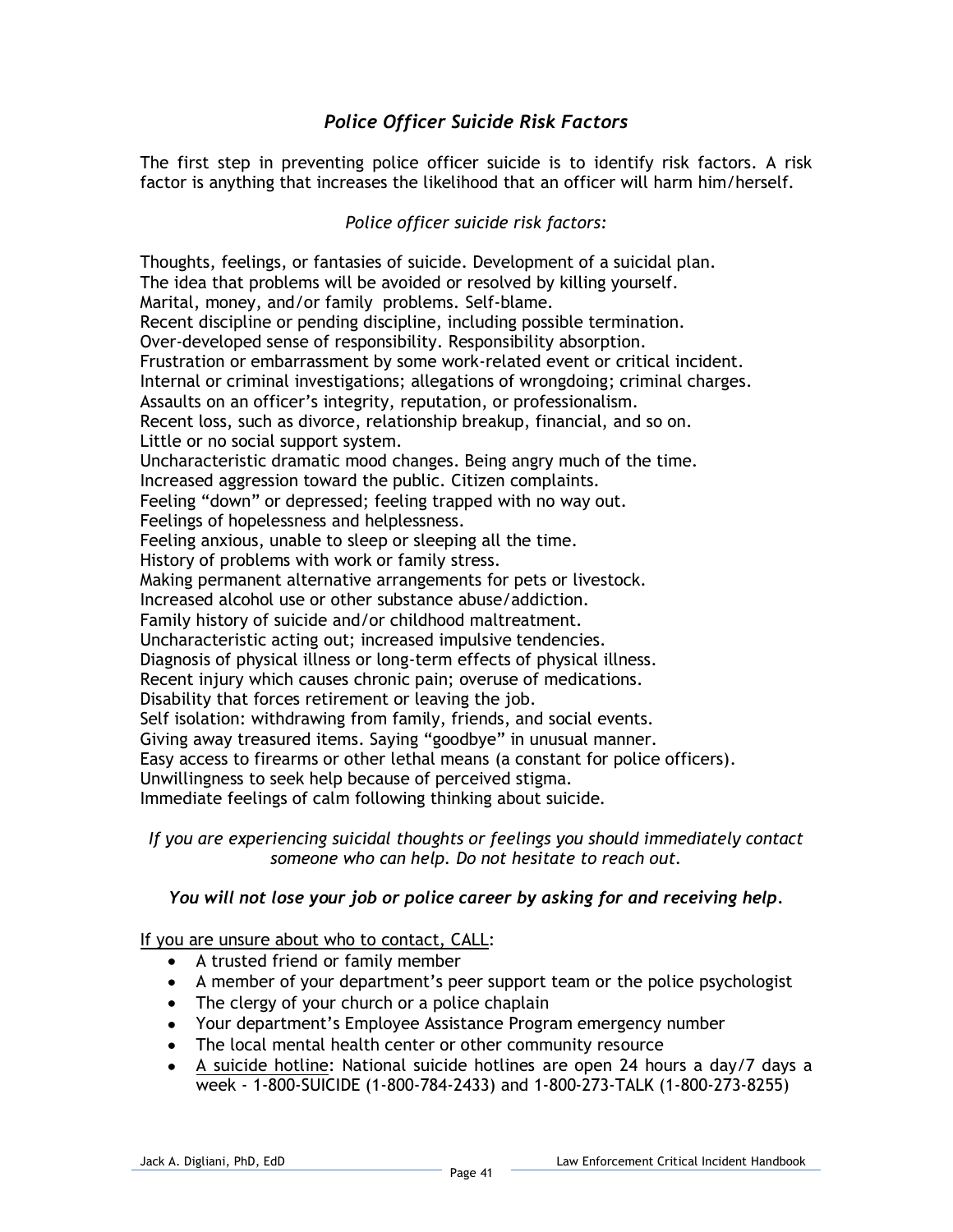## **Action Plan Worksheet**

| Step 1             |                                                                                                                                                                                                                            |  | The Action Plan Worksheet is designed to structure efforts for change.                                                                                                         |
|--------------------|----------------------------------------------------------------------------------------------------------------------------------------------------------------------------------------------------------------------------|--|--------------------------------------------------------------------------------------------------------------------------------------------------------------------------------|
|                    | What are the issues? What am I WORRIED about?<br>Have I clearly identified the problem(s)?                                                                                                                                 |  | IDENTIFY THE ISSUES, WORRIES, AND<br>PROBLEMS TO BE ADDRESSED.                                                                                                                 |
|                    |                                                                                                                                                                                                                            |  |                                                                                                                                                                                |
|                    |                                                                                                                                                                                                                            |  |                                                                                                                                                                                |
| Steps 2-4          |                                                                                                                                                                                                                            |  |                                                                                                                                                                                |
|                    | How am I thinking about the problem? Are my thoughts<br>rational or irrational? Do I need help to understand<br>the difference? Is there a better way to think about or<br>conceptualize the problem? What are my OPTIONS? |  | IDENTIFY OPTIONS. RECONSIDER IRRATIONAL<br>CONCEPTUALIZATIONS. CONSIDER: choices,<br>decisions, AND likely consequences. Think of<br>options as opportunities to move forward. |
|                    |                                                                                                                                                                                                                            |  |                                                                                                                                                                                |
|                    |                                                                                                                                                                                                                            |  |                                                                                                                                                                                |
|                    |                                                                                                                                                                                                                            |  |                                                                                                                                                                                |
| Step 5             | What do I want to CHANGE?                                                                                                                                                                                                  |  | DO I NEED TO CHANGE MYSELF OR MY ENVIRONMENT?<br>MAYBE SOME OF MYSELF AND SOME OF MY ENVIRONMENT.<br>CONSIDER: development of coping skills.                                   |
|                    |                                                                                                                                                                                                                            |  |                                                                                                                                                                                |
|                    |                                                                                                                                                                                                                            |  |                                                                                                                                                                                |
|                    |                                                                                                                                                                                                                            |  |                                                                                                                                                                                |
| Step 6             |                                                                                                                                                                                                                            |  |                                                                                                                                                                                |
| changes and goals. | <b>SPECIFY and PRIORITIZE desired</b>                                                                                                                                                                                      |  | MAY INVOLVE CHANGING THOUGHTS, FEELINGS,<br>BEHAVIORS, AND ELEMENTS OF THE ENVIRONMENT.                                                                                        |
|                    |                                                                                                                                                                                                                            |  |                                                                                                                                                                                |
|                    |                                                                                                                                                                                                                            |  |                                                                                                                                                                                |
|                    |                                                                                                                                                                                                                            |  |                                                                                                                                                                                |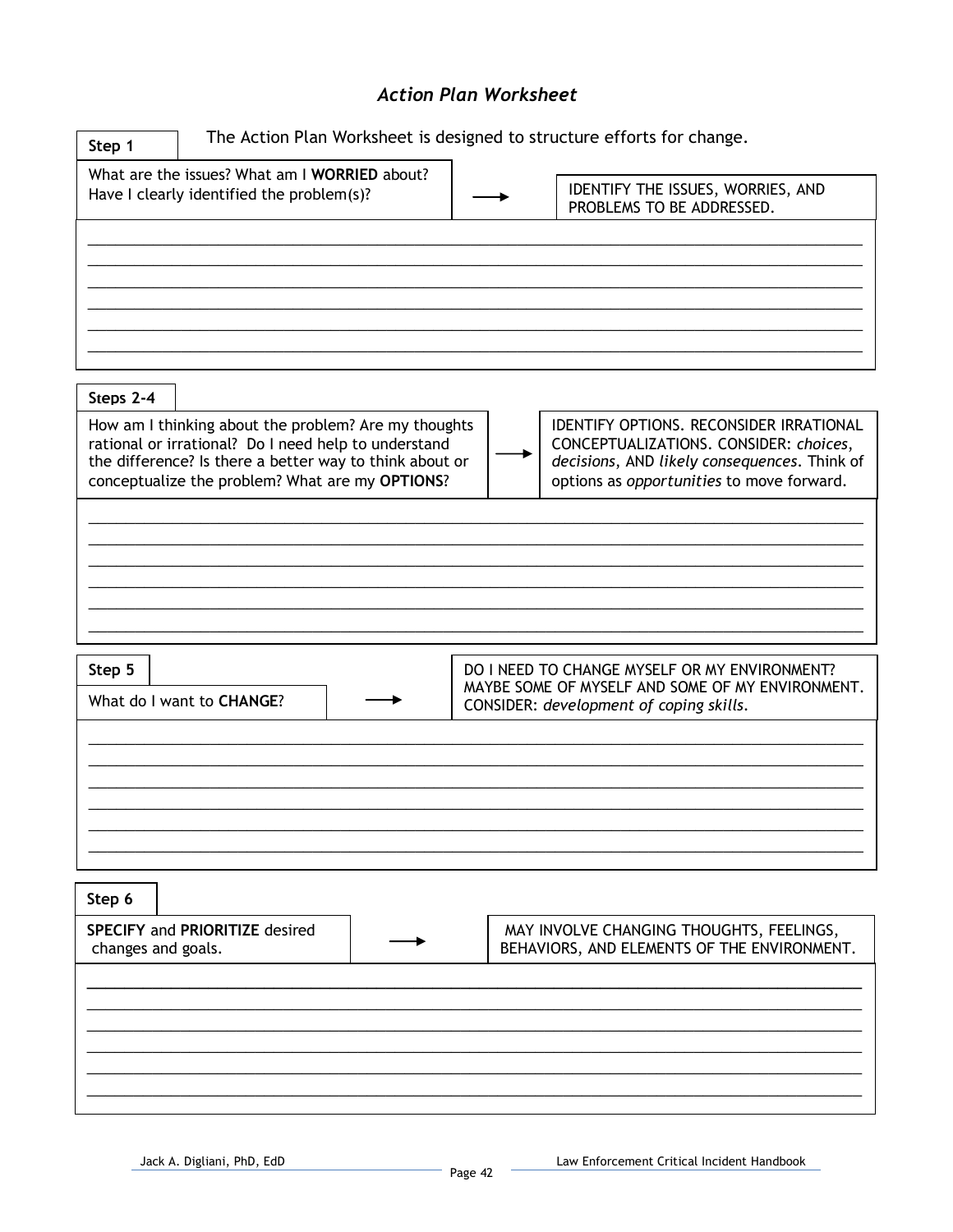| Step 7                                                               |                                                 |
|----------------------------------------------------------------------|-------------------------------------------------|
| What are the ROADBLOCKS? What<br>obstacles are in the way of change? | ANTICIPATE THE DIFFICULTIES OF POSITIVE CHANGE. |
|                                                                      |                                                 |
|                                                                      |                                                 |
|                                                                      |                                                 |
|                                                                      |                                                 |

| Step 8 |                                                   | IT IS EASY TO THINK ABOUT OBSTACLES AS<br>OVERWHELMING. DEVELOP A CREATIVE ACTION |
|--------|---------------------------------------------------|-----------------------------------------------------------------------------------|
|        | <b>PLAN</b> to address or overcome the obstacles. | PLAN THAT INCLUDES OVERCOMING OBSTACLES.                                          |
|        |                                                   |                                                                                   |
|        |                                                   |                                                                                   |
|        |                                                   |                                                                                   |
|        |                                                   |                                                                                   |
|        |                                                   |                                                                                   |

Г

| Step 9 |                                                                   |                            |
|--------|-------------------------------------------------------------------|----------------------------|
|        | <b>IDENTIFY</b> how and when you will IMPLEMENT your action plan. | IMPLEMENT THE ACTION PLAN. |
|        |                                                                   |                            |
|        |                                                                   |                            |
|        |                                                                   |                            |
|        |                                                                   |                            |
|        |                                                                   |                            |

| Step 10                                                                                              |                                                                                                         |  |
|------------------------------------------------------------------------------------------------------|---------------------------------------------------------------------------------------------------------|--|
| How will I EVALUATE the outcome and EXPLORE more<br>options after I have implemented my action plan? | EVALUATE THE OUTCOME OF THE ACTION<br>PLAN. REVISE AS NEEDED. SPECIFY RELAPSE<br>PREVENTION STRATEGIES. |  |
|                                                                                                      |                                                                                                         |  |
|                                                                                                      |                                                                                                         |  |
|                                                                                                      |                                                                                                         |  |
|                                                                                                      |                                                                                                         |  |

Joanne Rupert, M.A. NCC (LCSO PST) & Jack A. Digliani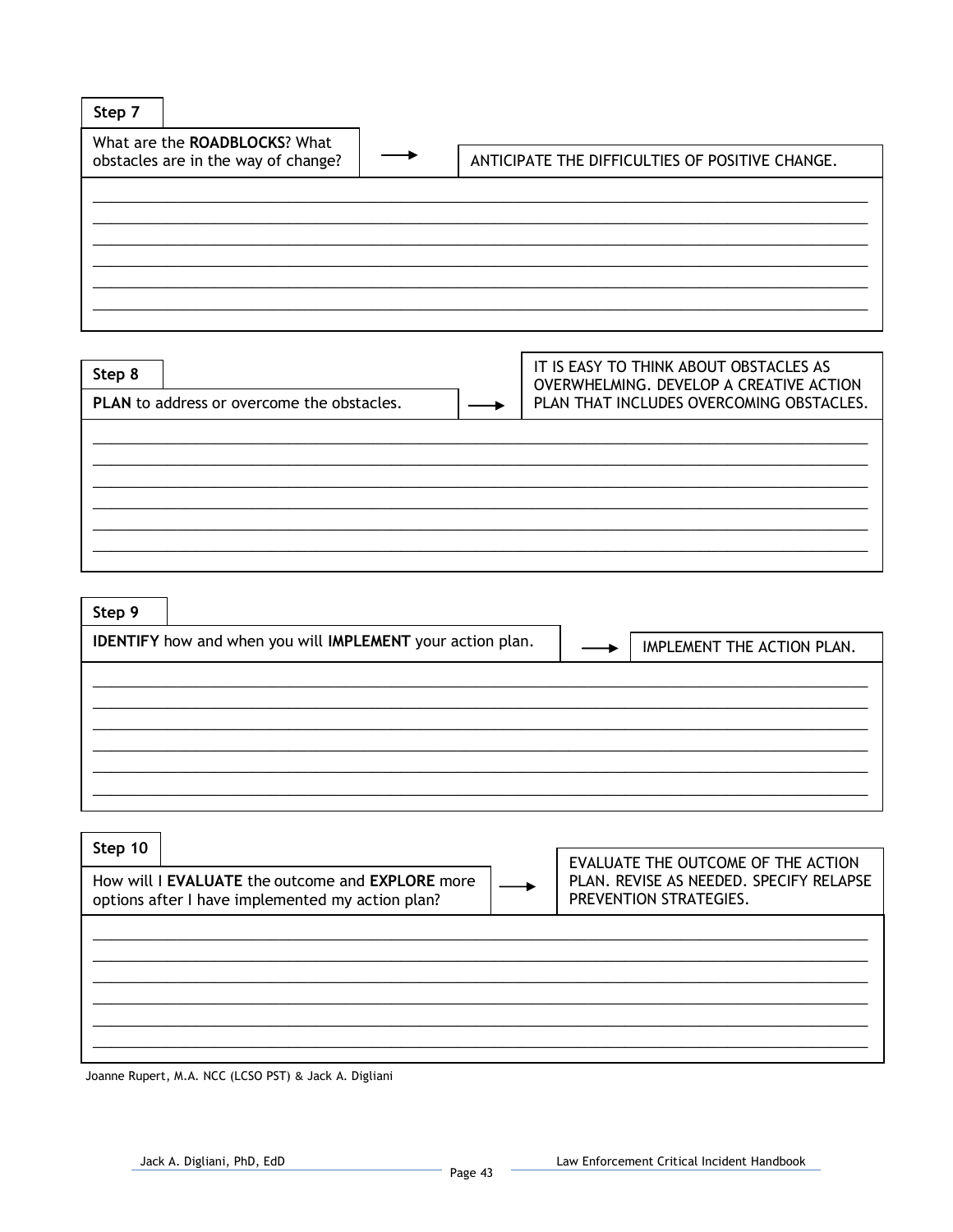## *Comprehensive Model for Police Advanced Strategic Support (COMPASS)*

l Positive and supportive agency administrators - Positive organizational environment

Pre-hire psychological assessment independent of police staff psychologist

 $\overline{a}$ 

Agency commitment to *staff Early involvement of staff psychologist psychologist* and *peer support* (1) Establishes psychologist/officer relationship *team* concepts  $\vert$  (2) Breaks down "shrink" stereotype

(3) Stigma reduction for seeking help

*In-service recruit academy*: staff psychologist presentations -stress inoculation, critical incident protocol, preparation for FTO program, PATROL, function of peer support team, role and responsibilities staff psychologist, and other relevant topics

*Psychologist and Training/Recruit Officer Liaison* **(PATROL)** program: Trainee officer meets with psychologist at least once per Field Training Officer (FTO) training phase. PATROL is independent of FTO training but coordinated with FTO program. Spouse invited. Spouse program. Training, work, and non-work issues. Confidential setting. PATROL is a preemptive psychological support program for officers-in-training and their families

> Enhances psychologist/officer relationship Continues stigma reduction for seeking help

*Police staff psychologist*: provides (1) psychological services for employees and their families - couples counseling (2) training and clinical supervision of the Peer Support Team (3) support for peer support team members (4) critical incident protocol development, (5) coordination with other support resources, (6) liaison with other agencies, (7) other services as appropriate - *Employee Assistance Programs (EAP) and insurance plan community counseling services can be beneficial but appear insufficient to provide the range of support services optimal for police officers. The staff psychologist is in a unique position to overcome the reluctance of many officers to seek professional support when needed*

> *Preemptive programs* – programs designed to assist officers prior to the development of difficulties – includes the PATROL program, the computer crimes child pornography investigators quarterly contact support program, and the trauma intervention program.

 *In-service presentations* (presented periodically) – stress inoculation, health and wellness, critical incident protocol and trauma intervention program, police marriage and family issues, interacting with special populations, officer suicide prevention, interacting with suicidal persons, and other relevant topics

> *Retirement preparation program –* (1) Practical issues (financial, etc), (2) Psychological and emotional issues (3) Departing the police role, (4) Family and other social issues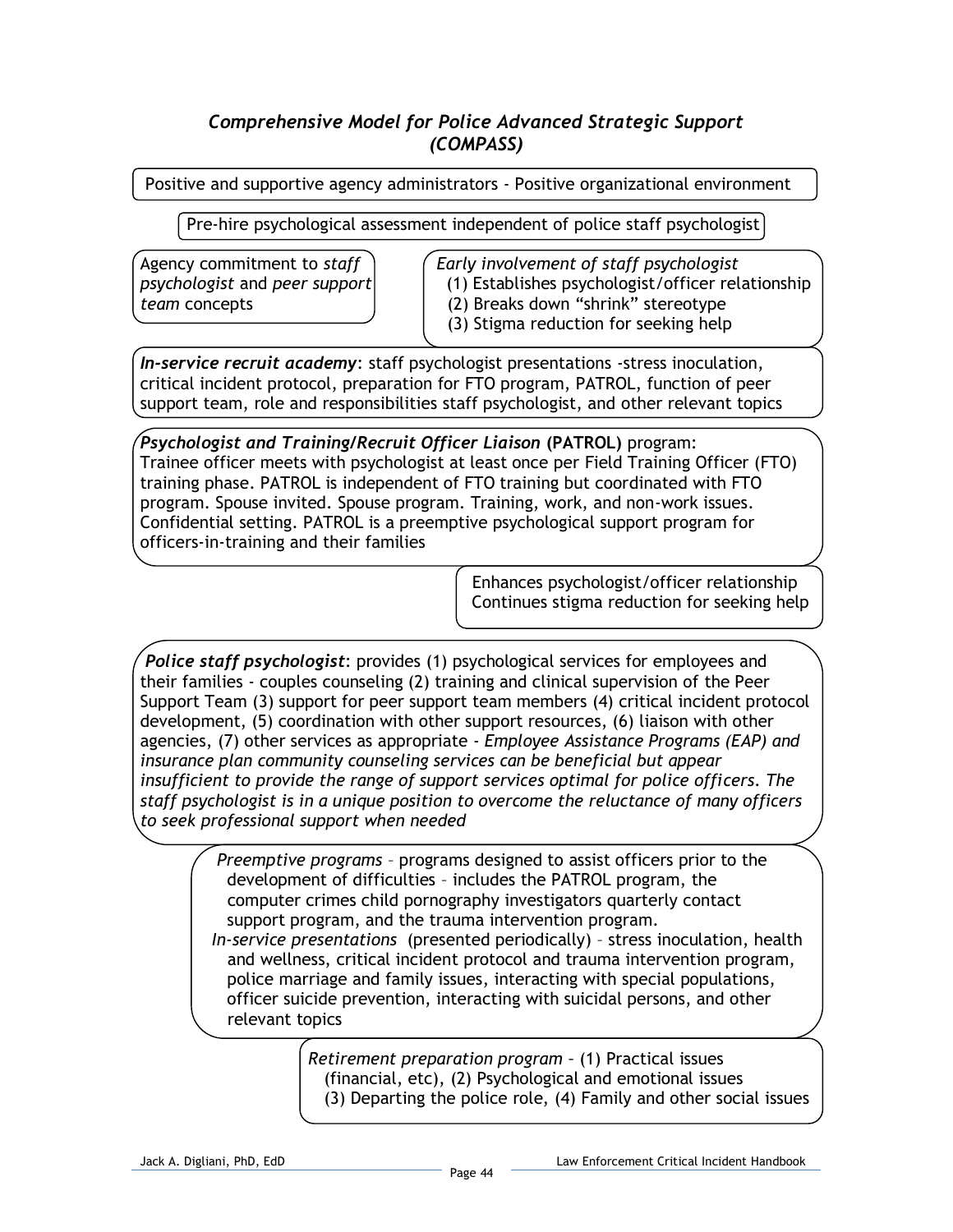*Peer Support Team (PST)*: comprised of officers and others trained in peer support and functioning within written policy and operational guidelines:

- (1) Structured with Coordinator, Clinical Advisor, or Clinical Supervisor
- (2) Clinical supervision and "ladder of escalation" (referral, advisement, and immediate supervision when needed)
- (3) Monthly in-service training and group supervision
- (4) Integral part of staff psychologist pre-emptive and intervention programs
- (5) *Major concepts* interest, commitment, credibility, supervision, confidentiality, limitations of peer support, remaining within the boundaries of PST training, referral, special programs, and reach out

*Spouse and family programs***:** specialized programs involving the PST and staff psychologist designed to support the spouse and family members of police officers

 Peer Support Team Brochure Peer Support Team Newsletter PST shift briefing programs PST debriefings - interventions PST poster information

*Police staff psychologist and peer support team members*: the staff psychologist and uninvolved members of the peer support team are made available to officers involved in *supervisory inquiries* and *internal investigations* – this information is specified within the officer-advisement investigative documents

*Transitional adjustment support*: when officers retire, resign, or are terminated they are eligible for three visits with the staff psychologist beyond their employment

*Retiree programs*: programs for officers that retire from the department in good standing that offer volunteer opportunities, occasional or periodic social activities, and other meaningful continued involvement with the agency - recognition for years of service to the department and community



**The Digliani COMPASS**

*Helping police officers to find their way.*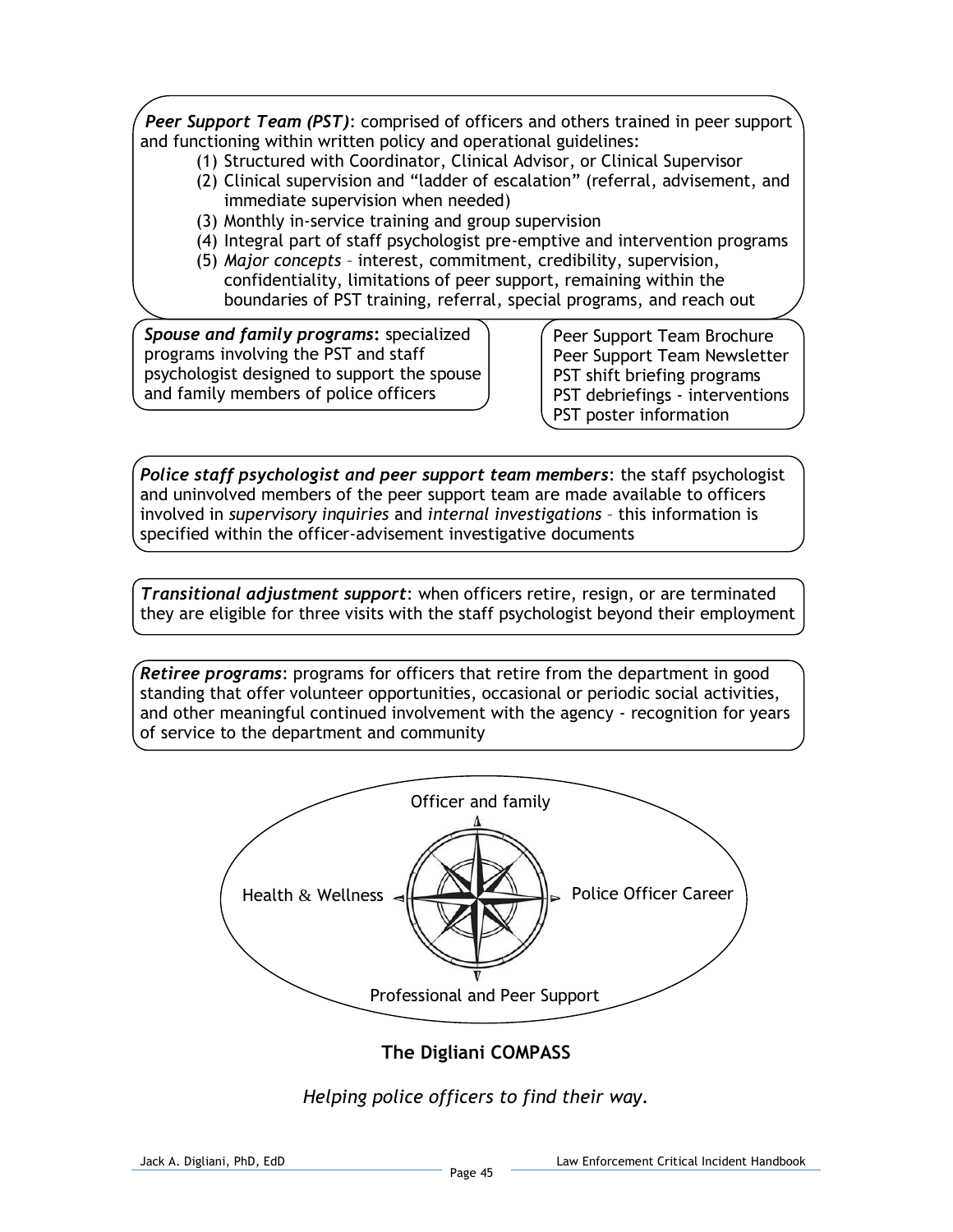| <b>Officer Notes</b> |  |  |  |
|----------------------|--|--|--|
|                      |  |  |  |
|                      |  |  |  |
|                      |  |  |  |
|                      |  |  |  |
|                      |  |  |  |
|                      |  |  |  |
|                      |  |  |  |
|                      |  |  |  |
|                      |  |  |  |
|                      |  |  |  |
|                      |  |  |  |
|                      |  |  |  |
|                      |  |  |  |
|                      |  |  |  |
|                      |  |  |  |
|                      |  |  |  |
|                      |  |  |  |
|                      |  |  |  |
|                      |  |  |  |
|                      |  |  |  |
|                      |  |  |  |
|                      |  |  |  |
|                      |  |  |  |
|                      |  |  |  |
|                      |  |  |  |
|                      |  |  |  |
|                      |  |  |  |
|                      |  |  |  |
|                      |  |  |  |
|                      |  |  |  |
|                      |  |  |  |
|                      |  |  |  |

 $\sim$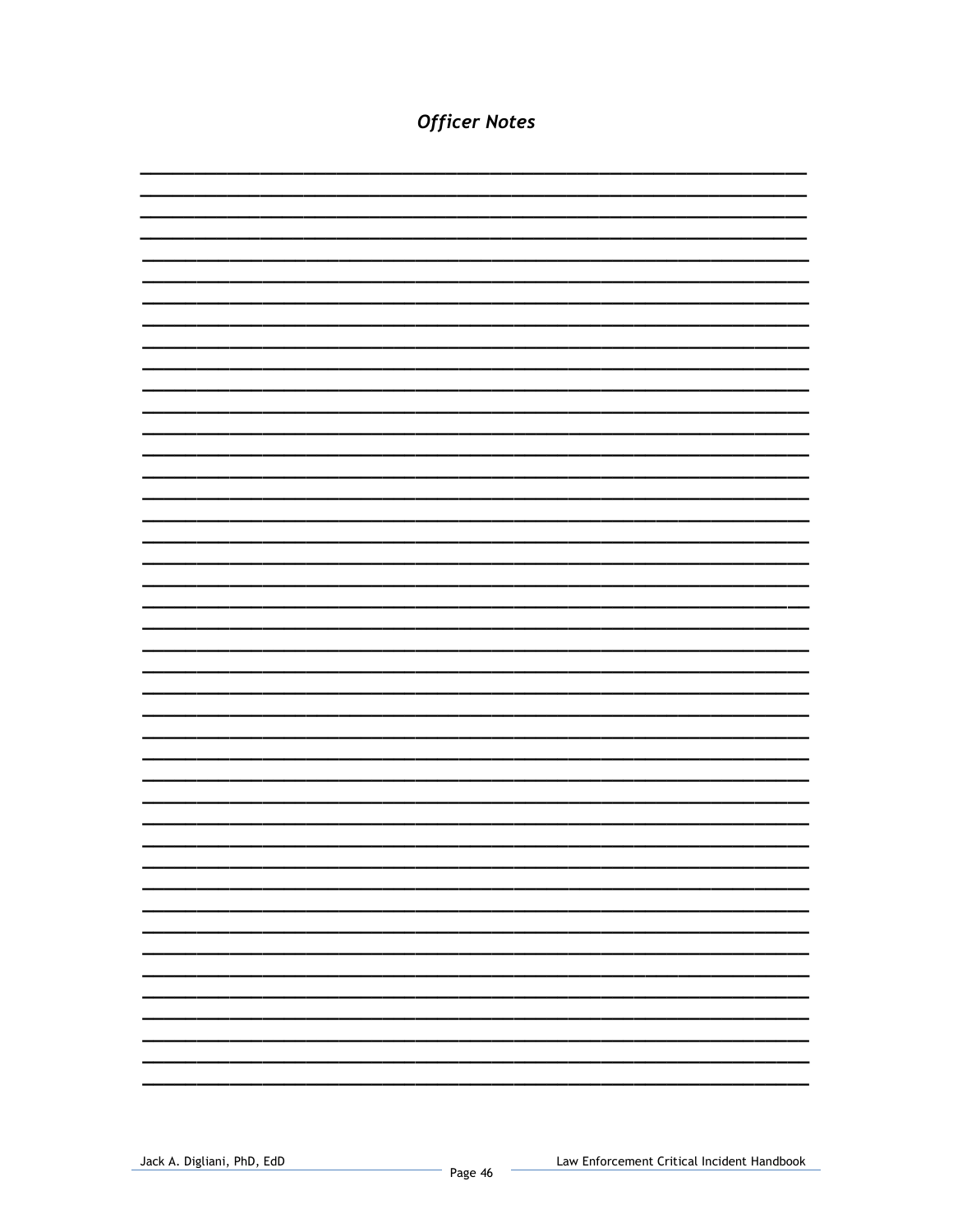## *About the Author*

**Jack A. Digliani, PhD, EdD** is a licensed psychologist and a former deputy sheriff, police officer, and detective. He served as a law enforcement officer for the Laramie County, Wyoming Sheriff's Office, The Cheyenne, Wyoming Police Department, and the Fort Collins, Colorado Police Services (FCPS). He was the FCPS Director of Human Services and police psychologist for the last 11 years of his FCPS police career. While in this position he provided psychological services to employees and their family, and clinically supervised the FCPS Peer Support Team. He received the FCPS Medal of Merit for his innovative work in police psychology.

Dr. Digliani is the police psychologist for the Loveland Police Department and Larimer County Sheriff's Office (Colorado). In his work, he provides psychological counseling services to department members and their families. He is also the clinical supervisor of the agencies' Peer Support Teams. He has worked with numerous police organizations including the Boulder Police Department, Wyoming Highway Patrol, Connecticut State Police, and the FBI. He has presented programs for the National Association of Field Training Officers, the County Sheriffs of Colorado, the Wyoming Law Enforcement Academy, the Poudre Fire Authority and many other agencies. He specializes in emergency worker and trauma psychology, group interventions, and the development of police and fire peer support teams.

Dr. Digliani is the author of *Stress Inoculation: the Police*, *Police and Sheriff Peer Support Team Manual*, *Firefighter Peer Support Team Manual*, and *Reflections of a Police Psychologist*. He is a contributor-writer of Colorado Revised Statute 13-90- 107(m) *Who may not testify without consent*, the statute and paragraph which grants "law enforcement or firefighter" peer support team members specified confidentiality protection during peer support interactions. He is also the primary author of the peer support section of the *Officer-Involved Incident Protocol* of Larimer County, Colorado.

In 1990, Dr. Digliani created the *Psychologist And Training/Recruit Officer Liaison* (PATROL) program, a program designed to support new police officers and their families during recruit in-service and field training. This concept was later extended to the fire service. The *Firefighter Recruit Support* (FIRST) program supports firefighters and their families during recruit training. He also designed and developed the *Comprehensive Model for Police Advanced Strategic Support* for police officers and the *Comprehensive Model for Peer Advanced Strategic Support* for firefighters (COMPASS). COMPASS is a career-long psychological health and wellness program for police officers and firefighters.